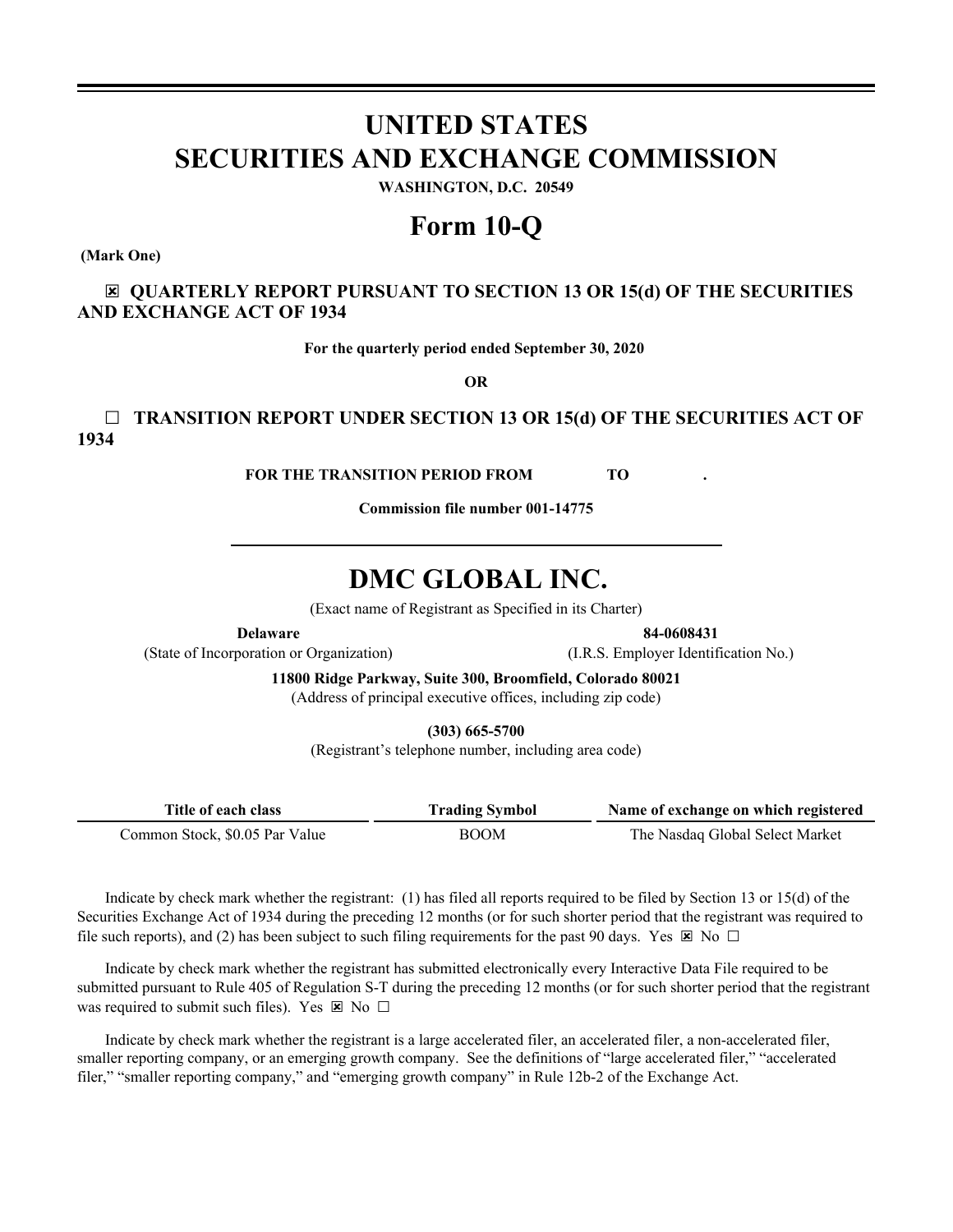Large accelerated filer □ accelerated filer **⊠** 

Non-accelerated filer □ Smaller reporting company □

Emerging growth company  $\Box$ 

If an emerging growth company, indicate by check mark if the registrant has elected not to use the extended transition period for complying with any new or revised financial accounting standards provided pursuant to Section 13(a) of the Exchange Act □

Indicate by check mark whether the registrant is a shell company (as defined in Rule 12b-2 under the Act). Yes  $\Box$  No  $\boxtimes$ 

The number of shares of Common Stock outstanding was 14,773,721 as of October 22, 2020.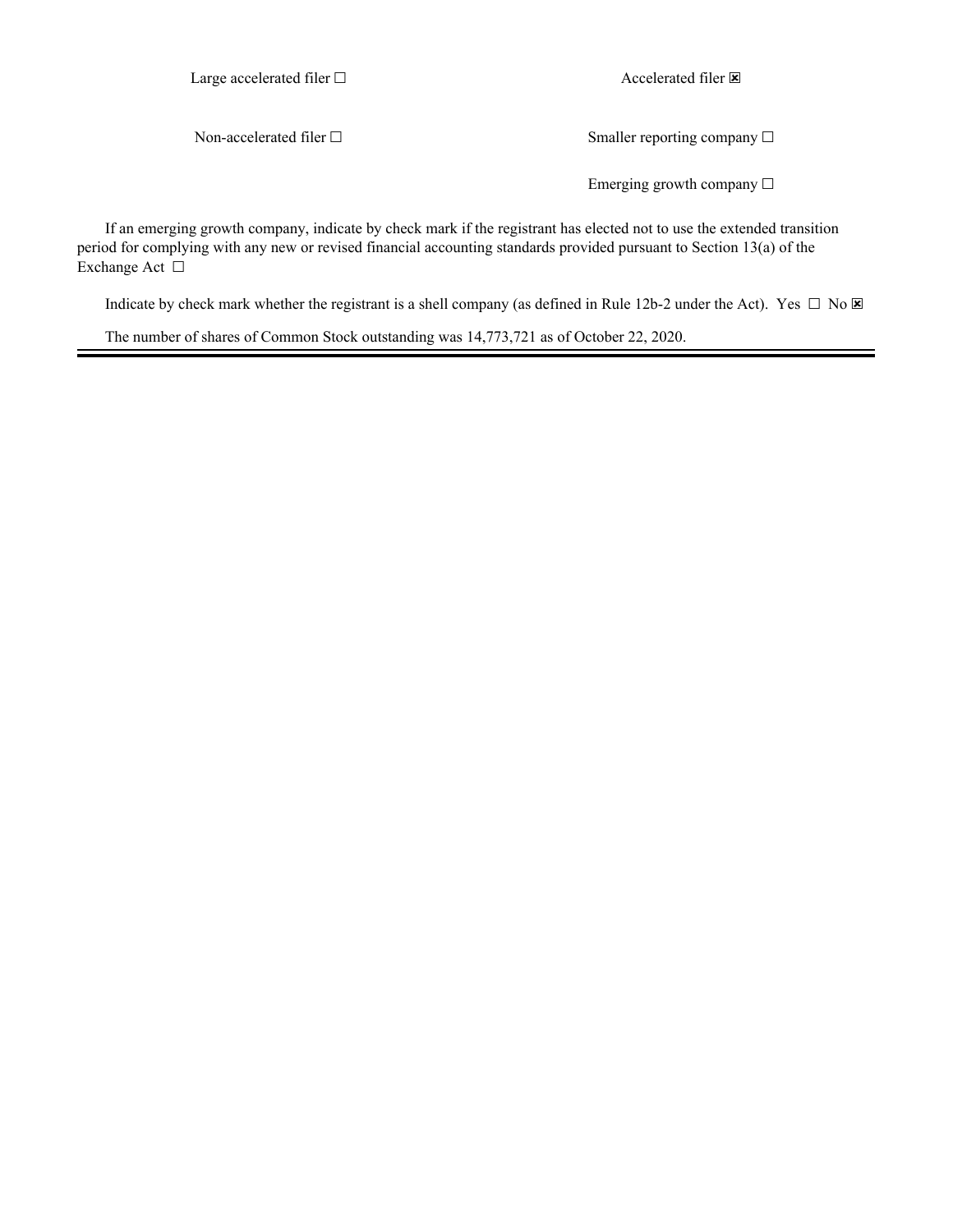# CAUTIONARY NOTE ABOUT FORWARD-LOOKING STATEMENTS

This quarterly report on Form 10-Q contains "forward-looking statements" within the meaning of section 27A of the Securities Act of 1933 and section 21E of the Securities Exchange Act of 1934. We intend the forward-looking statements throughout this quarterly report on Form 10-Q to be covered by the safe harbor provisions for forward-looking statements. Statements contained in this report which are not historical facts are forward-looking statements that involve risks and uncertainties that could cause actual results to differ materially from projected results. These statements can sometimes be identified by our use of forward-looking words such as "may," "believe," "plan," "anticipate," "estimate," "expect," "intend," and other phrases of similar meaning. Such statements include the planned reduction in spending and our 2020 capital budget, our ability to access the capital markets and the availability of proceeds from our at-the-market offering to support our liquidity position and our expected future liquidity position. The forward-looking information is based on information available as of the date of this quarterly report and on numerous assumptions and developments that are not within our control. Although we believe that our expectations as expressed in these forward-looking statements are reasonable, we cannot assure you that our expectations will turn out to be correct. Factors that could cause actual results to differ materially include, but are not limited to, those factors referenced in our Annual Report on Form 10-K for the year ended December 31, 2019 and such things as the following: impacts of COVID-19 and any related preventative or protective actions taken by governmental authorities and resulting economic impacts, including recessions or depressions; the ability to obtain new contracts at attractive prices; the size and timing of customer orders and shipments; product pricing and margins; our ability to realize sales from our backlog; fluctuations in customer demand; fluctuations in foreign currencies; competitive factors; the timely completion of contracts; the timing and size of expenditures; the timely receipt of government approvals and permits; the price and availability of metal and other raw material; fluctuations in tariffs or quotas; changes in laws and regulations, both domestic and foreign, impacting our business and the business of the end-market users we serve; the adequacy of local labor supplies at our facilities; current or future limits on manufacturing capacity at our various operations; our ability to successfully integrate acquired businesses; the impact of pending or future litigation or regulatory matters; the availability and cost of funds; our ability to access our borrowing capacity under our credit facility; and global economic conditions and political and economic developments, including the outcome of the U.S. presidential election and resulting energy and environmental policies. Readers are cautioned not to place undue reliance on these forward-looking statements, which reflect management's analysis only as of the date hereof. We undertake no obligation to publicly release the results of any revision to these forward-looking statements that may be made to reflect events or circumstances after the date hereof or to reflect the occurrence of unanticipated events.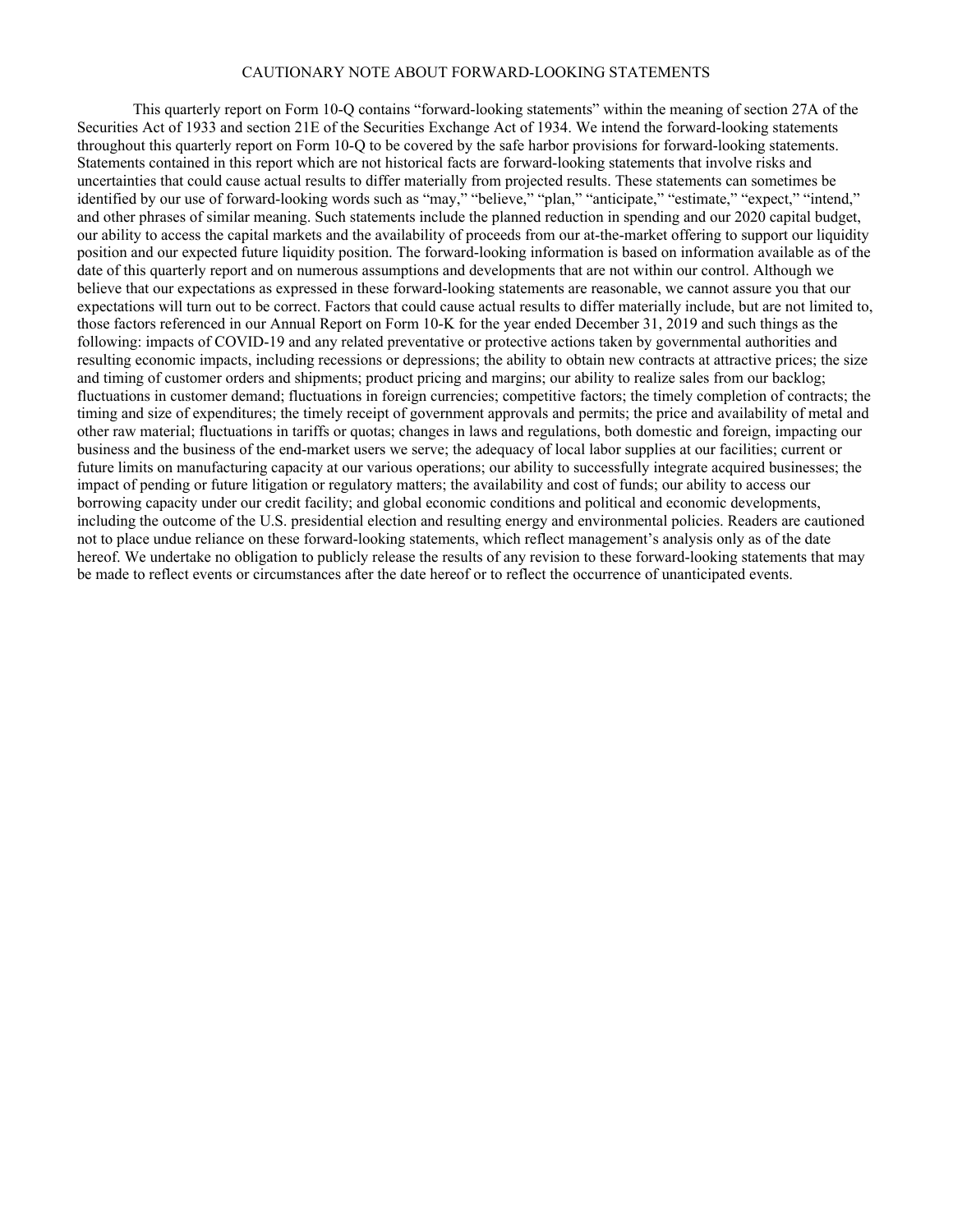# **INDEX**

# [PART I - FINANCIAL INFORMATION](#page-4-0)

**Page**

<span id="page-3-0"></span>

| Item 1  | <b>Condensed Consolidated Financial Statements</b>                                                                                              | $\overline{4}$                                                                                                  |
|---------|-------------------------------------------------------------------------------------------------------------------------------------------------|-----------------------------------------------------------------------------------------------------------------|
|         | Condensed Consolidated Balance Sheets as of September 30, 2020 (unaudited) and December 31,<br>2019                                             | $\overline{4}$                                                                                                  |
|         | Condensed Consolidated Statements of Operations for the three and nine months ended September<br>30, 2020 and 2019 (unaudited)                  | $\overline{2}$                                                                                                  |
|         | Condensed Consolidated Statements of Comprehensive (Loss) Income for the three and nine months<br>ended September 30, 2020 and 2019 (unaudited) | $6\overline{6}$                                                                                                 |
|         | Condensed Consolidated Statement of Stockholders' Equity for the three and nine months ended<br>September 30, 2020 and 2019 (unaudited)         | $\mathcal{I}% _{M_{1},M_{2}}^{\alpha,\beta}(\varepsilon)=\mathcal{I}_{M_{1},M_{2}}^{\alpha,\beta}(\varepsilon)$ |
|         | Condensed Consolidated Statements of Cash Flows for the nine months ended September 30, 2020<br>and 2019 (unaudited)                            |                                                                                                                 |
|         | Notes to Condensed Consolidated Financial Statements (unaudited)                                                                                | $\overline{9}$<br>10                                                                                            |
| Item 2  | Management's Discussion and Analysis of Financial Condition and Results of Operations                                                           | 23                                                                                                              |
| Item 3  | Quantitative and Qualitative Disclosure about Market Risk                                                                                       | 35                                                                                                              |
| Item 4  | <b>Controls and Procedures</b>                                                                                                                  | 36                                                                                                              |
|         | PART II - OTHER INFORMATION                                                                                                                     |                                                                                                                 |
| Item 1  | <b>Legal Proceedings</b>                                                                                                                        | $\frac{37}{2}$                                                                                                  |
| Item 1A | <b>Risk Factors</b>                                                                                                                             | 37                                                                                                              |
| Item 2  | Unregistered Sales of Equity Securities and Use of Proceeds                                                                                     | 37                                                                                                              |
| Item 3  | <b>Defaults Upon Senior Securities</b>                                                                                                          | <u>38</u>                                                                                                       |
| Item 4  | <b>Mine Safety Disclosures</b>                                                                                                                  | <u>38</u>                                                                                                       |
| Item 5  | <b>Other Information</b>                                                                                                                        | <u>38</u>                                                                                                       |
| Item 6  | <b>Exhibits</b>                                                                                                                                 | 38                                                                                                              |
|         | <b>Signatures</b>                                                                                                                               | $\underline{39}$                                                                                                |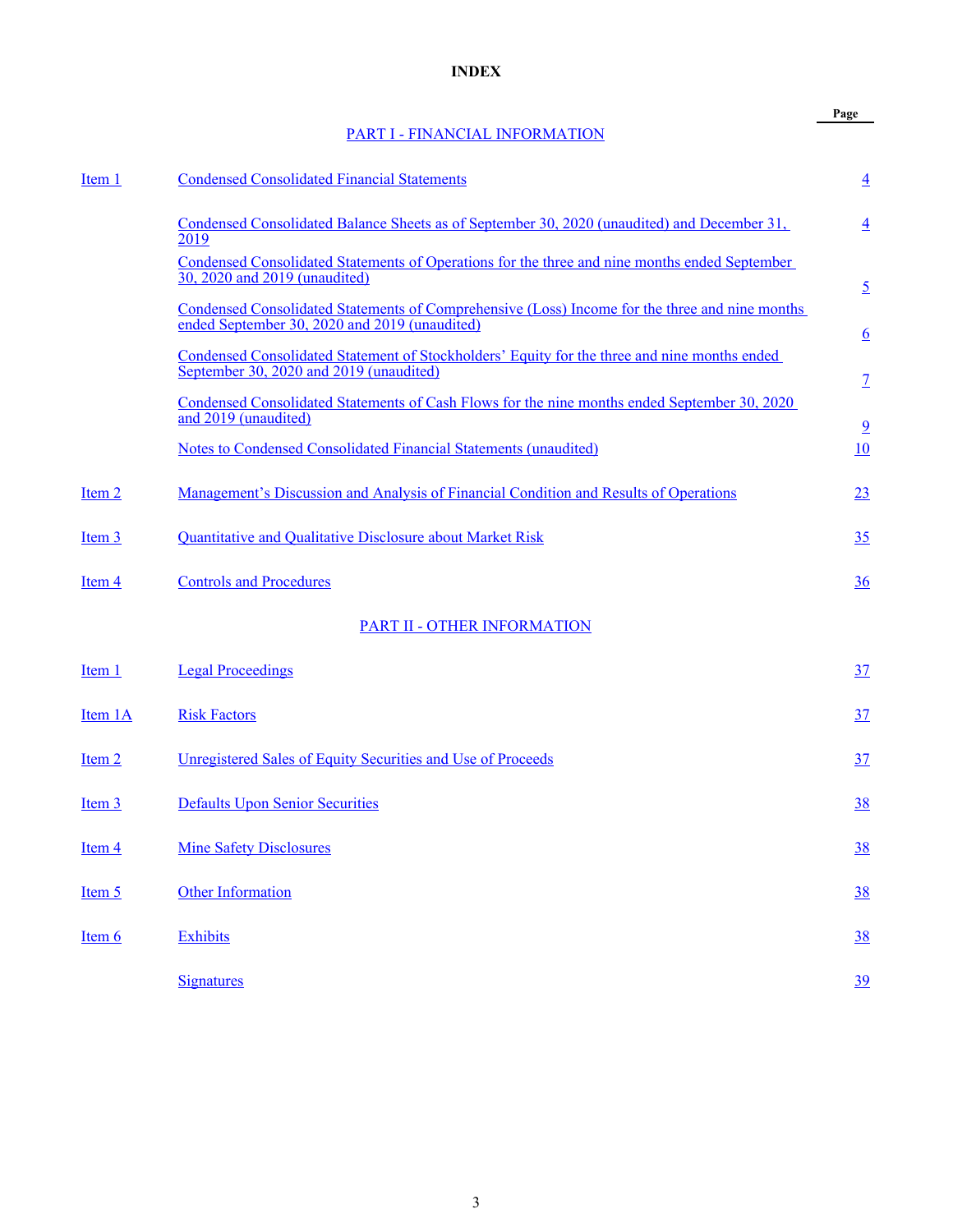# **Part I - FINANCIAL INFORMATION**

# <span id="page-4-0"></span>**ITEM 1. Condensed Consolidated Financial Statements**

# **DMC GLOBAL INC. CONDENSED CONSOLIDATED BALANCE SHEETS (Amounts in Thousands, Except Share and Per Share Data)**

|                                                                                                                                |                           | September 30, 2020<br>(unaudited) |                           | December 31, 2019 |
|--------------------------------------------------------------------------------------------------------------------------------|---------------------------|-----------------------------------|---------------------------|-------------------|
| <b>ASSETS</b>                                                                                                                  |                           |                                   |                           |                   |
| Current assets:                                                                                                                |                           |                                   |                           |                   |
| Cash and cash equivalents                                                                                                      | \$                        | 24,604                            | \$                        | 20,353            |
| Accounts receivable, net of allowance for doubtful accounts of \$2,709 and \$967, respectively                                 |                           | 34,424                            |                           | 60,855            |
| Inventories                                                                                                                    |                           | 56,958                            |                           | 53,728            |
| Prepaid expenses and other                                                                                                     |                           | 9,831                             |                           | 9,417             |
| Total current assets                                                                                                           |                           | 125,817                           |                           | 144,353           |
| Property, plant and equipment                                                                                                  |                           | 177,420                           |                           | 174,741           |
| Less - accumulated depreciation                                                                                                |                           | (70,018)                          |                           | (66, 507)         |
| Property, plant and equipment, net                                                                                             |                           | 107,402                           |                           | 108,234           |
| Purchased intangible assets, net                                                                                               |                           | 4,383                             |                           | 5,880             |
| Deferred tax assets                                                                                                            |                           | 4,070                             |                           | 3,836             |
| Other assets                                                                                                                   |                           | 17,611                            |                           | 15,118            |
| Total assets                                                                                                                   | $\boldsymbol{\mathsf{S}}$ | 259,283                           | $\boldsymbol{\mathsf{S}}$ | 277,421           |
|                                                                                                                                |                           |                                   |                           |                   |
| LIABILITIES AND STOCKHOLDERS' EQUITY                                                                                           |                           |                                   |                           |                   |
| Current liabilities:                                                                                                           |                           |                                   |                           |                   |
| Accounts payable                                                                                                               | \$                        | 22,123                            | $\mathcal{S}$             | 34,758            |
| Accrued expenses                                                                                                               |                           | 7,375                             |                           | 6,903             |
| Dividend payable                                                                                                               |                           |                                   |                           | 1,866             |
| Accrued income taxes                                                                                                           |                           | 7,080                             |                           | 9,651             |
| Accrued employee compensation and benefits                                                                                     |                           | 7,376                             |                           | 10,668            |
| Contract liabilities                                                                                                           |                           | 5,195                             |                           | 2,736             |
| Current portion of long-term debt                                                                                              |                           | 3,125                             |                           | 3,125             |
| Other current liabilities                                                                                                      |                           | 1,804                             |                           | 1,716             |
| Total current liabilities                                                                                                      |                           | 54,078                            |                           | 71,423            |
| Long-term debt                                                                                                                 |                           | 8,867                             |                           | 11,147            |
| Deferred tax liabilities                                                                                                       |                           | 3,181                             |                           | 3,786             |
| Other long-term liabilities                                                                                                    |                           | 23,206                            |                           | 18,924            |
| <b>Total liabilities</b>                                                                                                       |                           | 89,332                            |                           | 105,280           |
| Commitments and contingencies (Note 11)                                                                                        |                           |                                   |                           |                   |
| Stockholders' equity                                                                                                           |                           |                                   |                           |                   |
| Preferred stock, \$0.05 par value; 4,000,000 shares authorized; no issued and outstanding<br>shares                            |                           |                                   |                           |                   |
| Common stock, \$0.05 par value; 25,000,000 shares authorized; 14,772,187 and 14,652,675<br>shares outstanding, respectively    |                           | 765                               |                           | 756               |
| Additional paid-in capital                                                                                                     |                           | 90,069                            |                           | 85,639            |
| Retained earnings                                                                                                              |                           | 116,584                           |                           | 119,002           |
| Other cumulative comprehensive loss                                                                                            |                           | (25, 285)                         |                           | (25, 803)         |
| Treasury stock, at cost, and company stock held for deferred compensation, at par; 528,037<br>and 464,532 shares, respectively |                           | (12, 182)                         |                           | (7, 453)          |
| Total stockholders' equity                                                                                                     |                           | 169,951                           |                           | 172,141           |
| Total liabilities and stockholders' equity                                                                                     | $\mathbb S$               | 259,283                           | $\mathbf{\hat{s}}$        | 277,421           |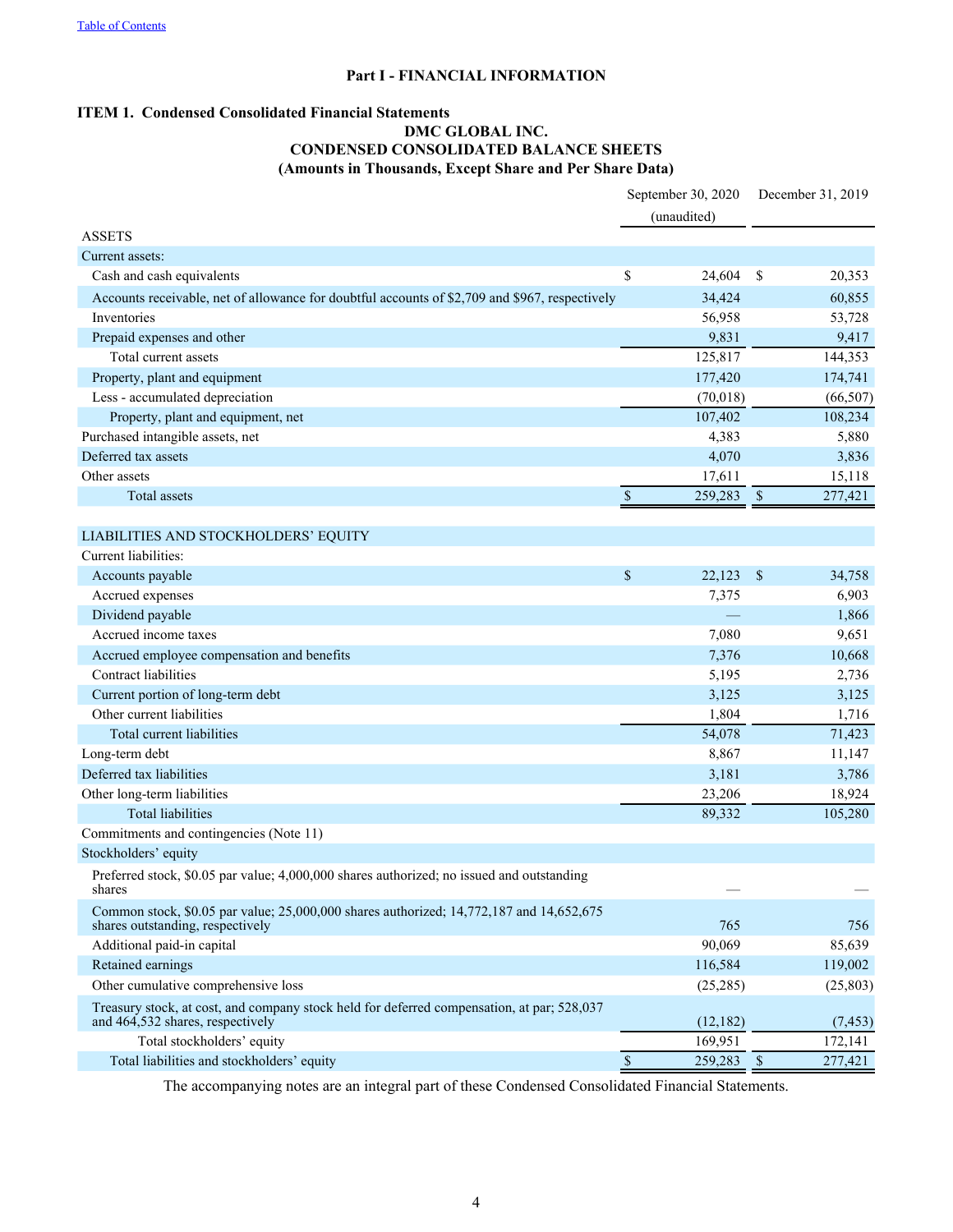# **DMC GLOBAL INC. CONDENSED CONSOLIDATED STATEMENTS OF OPERATIONS (Amounts in Thousands, Except Share and Per Share Data) (unaudited)**

<span id="page-5-0"></span>

|                                                   | Three months ended<br>September 30, |            |                           |            |              | Nine months ended<br>September 30, |                           |            |
|---------------------------------------------------|-------------------------------------|------------|---------------------------|------------|--------------|------------------------------------|---------------------------|------------|
|                                                   |                                     | 2020       |                           | 2019       |              | 2020                               |                           | 2019       |
| Net sales                                         | $\mathbf{\hat{S}}$                  | 55,281     | $\mathcal{S}$             | 100,094    | $\mathbb{S}$ | 172,048                            | $\mathcal{S}$             | 311,183    |
| Cost of products sold                             |                                     | 41,688     |                           | 63,870     |              | 127,381                            |                           | 196,481    |
| Gross profit                                      |                                     | 13,593     |                           | 36,224     |              | 44,667                             |                           | 114,702    |
| Costs and expenses:                               |                                     |            |                           |            |              |                                    |                           |            |
| General and administrative expenses               |                                     | 6,911      |                           | 10,128     |              | 21,744                             |                           | 28,756     |
| Selling and distribution expenses                 |                                     | 4,705      |                           | 6,983      |              | 18,720                             |                           | 20,531     |
| Amortization of purchased intangible assets       |                                     | 369        |                           | 394        |              | 1,076                              |                           | 1,189      |
| Restructuring expenses, net and asset impairments |                                     | 143        |                           | 5,898      |              | 3,305                              |                           | 6,300      |
| Total costs and expenses                          |                                     | 12,128     |                           | 23,403     |              | 44,845                             |                           | 56,776     |
| Operating income (loss)                           |                                     | 1,465      |                           | 12,821     |              | (178)                              |                           | 57,926     |
| Other (expense) income:                           |                                     |            |                           |            |              |                                    |                           |            |
| Other (expense) income, net                       |                                     | (148)      |                           | 170        |              | (118)                              |                           | 492        |
| Interest expense, net                             |                                     | (170)      |                           | (387)      |              | (564)                              |                           | (1,169)    |
| Income (loss) before income taxes                 |                                     | 1,147      |                           | 12,604     |              | (860)                              |                           | 57,249     |
| Income tax provision (benefit)                    |                                     | 139        |                           | 5,689      |              | (375)                              |                           | 17,920     |
| Net income (loss)                                 | \$                                  | 1,008      | $\boldsymbol{\mathsf{S}}$ | 6,915      | \$           | (485)                              | $\boldsymbol{\mathsf{S}}$ | 39,329     |
|                                                   |                                     |            |                           |            |              |                                    |                           |            |
| Net income (loss) per share                       |                                     |            |                           |            |              |                                    |                           |            |
| <b>Basic</b>                                      | $\$$                                | 0.07       | <sup>\$</sup>             | 0.47       | S            | $(0.03)$ \$                        |                           | 2.67       |
| Diluted                                           | \$                                  | 0.07       | \$                        | 0.46       | \$           | (0.03)                             | $\boldsymbol{\mathsf{S}}$ | 2.64       |
| Weighted average shares outstanding:              |                                     |            |                           |            |              |                                    |                           |            |
| <b>Basic</b>                                      |                                     | 14,820,881 |                           | 14,632,276 |              | 14,759,062                         |                           | 14,589,655 |
| Diluted                                           |                                     | 14,820,881 |                           | 14,851,166 |              | 14,759,062                         |                           | 14,800,132 |
|                                                   |                                     |            |                           |            |              |                                    |                           |            |
| Dividends declared per common share               | \$                                  |            | \$                        | 0.125      | $\sqrt{\ }$  | 0.125                              | $\boldsymbol{\mathsf{S}}$ | 0.165      |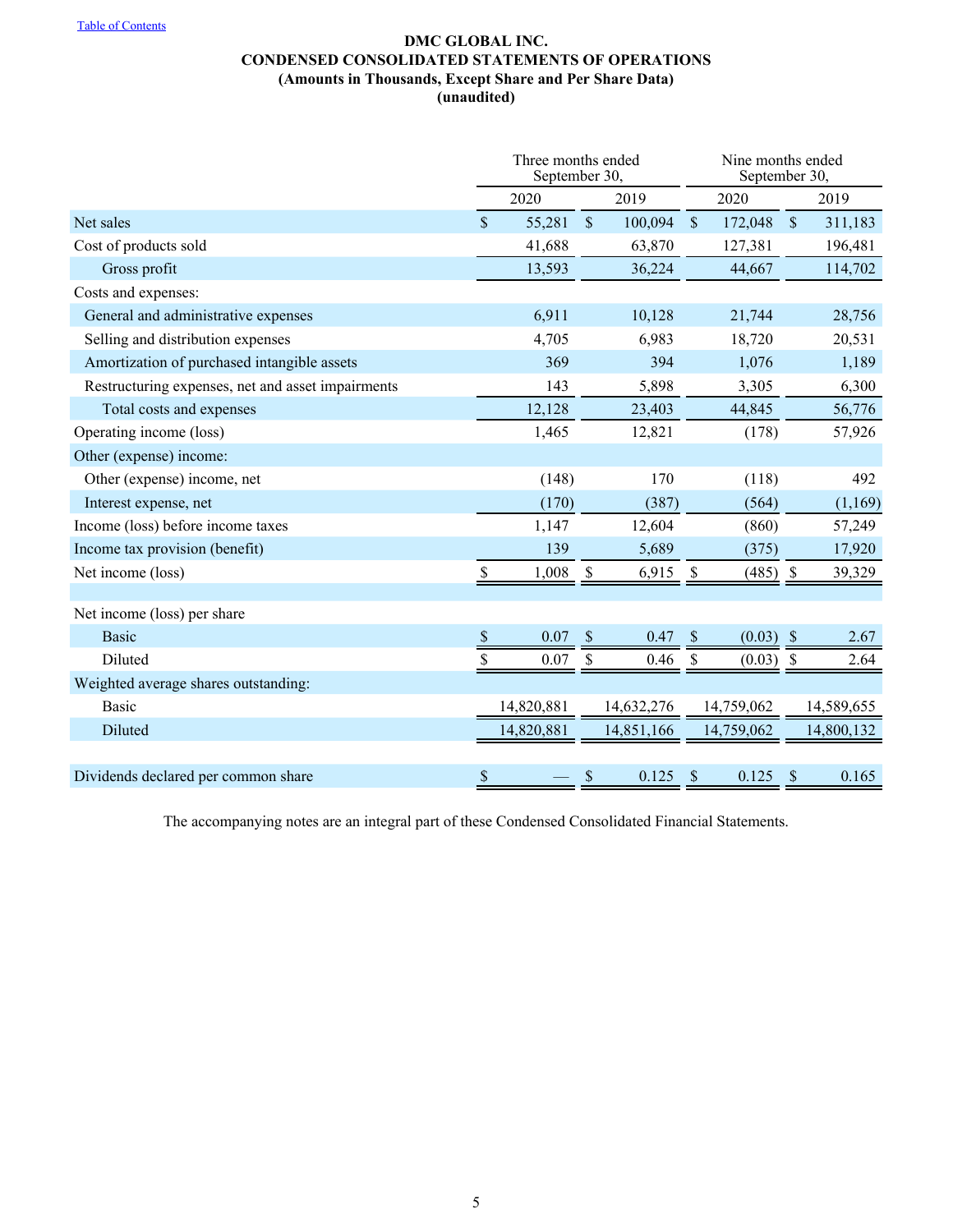# <span id="page-6-0"></span>**DMC GLOBAL INC. CONDENSED CONSOLIDATED STATEMENTS OF COMPREHENSIVE (LOSS) INCOME (Amounts in Thousands) (unaudited)**

|                                                                 |       | Three months ended September 30, | Nine months ended September 30, |            |  |         |  |  |
|-----------------------------------------------------------------|-------|----------------------------------|---------------------------------|------------|--|---------|--|--|
|                                                                 | 2020  | 2019                             |                                 | 2020       |  | 2019    |  |  |
| Net income (loss)                                               | 1,008 | 6.915                            |                                 | $(485)$ \$ |  | 39,329  |  |  |
|                                                                 |       |                                  |                                 |            |  |         |  |  |
| Change in cumulative foreign currency translation<br>adjustment | 753   | (2,696)                          |                                 | 518        |  | (1,577) |  |  |
|                                                                 |       |                                  |                                 |            |  |         |  |  |
| Total comprehensive income                                      | 1.761 | 4.219                            |                                 | 33         |  | 37,752  |  |  |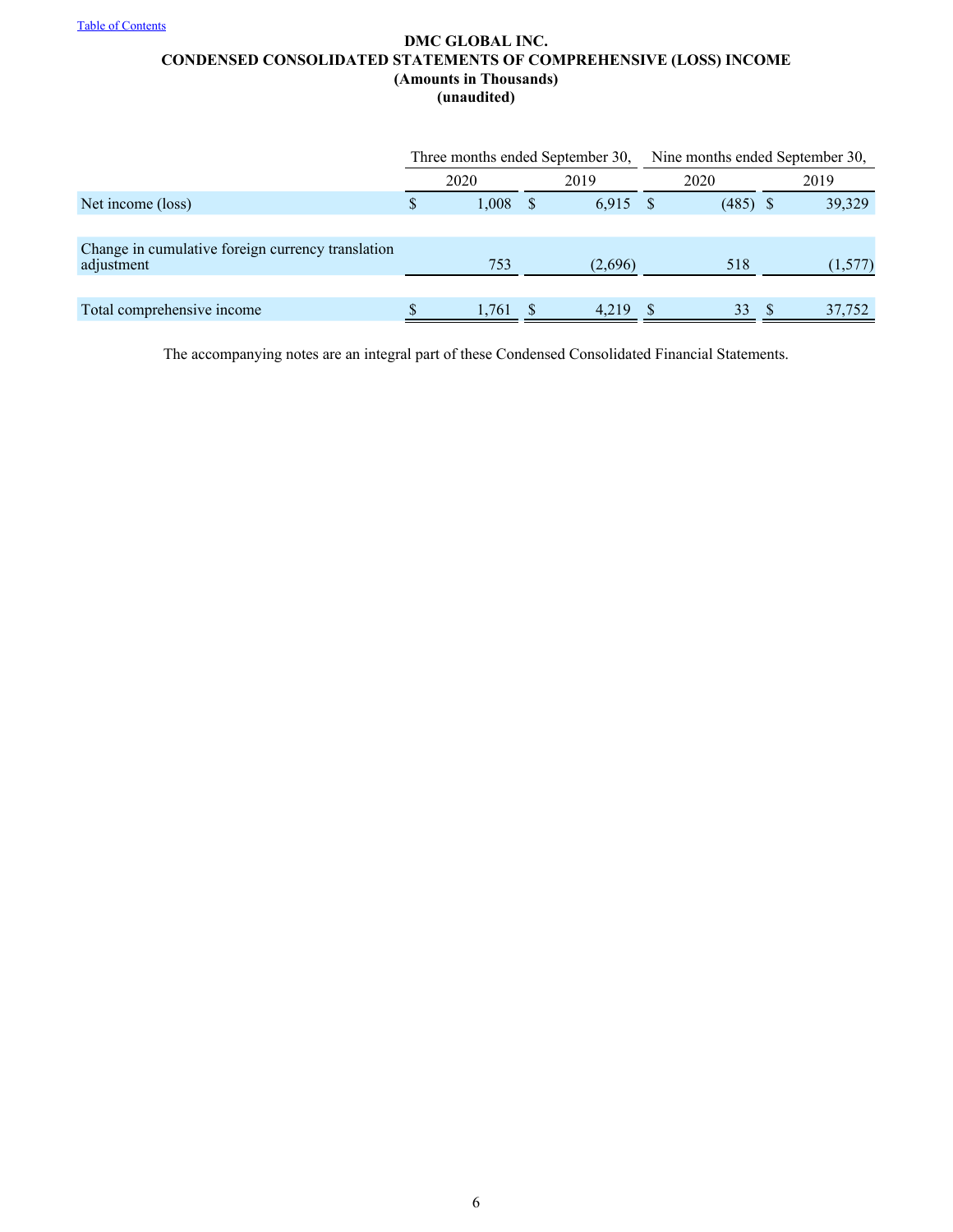# **DMC GLOBAL INC. CONDENSED CONSOLIDATED STATEMENTS OF STOCKHOLDERS' EQUITY (Amounts in Thousands, Except Share Data) (unaudited)**

<span id="page-7-0"></span>

|                                                                 |               |        |     |            |         |                  |  | Other                  | Treasury Stock and    |                          |               |         |
|-----------------------------------------------------------------|---------------|--------|-----|------------|---------|------------------|--|------------------------|-----------------------|--------------------------|---------------|---------|
|                                                                 |               |        |     | Additional |         | Cumulative       |  | Company Stock Held for |                       |                          |               |         |
|                                                                 | Common Stock  |        |     | Paid-In    |         | Retained         |  | Comprehensive          | Deferred Compensation |                          |               |         |
|                                                                 | <b>Shares</b> | Amount |     |            | Capital | Earnings         |  | Loss                   | <b>Shares</b>         | Amount                   |               | Total   |
| Balances, June 30, 2020                                         | 15,297,291    | S      | 765 | -S         | 88,501  | $$115,576$ \, \$ |  | (26,038)               | (527,981)             | (8,521)                  | <sup>S</sup>  | 170,283 |
| Net income                                                      |               |        |     |            |         | 1,008            |  |                        |                       | $\hspace{0.05cm}$        |               | 1,008   |
| Change in cumulative foreign currency translation<br>adjustment |               |        |     |            |         |                  |  | 753                    |                       | $\overline{\phantom{m}}$ | <sup>\$</sup> | 753     |
| Shares issued in connection with stock compensation<br>plans    | 2,933         |        |     |            | 3       |                  |  |                        |                       | $\qquad \qquad$          |               |         |
| Stock-based compensation                                        |               |        |     |            | 1,554   |                  |  |                        |                       | $\hspace{0.05cm}$        |               | 1,554   |
| Treasury stock activity                                         |               |        |     |            | $\perp$ |                  |  |                        | (56)                  | $(3,661)$ \$             |               | (3,650) |
| Balances, September 30, 2020                                    | 15,300,224    |        | 765 | -S         | 90,069  | \$116,584        |  | (25, 285)              | (528, 037)            | \$(12,182)               |               | 169,951 |

|                                                                 |               |  |        |         |         | Other     | Treasury Stock and |           |                        |          |    |         |
|-----------------------------------------------------------------|---------------|--|--------|---------|---------|-----------|--------------------|-----------|------------------------|----------|----|---------|
|                                                                 |               |  |        |         |         |           | Cumulative         |           | Company Stock Held for |          |    |         |
|                                                                 | Common Stock  |  |        | Paid-In |         | Retained  | Comprehensive      |           | Deferred Compensation  |          |    |         |
|                                                                 | <b>Shares</b> |  | Amount |         | Capital | Earnings  |                    | Loss      | <b>Shares</b>          | Amount   |    | Total   |
| Balances, June 30, 2019                                         | 15,107,914    |  | 756    | S       | 82,853  | \$121,107 | <sup>S</sup>       | (33,895)  | (460, 823)             | (7,320)  |    | 163,501 |
| Net income                                                      |               |  |        |         |         | 6,915     |                    |           |                        |          |    | 6,915   |
| Change in cumulative foreign currency translation<br>adjustment |               |  |        |         |         |           |                    | (2,696)   |                        |          |    | (2,696) |
| Shares issued in connection with stock compensation<br>plans    | 1,750         |  |        |         |         |           |                    |           |                        |          |    |         |
| Stock-based compensation                                        |               |  |        |         | 1,345   |           |                    |           |                        |          |    | 1,345   |
| Dividends declared                                              |               |  |        |         |         | (1,866)   |                    |           |                        |          |    | (1,866) |
| Treasury stock activity                                         |               |  |        |         |         |           |                    |           | (3,506)                | (123)    |    | (123)   |
| Balances, September 30, 2019                                    | 15,109,664    |  | 756    |         | 84,198  | \$126,156 |                    | (36, 591) | (464,329)              | (7, 443) | -8 | 167,076 |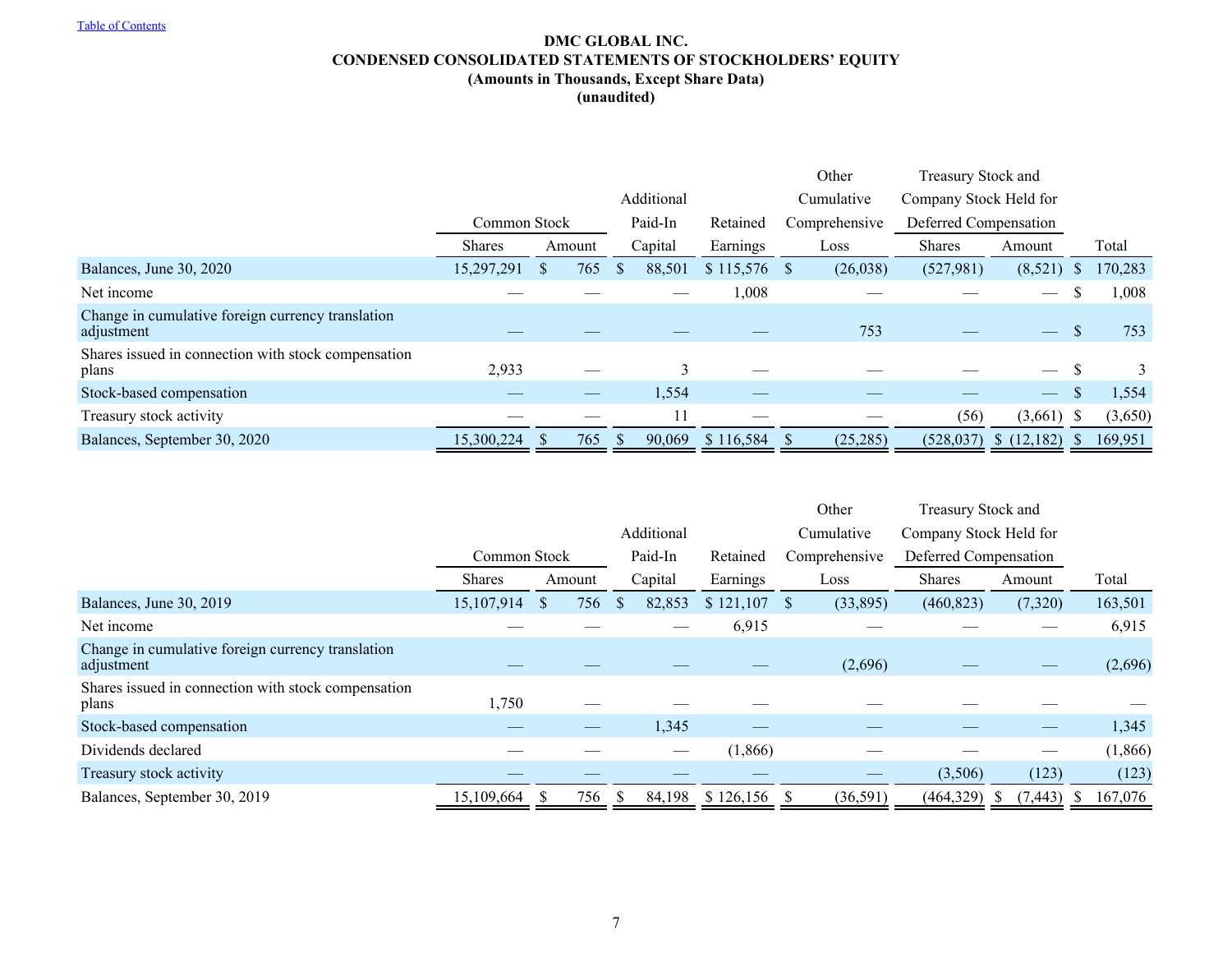# **DMC GLOBAL INC. CONDENSED CONSOLIDATED STATEMENTS OF STOCKHOLDERS' EQUITY (Amounts in Thousands, Except Share Data)**

**(unaudited)**

|                                                                                       |               |                     |              |            |           |                           |                        | Treasury Stock and       |              |         |  |
|---------------------------------------------------------------------------------------|---------------|---------------------|--------------|------------|-----------|---------------------------|------------------------|--------------------------|--------------|---------|--|
|                                                                                       |               |                     |              | Additional |           | Cumulative                | Company Stock Held for |                          |              |         |  |
|                                                                                       | Common Stock  |                     |              | Paid-In    | Retained  | Comprehensive             | Deferred Compensation  |                          |              |         |  |
|                                                                                       | <b>Shares</b> | Amount              |              | Capital    | Earnings  | Loss                      | <b>Shares</b>          | Amount                   |              | Total   |  |
| Balances, December 31, 2019                                                           | 15,117,207    | 756<br><sup>2</sup> | <sup>S</sup> | 85,639     | \$119,002 | (25, 803)<br><sup>S</sup> | (464, 532)             | (7, 453)<br><sup>3</sup> | <sup>S</sup> | 172,141 |  |
| Net loss                                                                              |               |                     |              |            | (485)     |                           |                        |                          |              | (485)   |  |
| Change in cumulative foreign currency translation<br>adjustment                       |               |                     |              |            |           | 518                       |                        |                          |              | 518     |  |
| Shares issued in connection with stock compensation<br>plans                          | 183,017       |                     | 9            | 257        |           |                           |                        |                          |              | 266     |  |
| Adjustment for cumulative effect from change in<br>accounting principle (ASU 2016-13) |               |                     |              |            | (50)      |                           |                        |                          |              | (50)    |  |
| Stock-based compensation                                                              |               |                     |              | 4,162      |           |                           |                        |                          |              | 4,162   |  |
| Dividends declared                                                                    |               |                     |              | --         | (1,883)   |                           |                        |                          |              | (1,883) |  |
| Treasury stock activity                                                               |               |                     |              | 11         |           |                           | (63, 505)              | (4,729)                  |              | (4,718) |  |
| Balances, September 30, 2020                                                          | 15,300,224    | 765                 |              | 90,069     | \$116,584 | (25, 285)<br><sup>S</sup> | (528, 037)             | \$(12,182)               |              | 169,951 |  |

|                                                                 |               |              |               |            |           | Other         |                        | Treasury Stock and |   |          |  |
|-----------------------------------------------------------------|---------------|--------------|---------------|------------|-----------|---------------|------------------------|--------------------|---|----------|--|
|                                                                 |               |              |               | Additional |           | Cumulative    | Company Stock Held for |                    |   |          |  |
|                                                                 |               | Common Stock |               |            | Retained  | Comprehensive | Deferred Compensation  |                    |   |          |  |
|                                                                 | <b>Shares</b> | Amount       |               | Capital    | Earnings  | Loss          | <b>Shares</b>          | Amount             |   | Total    |  |
| Balances, December 31, 2018                                     | 14,987,962    | 749          | <sup>\$</sup> | 80,077     | 89,291    | (35,014)<br>S | $(82,186)$ \$          | (817)              | S | 134,286  |  |
| Net income                                                      |               |              |               |            | 39,329    |               |                        |                    |   | 39,329   |  |
| Change in cumulative foreign currency translation<br>adjustment |               |              |               |            |           | (1,577)       |                        |                    |   | (1,577)  |  |
| Shares issued in connection with stock compensation<br>plans    | 121,702       |              |               | 351        |           |               | 7,502                  |                    |   | 358      |  |
| Stock-based compensation                                        |               |              |               | 3,756      |           |               |                        |                    |   | 3,756    |  |
| Dividends declared                                              |               |              |               |            | (2, 464)  |               |                        |                    |   | (2, 464) |  |
| Treasury stock activity                                         |               |              |               | 14         |           |               | (389, 645)             | (6,626)            |   | (6,612)  |  |
| Balances, September 30, 2019                                    | 15,109,664    | 756          |               | 84,198     | \$126,156 | (36, 591)     | (464,329)              | (7, 443)           |   | 167,076  |  |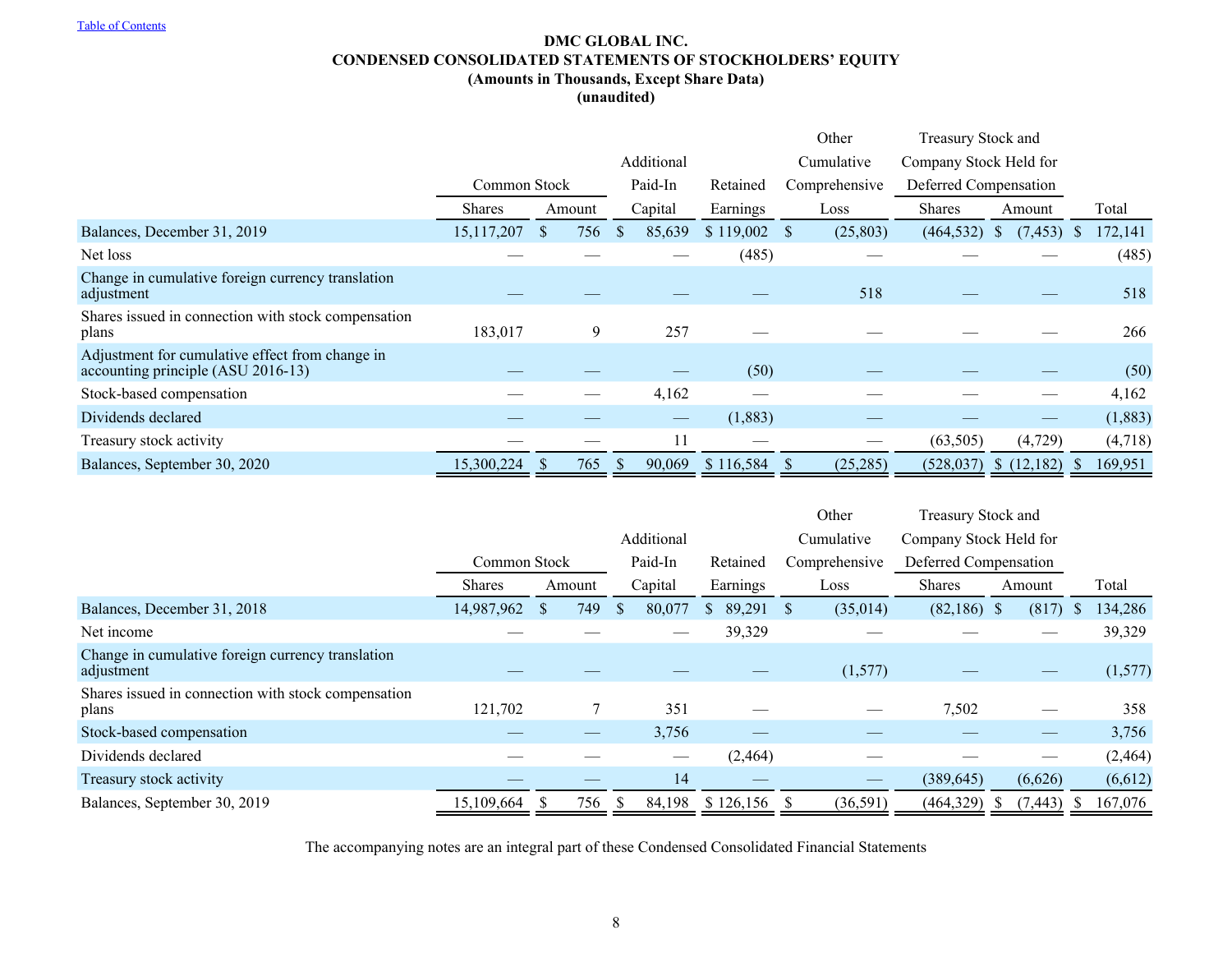# **DMC GLOBAL INC. CONDENSED CONSOLIDATED STATEMENTS OF CASH FLOWS (Amounts in Thousands) (unaudited)**

<span id="page-9-0"></span>

|                                                                                   |                 |             | Nine months ended September 30, |           |  |
|-----------------------------------------------------------------------------------|-----------------|-------------|---------------------------------|-----------|--|
|                                                                                   |                 | 2020        |                                 | 2019      |  |
| Cash flows provided by operating activities:                                      |                 |             |                                 |           |  |
| Net (loss) income                                                                 | S               | $(485)$ \$  |                                 | 39,329    |  |
| Adjustments to reconcile net income to net cash provided by operating activities: |                 |             |                                 |           |  |
| Depreciation                                                                      |                 | 7,167       |                                 | 6,178     |  |
| Amortization of purchased intangible assets                                       |                 | 1,076       |                                 | 1,189     |  |
| Amortization of deferred debt issuance costs                                      |                 | 154         |                                 | 130       |  |
| Stock-based compensation                                                          |                 | 4,154       |                                 | 3,908     |  |
| Deferred income taxes                                                             |                 | (839)       |                                 | 1,660     |  |
| Loss on disposal of property, plant and equipment                                 |                 | 113         |                                 | 343       |  |
| Restructuring expenses, net and asset impairments                                 |                 | 3,305       |                                 | 6,300     |  |
| Change in:                                                                        |                 |             |                                 |           |  |
| Accounts receivable, net                                                          |                 | 26,890      |                                 | (12, 505) |  |
| Inventories                                                                       |                 | (2,228)     |                                 | (8,357)   |  |
| Prepaid expenses and other                                                        |                 | (2,855)     |                                 | (923)     |  |
| Accounts payable                                                                  |                 | (10, 563)   |                                 | 2,475     |  |
| Contract liabilities                                                              |                 | 2,376       |                                 | 1,456     |  |
| Accrued anti-dumping duties and penalties                                         |                 |             |                                 | (8,000)   |  |
| Accrued expenses and other liabilities                                            |                 | (6,911)     |                                 | 1,913     |  |
| Net cash provided by operating activities                                         |                 | 21,354      |                                 | 35,096    |  |
|                                                                                   |                 |             |                                 |           |  |
| Cash flows used in investing activities:                                          |                 |             |                                 |           |  |
| Acquisition of property, plant and equipment                                      |                 | (9,682)     |                                 | (22, 377) |  |
| Proceeds on sale of property, plant and equipment                                 |                 | 20          |                                 | 1,258     |  |
| Net cash used in investing activities                                             |                 | (9,662)     |                                 | (21, 119) |  |
| Cash flows used in financing activities:                                          |                 |             |                                 |           |  |
| Repayments on bank lines of credit, net                                           |                 |             |                                 |           |  |
|                                                                                   |                 |             |                                 | (10,999)  |  |
| Repayments on capital expenditure facility                                        |                 | (2, 344)    |                                 | (2, 344)  |  |
| Payment of dividends                                                              |                 | (3,749)     |                                 | (896)     |  |
| Payment of debt issuance costs                                                    |                 | (88)<br>266 |                                 |           |  |
| Net proceeds from issuance of common stock to employees and directors             |                 |             |                                 | 358       |  |
| Treasury stock purchases                                                          |                 | (1, 123)    |                                 | (1,079)   |  |
| Net cash used in financing activities                                             |                 | (7,038)     |                                 | (14,960)  |  |
| Effects of exchanges rates on cash                                                |                 | (403)       |                                 | (209)     |  |
|                                                                                   |                 |             |                                 |           |  |
| Net increase (decrease) in cash and cash equivalents                              |                 | 4,251       |                                 | (1,192)   |  |
| Cash and cash equivalents, beginning of the period                                |                 | 20,353      |                                 | 13,375    |  |
| Cash and cash equivalents, end of the period                                      | $\overline{\$}$ | 24,604      | $\overline{\$}$                 | 12,183    |  |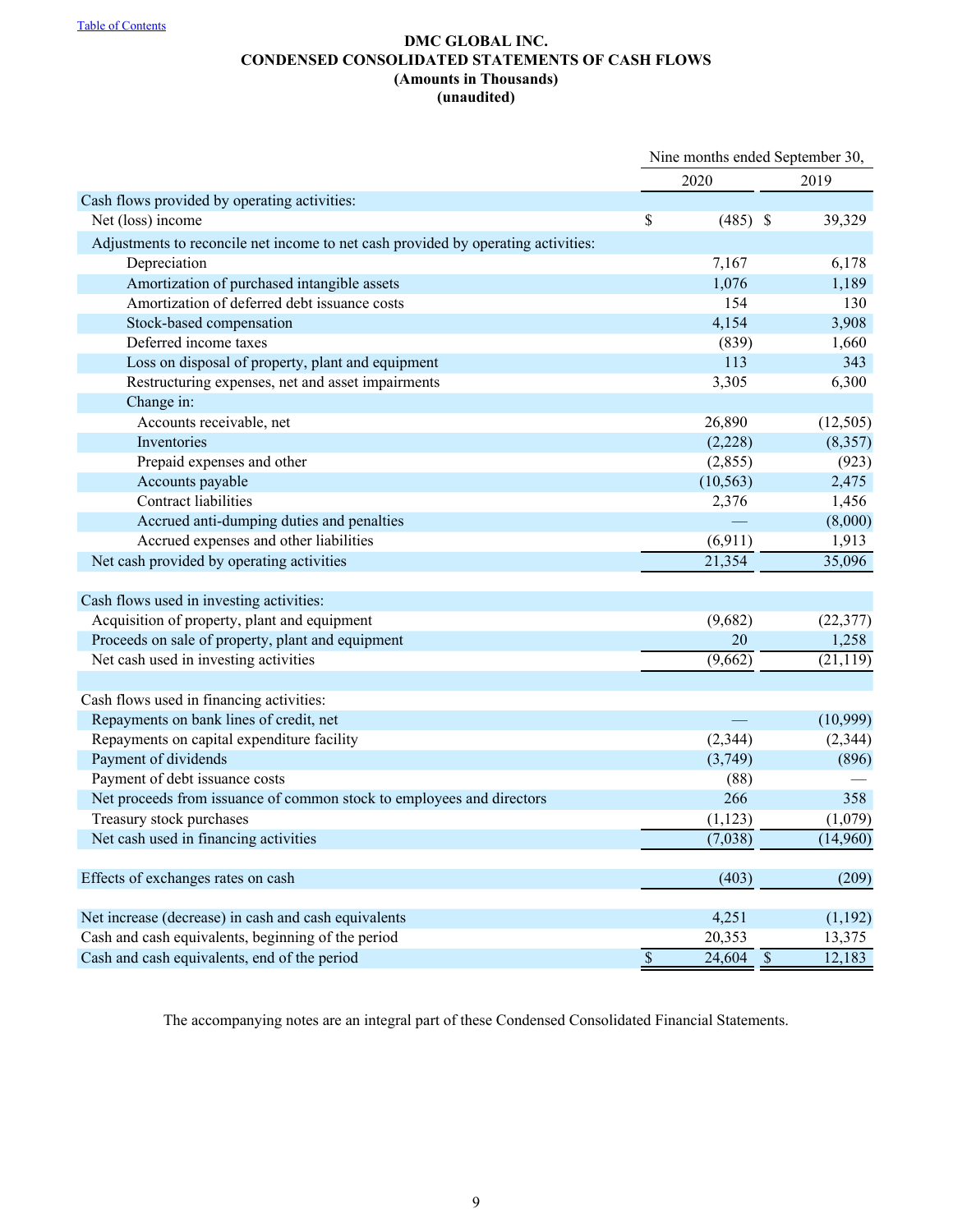# **DMC GLOBAL INC. NOTES TO CONDENSED CONSOLIDATED FINANCIAL STATEMENTS (Amounts in Thousands, Except Share and Per Share Data) (unaudited)**

## <span id="page-10-0"></span>**1. BASIS OF PRESENTATION**

The information included in the condensed consolidated financial statements is unaudited but includes all normal and recurring adjustments which, in the opinion of management, are necessary for a fair presentation of the interim periods presented. These condensed consolidated financial statements should be read in conjunction with the financial statements that are included in our Annual Report filed on Form 10-K for the year ended December 31, 2019.

# **2. SIGNIFICANT ACCOUNTING POLICIES**

## Principles of Consolidation

The condensed consolidated financial statements include the accounts of DMC Global Inc. ("DMC", "we", "us", "our", or the "Company") and its controlled subsidiaries. Only subsidiaries in which controlling interests are maintained are consolidated. All significant intercompany accounts, profits, and transactions have been eliminated in consolidation.

# Accounts Receivable

In June 2016, the Financial Accounting Standards Board (FASB) issued a new accounting pronouncement regarding credit losses for financial instruments. The new standard requires entities to measure expected credit losses for certain financial assets held at the reporting date using a current expected credit loss model, which is based on historical experience, adjusted for current conditions and reasonable and supportable forecasts. The Company's financial instruments within the scope of this guidance primarily include accounts receivable.

On January 1, 2020, we adopted the new standard under the modified retrospective approach, such that comparative information has not been restated and continues to be reported under accounting standards in effect for those periods. The Company recognized the cumulative effect of the new accounting standard as an adjustment to the January 1, 2020 balance of Retained Earnings in the Condensed Consolidated Balance Sheet, and the adoption of the new accounting standard did not have a material impact on the Company's financial position and results of operations given limited historical write-off activity within each of the Company's segments.

In accordance with the new standard, the Company has disaggregated pools of accounts receivable balances by business, geography and/or customer risk profile, and has used history and other experience to establish an allowance for credit losses at the time the receivable is recognized, rather than the historical approach of establishing reserves when accounts receivable balances age or demonstrate they will not be collected. To measure expected credit losses, we have elected to pool trade receivables by segment and analyze DynaEnergetics and NobelClad accounts receivable balances as separate populations. Within each segment, receivables exhibit similar risk characteristics.

During the nine months ended September 30, 2020, we increased our expected loss rate due to the COVID-19 pandemicrelated collapse in oil and gas demand and resulting downturn in well completions. In addition, we continued to review receivables outstanding, including aged balances, and in circumstances where we are aware of a specific customer's inability to meet its financial obligation to us, we recorded a specific allowance for credit losses (with the offsetting expense charged to "Selling and distribution expenses" in our Condensed Consolidated Statements of Operations) against the amounts due, reducing the net recognized receivable to the amount we estimate will be collected. In total, provisions of \$3,327 were recorded during the nine months ended September 30, 2020.

The following table summarizes activity in the allowance for credit losses on receivables from DynaEnergetics and NobelClad customers: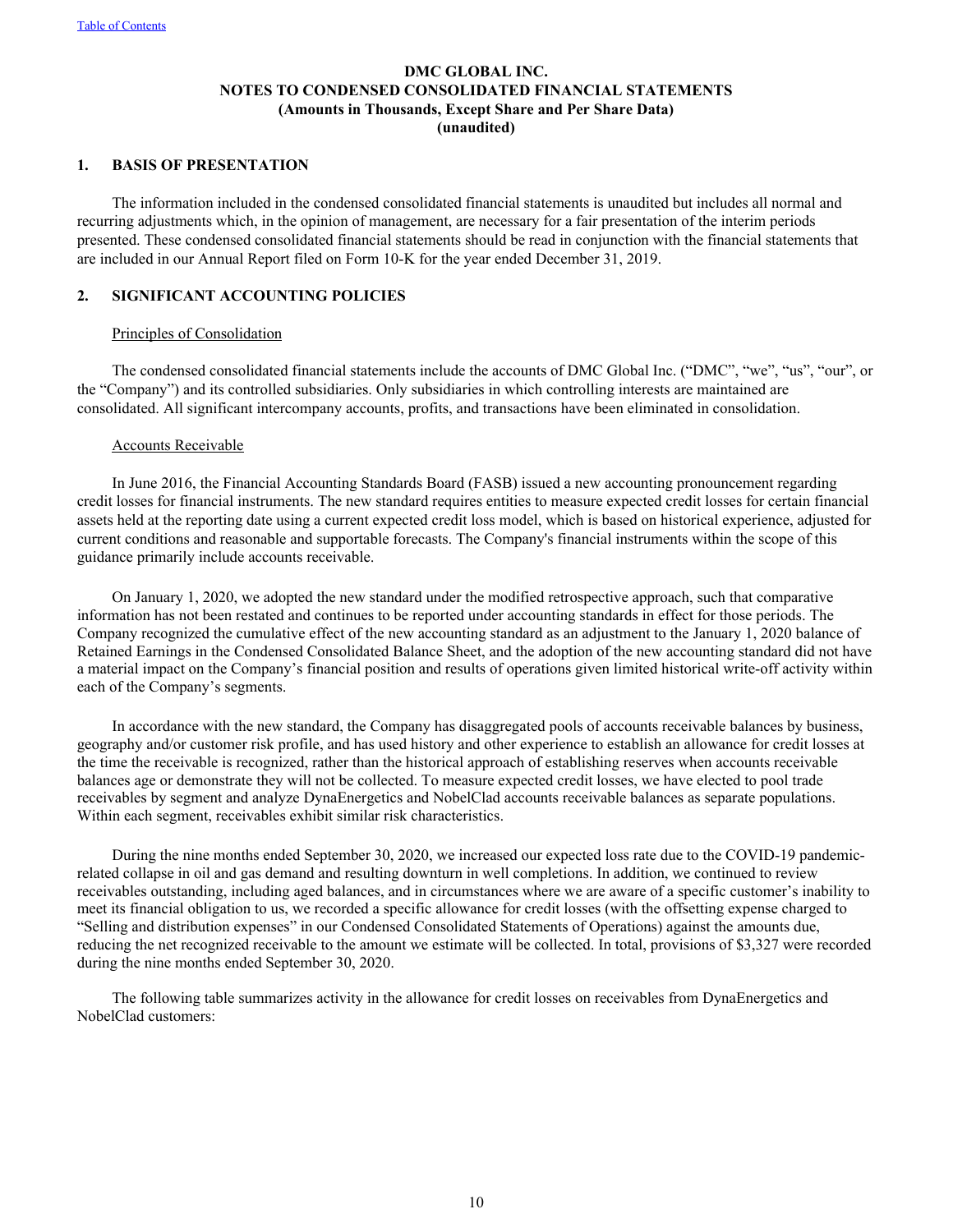|                                                                      | DynaEnergetics | NobelClad | DMC Global Inc. |
|----------------------------------------------------------------------|----------------|-----------|-----------------|
| Allowance for doubtful accounts, December 31, 2019                   | 945<br>S       | 22S       | 967             |
| Adjustment for cumulative effect from change in accounting principle | 50             |           | 50              |
| Current period provision for expected credit losses                  | 3,015          | 312       | 3,327           |
| Write-offs charged against the allowance                             | (1,066)        | (201)     | (1,267)         |
| Recoveries of amounts previously reserved                            | (208)          | (134)     | (342)           |
| Impacts of foreign currency exchange rates and other                 | (27)           |           | (26)            |
| Allowance for doubtful accounts, September 30, 2020                  | 2,709          | -8        | 2,709           |

#### Revenue Recognition

The Company's revenues are primarily derived from consideration paid by customers for tangible goods. The Company analyzes its different goods by segment to determine the appropriate basis for revenue recognition. Revenue is not generated from sources other than contracts with customers and revenue is recognized net of any taxes collected from customers, which are subsequently remitted to governmental authorities. There are no material upfront costs for operations that are incurred from contracts with customers.

Our rights to payments for goods transferred to customers arise when control is transferred at a point in time and not on any other criteria. Payment terms and conditions vary by contract, although terms generally include a requirement of payment within 30 to 60 days. In instances when we require customers to make advance payments prior to the shipment of their orders, we record a contract liability. We have determined that our contract liabilities do not include a significant financing component given the short duration between order initiation and order fulfillment within each of our segments. Please refer to Note 5 "Contract Liabilities" for further information on contract liabilities and Note 9 "Business Segments" for disaggregated revenue disclosures.

### Income Taxes

We recognize deferred tax assets and liabilities for the expected future income tax consequences of temporary differences between the financial reporting and tax basis of assets and liabilities. Any effects of changes in income tax rates or tax laws are included in the provision for income taxes in the period of enactment. The deferred income tax impact of tax credits is recognized as an immediate adjustment to income tax expense. We recognize deferred tax assets for the expected future effects of all deductible temporary differences to the extent we believe these assets will more likely than not be realized. We record a valuation allowance when, based on current circumstances, it is more likely than not that all or a portion of the deferred tax assets will not be realized. In making such determination, we consider all available positive and negative evidence, including future reversals of existing taxable temporary differences, projected future taxable income, tax planning strategies, recent financial operations and their associated valuation allowances, if any.

We recognize the tax benefits from uncertain tax positions only when it is more likely than not, based on the technical merits of the position that it will be sustained upon examination, including the resolution of any related appeals or litigation. The tax benefits recognized in the consolidated financial statements from such a position are measured as the largest benefit that is more likely than not to be realized upon ultimate resolution. We recognize interest and penalties related to uncertain tax positions in operating expense.

#### Earnings Per Share

The Company computes earnings per share ("EPS") using a two-class method, which is an earnings allocation formula that determines EPS for (i) each class of common stock (the Company has a single class of common stock), and (ii) participating securities according to dividends declared and participation rights in undistributed earnings. Restricted stock awards are considered participating securities in periods with net income as they receive non-forfeitable rights to dividends similar to common stock. Restricted stock awards do not participate in net losses.

Basic EPS is calculated by dividing net income available to common stockholders of the Company by the weighted average number of shares of common stock outstanding during the period. Diluted EPS adjusts basic EPS for the effects of restricted stock awards, performance share units and other potentially dilutive financial instruments (dilutive securities), only in the periods in which such effect is dilutive. The effect of the dilutive securities is reflected in diluted EPS by application of the more dilutive of (1) the treasury stock method or (2) the two-class method assuming nonvested shares are not converted into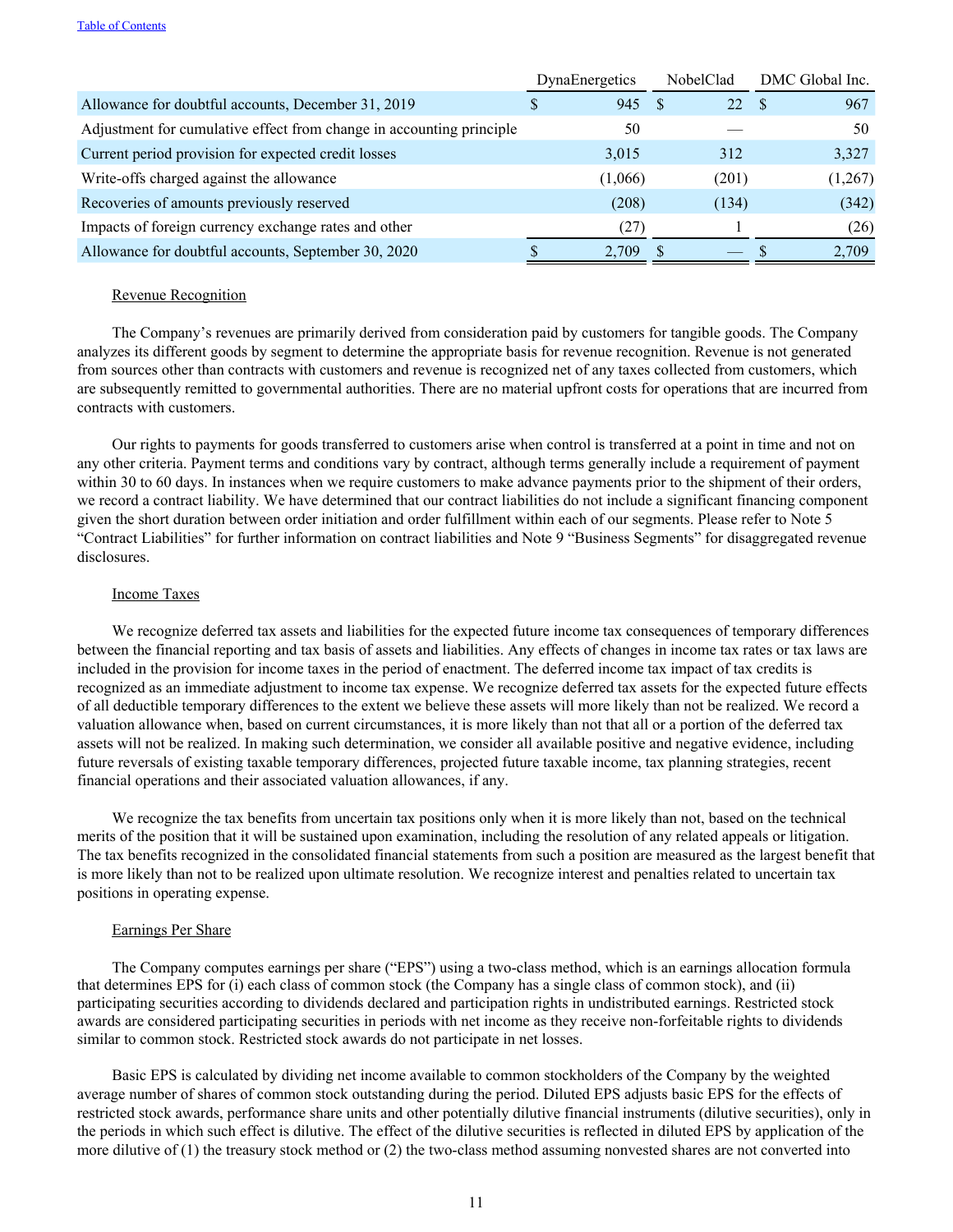shares of common stock. For the periods presented, diluted EPS using the treasury stock method was less dilutive than the twoclass method; as such, only the two-class method has been included below.

|                                                                                |   | Three months ended<br>September 30, |              |            |             | Nine months ended<br>September 30, |
|--------------------------------------------------------------------------------|---|-------------------------------------|--------------|------------|-------------|------------------------------------|
|                                                                                |   | 2020                                |              | 2019       | 2020        | 2019                               |
| Net income (loss), as reported                                                 | S | 1,008                               | \$.          | 6,915      | (485)       | 39,329                             |
| Less: Distributed net income available to participating<br>securities          |   |                                     |              | (14)       |             | (19)                               |
| Less: Undistributed net income available to participating<br>securities        |   | (17)                                |              | (39)       |             | (287)                              |
| Numerator for basic net income (loss) per share:                               |   | 991                                 |              | 6,862      | (485)       | 39,023                             |
| Add: Undistributed net income allocated to participating<br>securities         |   | 17                                  |              | 39         |             | 287                                |
| Less: Undistributed net income reallocated to participating<br>securities      |   | (17)                                |              | (39)       |             | (283)                              |
| Numerator for diluted net income (loss) per share:                             |   | 991                                 |              | 6,862      | (485)       | 39,027                             |
| Denominator:                                                                   |   |                                     |              |            |             |                                    |
| Weighted average shares outstanding for basic net income<br>(loss) per share   |   | 14,820,881                          |              | 14,632,276 | 14,759,062  | 14,589,655                         |
| Effect of dilutive securities (1)                                              |   |                                     |              | 218,890    |             | 210,477                            |
| Weighted average shares outstanding for diluted net income<br>(loss) per share |   | 14,820,881                          |              | 14,851,166 | 14,759,062  | 14,800,132                         |
| Net income (loss) per share                                                    |   |                                     |              |            |             |                                    |
| <b>Basic</b>                                                                   |   | 0.07                                | <sup>S</sup> | 0.47       | (0.03)<br>S | -S<br>2.67                         |
| Diluted                                                                        |   | 0.07                                |              | 0.46       | (0.03)      | 2.64<br>\$                         |

(1) For the three and nine months ended September 30, 2020, 30,087 and 19,394, respectively, shares have been excluded as their effect would have been anti-dilutive.

## Deferred compensation

The Company maintains a Non-Qualified Deferred Compensation Plan (the "Plan") as part of its overall compensation package for certain employees. Participants are eligible to defer a portion of their annual salary, their annual incentive bonus, and their equity awards through the Plan on a tax-deferred basis. Deferrals into the Plan are not matched or subsidized by the Company, nor are they eligible for above-market or preferential earnings.

The Plan provides for deferred compensation obligations to be settled either by delivery of a fixed number of shares of DMC's common stock or in cash, in accordance with participant contributions and elections. For deferred equity awards, subsequent to equity award vesting and after a period prescribed by the Plan, participants can elect to diversify contributions of equity awards into other investment options available to Plan participants. Once diversified, contributions of equity awards will be settled by delivery of cash.

The Company has established a grantor trust commonly known as a "rabbi trust" and contributed certain assets to satisfy the future obligations to participants in the Plan. These assets are subject to potential claims of the Company's general creditors. The assets held in the trust include unvested RSAs, vested company stock awards, company-owned life insurance ("COLI") on certain employees, and money market and mutual funds. Unvested RSAs and common stock held by the trust are reflected in the Consolidated Balance Sheets within "Treasury stock, at cost, and company stock held for deferred compensation, at par" at the par value of the common stock or unvested RSAs. These accounts are not adjusted for subsequent changes in the fair value of the common stock. COLI is accounted for at the cash surrender value while money market and mutual funds held by the trust are accounted for at fair value. The balances of \$6,455 as of September 30, 2020 and \$4,461 as of December 31, 2019 were reflected in the Consolidated Balance Sheets within "Other assets."

Deferred compensation obligations that will be settled in cash are accounted for on an accrual basis in accordance with the terms of the Plan. The balances of \$9,924 as of September 30, 2020 and \$6,143 as of December 31, 2019 were reflected in the Consolidated Balance Sheets within "Other long-term liabilities." These obligations are adjusted based on changes in value of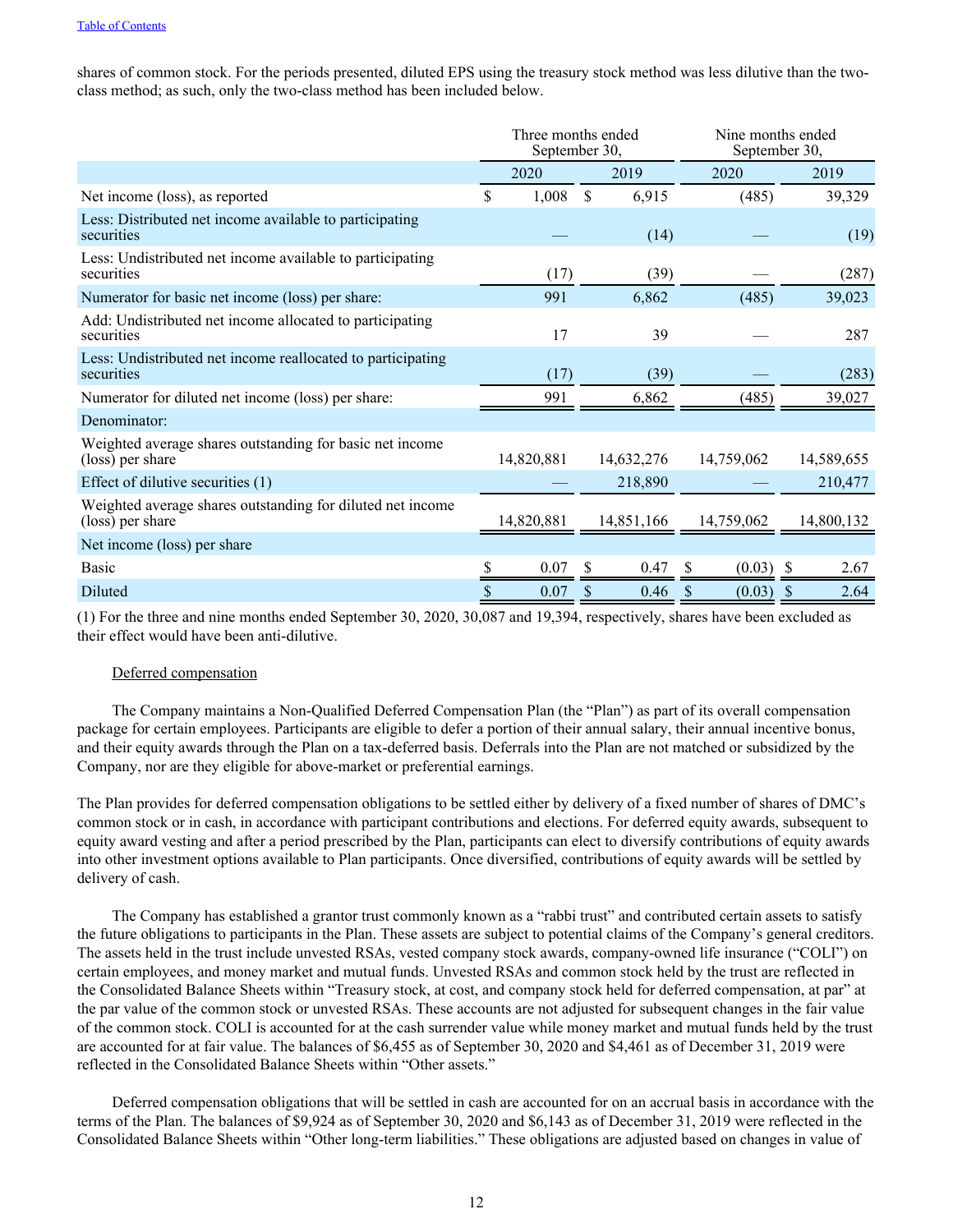the underlying investment options chosen by Plan participants. Deferred compensation that will be settled by delivery of a fixed number of previously vested shares of the Company's common stock are reflected in the Consolidated Statements of Stockholders' Equity within "Common stock" at the par value of the common stock or unvested RSAs. These accounts are not adjusted for subsequent changes in the fair value of the common stock.

## Fair Value of Financial Instruments

Fair value is defined as the price that would be received to sell an asset or paid to transfer a liability in an orderly transaction between market participants at the measurement date. We are required to use an established hierarchy for fair value measurements based upon the inputs to the valuation and the degree to which they are observable or not observable in the market. The three levels in the hierarchy are as follows:

- Level 1 Inputs to the valuation based upon quoted prices (unadjusted) for identical assets or liabilities in active markets that are accessible as of the measurement date.
- Level 2 Inputs to the valuation include quoted prices in either markets that are not active, or in active markets for similar assets or liabilities, inputs other than quoted prices that are observable, and inputs that are derived principally from or corroborated by observable market data.
- Level 3 Inputs to the valuation that are unobservable inputs for the asset or liability.

The highest priority is assigned to Level 1 inputs and the lowest priority to Level 3 inputs.

The carrying value of accounts receivable and payable, accrued expenses, revolving loans under our credit facility and borrowings under our capital expenditure facility approximate their fair value. Our revolving loans and borrowings under our capital expenditure facility reset each month at market interest rates.

Our foreign currency forward contracts are valued using quoted market prices or are determined using a yield curve model based on current market rates. As a result, we classify these investments as Level 2 in the fair value hierarchy. Money market funds and mutual funds of \$3,322 as of September 30, 2020 and \$2,420 as of December 31, 2019 were held to satisfy future deferred compensation obligations are valued based upon the market values of underlying securities, and therefore we classify these assets as Level 2 in the fair value hierarchy.

We did not hold any Level 3 assets or liabilities as of September 30, 2020 or December 31, 2019.

## Recently Adopted Accounting Standards

In June 2016, the FASB issued a new accounting pronouncement regarding credit losses for financial instruments. The new standard requires entities to measure expected credit losses for certain financial assets held at the reporting date using a current expected credit loss model, which is based on historical experience, adjusted for current conditions and reasonable and supportable forecasts. The Company adopted the new standard on January 1, 2020. The Company's financial instruments within the scope of this guidance primarily include accounts receivable. Please refer to "Accounts Receivable" for further information.

#### Recent Accounting Pronouncements

In December 2019, the FASB issued a new accounting pronouncement regarding accounting for income taxes. The new standard removes certain exceptions to the general principles in ASC 740 *Income Taxes* and also clarifies and amends existing guidance to provide for more consistent application. The new standard will become effective for the Company in the first quarter of fiscal 2021 and early adoption is permitted. We are evaluating the impact that the adoption of this update will have on our consolidated financial statements.

# **3. INVENTORIES**

Inventories are stated at the lower of cost (first-in, first-out) or net realizable value. Significant cost elements included in inventory are material, labor, freight, subcontract costs, and manufacturing overhead. As necessary, we adjust inventory to its net realizable value by recording provisions for excess, slow moving and obsolete inventory. We regularly review inventory quantities on hand and values, and compare them to estimates of future product demand, market conditions, production requirements and technological developments.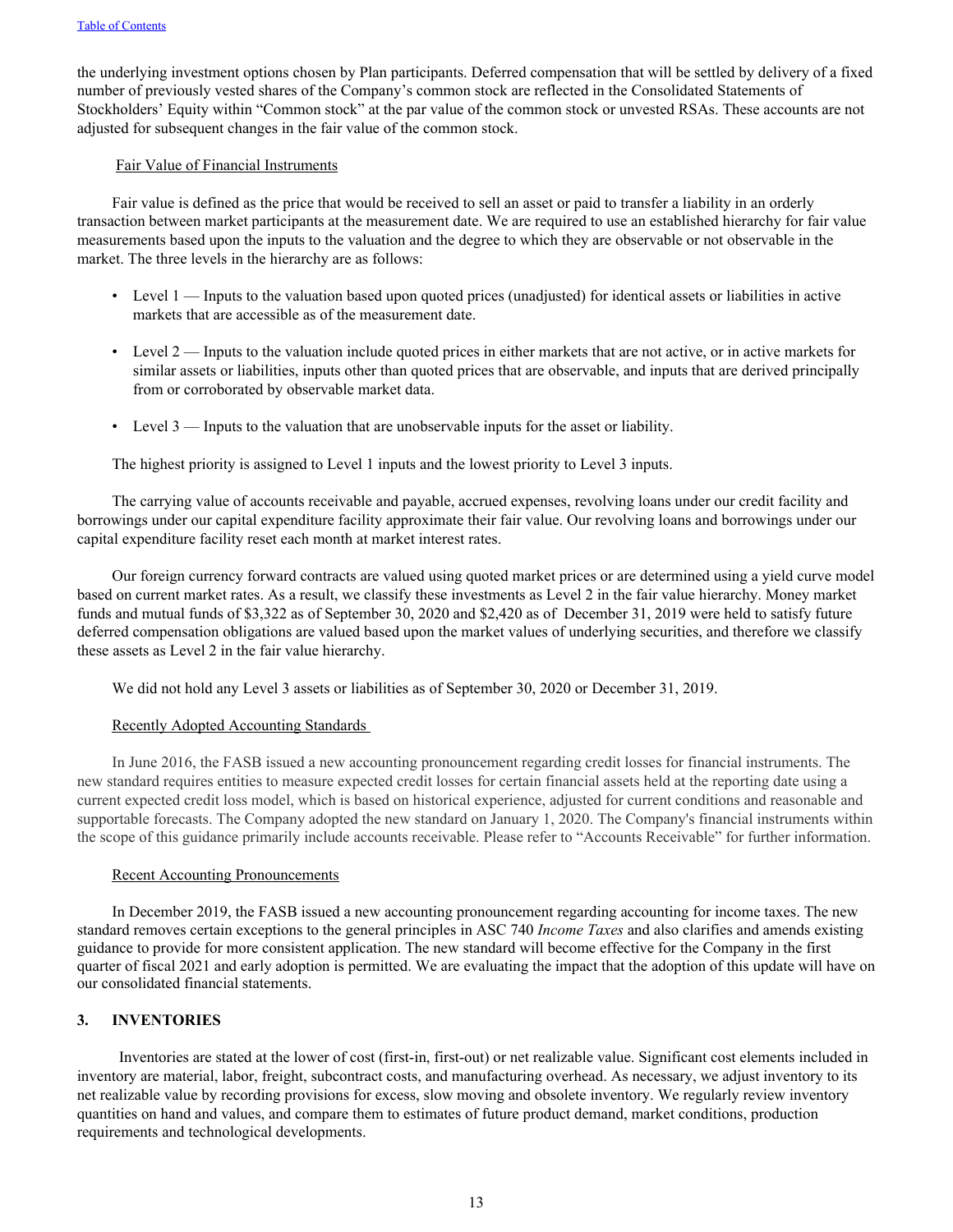Inventories consisted of the following:

|                 | September 30, 2020 | December 31, 2019 |
|-----------------|--------------------|-------------------|
| Raw materials   | 28,695 \$          | 26,173            |
| Work-in-process | 16,374             | 12,194            |
| Finished goods  | 11,587             | 15,045            |
| Supplies        | 302                | 316               |
|                 | 56,958             | 53,728            |

# **4. PURCHASED INTANGIBLE ASSETS**

Our purchased intangible assets consisted of the following as of September 30, 2020:

|                          |     | Gross  | Accumulated<br>Amortization | Net   |
|--------------------------|-----|--------|-----------------------------|-------|
| Core technology          | S   | 17,868 | $(13,485)$ \$               | 4,383 |
| Customer relationships   |     | 36,139 | (36, 139)                   |       |
| Trademarks / Trade names |     | 2,075  | (2,075)                     |       |
| Total intangible assets  | ĴО. | 56,082 | (51,699)                    | 4,383 |

Our purchased intangible assets consisted of the following as of December 31, 2019:

|                          | Gross |        |  | Accumulated<br>Amortization | Net |       |  |
|--------------------------|-------|--------|--|-----------------------------|-----|-------|--|
| Core technology          | S     | 17,717 |  | $(11,837)$ \$               |     | 5,880 |  |
| Customer relationships   |       | 35,091 |  | (35,091)                    |     |       |  |
| Trademarks / Trade names |       | 1,988  |  | (1,988)                     |     |       |  |
| Total intangible assets  |       | 54,796 |  | (48,916)                    |     | 5,880 |  |

The change in the gross value of our purchased intangible assets from December 31, 2019 to September 30, 2020 was due to foreign currency translation and an adjustment due to the recognition of tax benefit of tax amortization previously applied to certain goodwill related to the NobelClad and DynaEnergetics reporting units. After the goodwill was written off at September 30, 2017 and December 31, 2015, respectively, the tax amortization reduces other noncurrent intangible assets related to the historical acquisition.

# **5. CONTRACT LIABILITIES**

On occasion, we require customers to make advance payments prior to the shipment of goods in order to help finance our inventory investment on large orders or to keep customers' credit limits at acceptable levels. Contract liabilities were as follows:

|                |  | September 30, 2020 December 31, 2019 |  |       |
|----------------|--|--------------------------------------|--|-------|
| NobelClad      |  | 4,813                                |  | 1,427 |
| DynaEnergetics |  | 382                                  |  | 1,309 |
|                |  |                                      |  |       |
| Total          |  | 5.195                                |  | 2,736 |

We expect to recognize the revenue associated with contract liabilities over a time period no longer than one year. Of the \$2,736 recorded as contract liabilities at December 31, 2019, \$2,015 was recorded to net sales during the nine months ended September 30, 2020.

# **6. LEASES**

The Company leases real properties for use in manufacturing and as administrative and sales offices, and leases automobiles and office equipment. The Company determines if a contract contains a lease arrangement at the inception of the contract. For leases in which the Company is the lessee, leases are classified as either finance or operating. Right of use (ROU)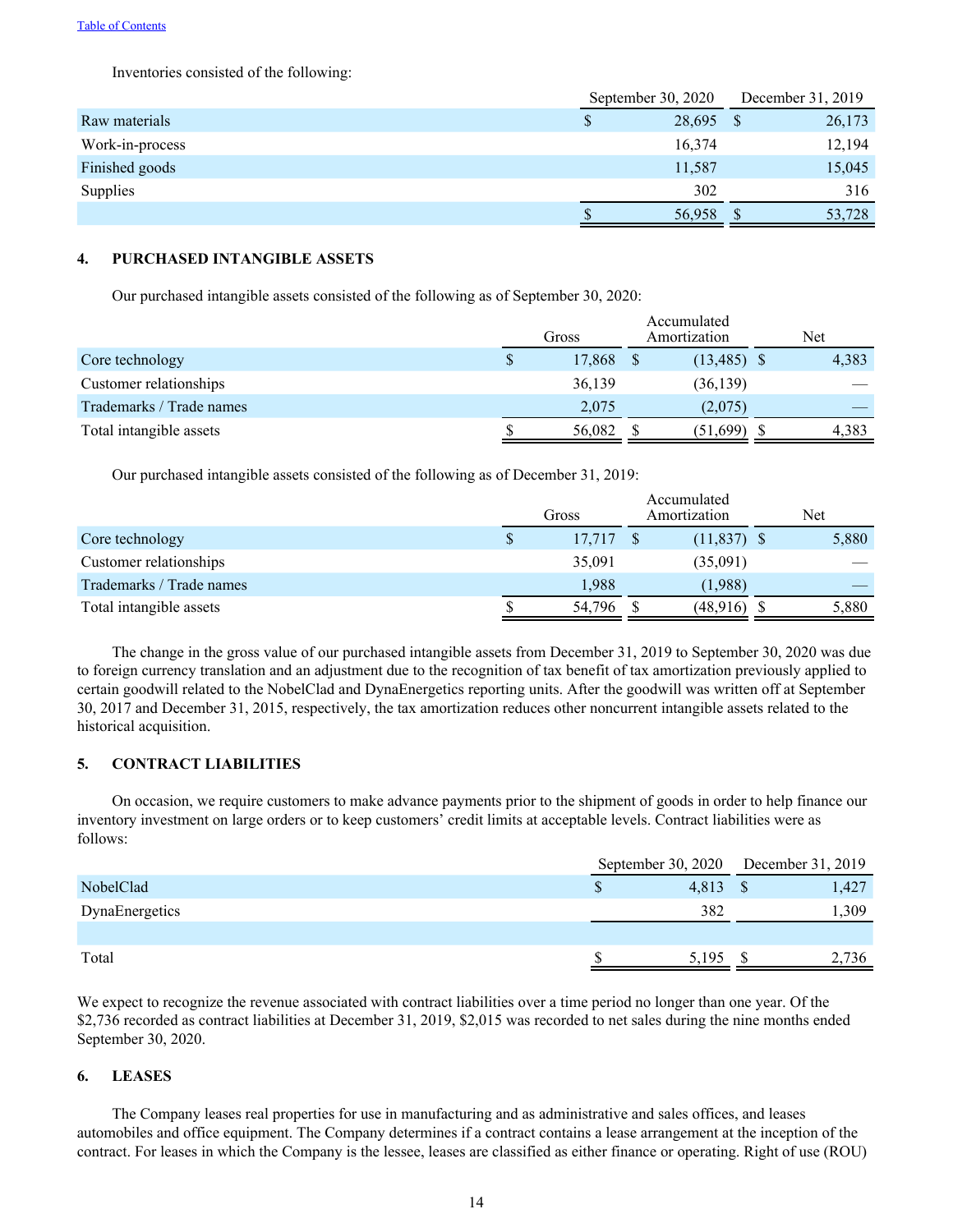assets are initially measured at the present value of lease payments over the lease term plus initial direct costs, if any, with the classification affecting the pattern of expense recognition. If a lease does not provide a discount rate and the rate cannot be readily determined, an incremental borrowing rate is used to determine the future lease payments. Lease and non-lease components within the Company's lease agreements are accounted for together.

Nearly all of the Company's leasing arrangements are classified as operating leases. ROU asset and lease liability balances were as follows for the periods presented:

|                           | September 30, $2020$ | December 31, 2019 |
|---------------------------|----------------------|-------------------|
| ROU asset                 | 10,751               | 10,423            |
|                           |                      |                   |
| Current lease liability   | 1,804                | 1,716             |
| Long-term lease liability | 10,155               | 9.777             |
| Total lease liability     | 11,959               | 11.493            |

The ROU asset was included in "Other assets" while the current lease liability was reported in "Other current liabilities" and the long-term lease liability was reported in "Other long-term liabilities" on the Company's Condensed Consolidated Balance Sheet. Cash paid for operating lease liabilities are recorded as cash flows from operating activities in the Company's Condensed Consolidated Statements of Cash Flows. For the three months ended September 30, 2020 and 2019, operating lease costs were \$1,055 and \$784, respectively. For the nine months ended September 30, 2020 and 2019, operating lease costs were \$3,051 and \$2,220, respectively. Operating lease costs were included in the Company's Condensed Consolidated Statements of Operations. Short term and variable lease costs were not material for the three and nine months ended September 30, 2020 and 2019.

Certain of the Company's leases contain renewal options and options to extend the leases for up to five years, and a majority of these options are reflected in the calculation of the ROU asset and lease liability due to the likelihood of renewal.

The following table summarizes the weighted average lease terms and discount rates for operating lease liabilities:

|                                                  | September 30, 2020 |
|--------------------------------------------------|--------------------|
| Weighted average remaining lease term (in years) | 8.50               |
| Weighted average discount rate                   | 5.5 $\%$           |
|                                                  |                    |

The following table represents maturities of operating lease liabilities as of September 30, 2020:

| Due within 1 year                   | \$<br>1,804 |
|-------------------------------------|-------------|
| Due after 1 year through 2 years    | 1,885       |
| Due after 2 years through 3 years   | 1,769       |
| Due after 3 years through 4 years   | 1,615       |
| Due after 4 years through 5 years   | 1,547       |
| Due after 5 years                   | 5,706       |
| Total future minimum lease payments | 14,326      |
| Less imputed interest               | (2,367)     |
| Total                               | 11,959      |

# **7. DEBT**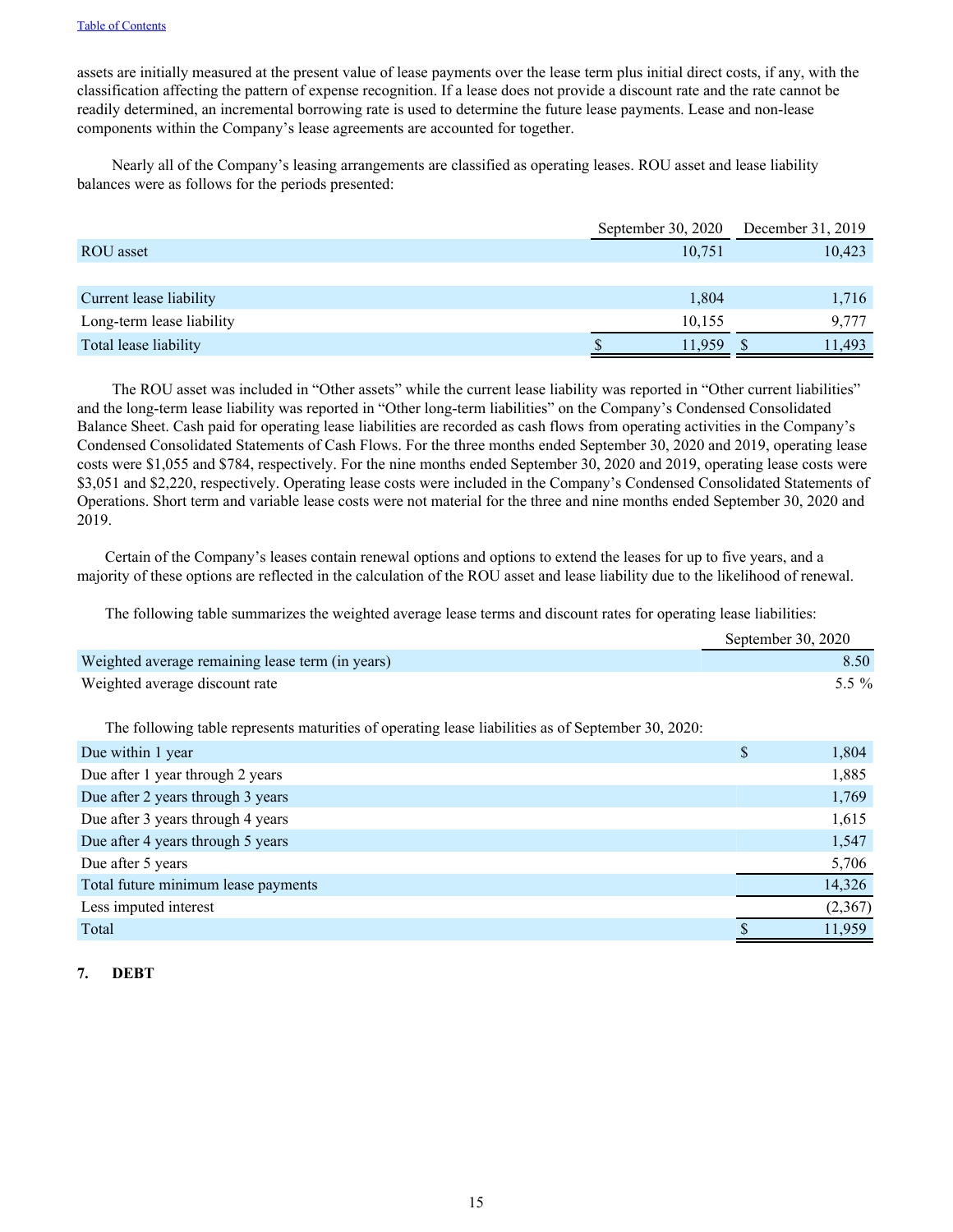Outstanding borrowings consisted of the following:

|                                         | September 30, 2020 December 31, 2019 |         |    |          |
|-----------------------------------------|--------------------------------------|---------|----|----------|
| Syndicated credit agreement:            |                                      |         |    |          |
| U.S. Dollar revolving loan              | \$                                   |         | -S |          |
| Capital expenditure facility            |                                      | 12,531  |    | 14,875   |
| Outstanding borrowings                  |                                      | 12,531  |    | 14,875   |
| Less: debt issuance costs               |                                      | (539)   |    | (603)    |
| Total debt                              |                                      | 11,992  |    | 14,272   |
| Less: current portion of long-term debt |                                      | (3,125) |    | (3, 125) |
| Long-term debt                          |                                      | 8,867   |    | 11,147   |

## Syndicated Credit Agreement

On March 8, 2018, we entered into a five-year \$75,000 syndicated credit agreement ("credit facility") which replaced in its entirety our prior syndicated credit facility entered into on February 23, 2015. The credit facility allows for revolving loans of up to \$50,000 with a \$20,000 US dollar equivalent sublimit for alternative currency loans. In addition, the agreement provided for a \$25,000 Capital Expenditure Facility ("Capex Facility") which was used to assist in financing our DynaEnergetics manufacturing expansion project in Blum, Texas. At the end of year one, the Capex Facility converted to a term loan which is amortizable at 12.5% of principal per year with a balloon payment for the outstanding balance upon the credit facility maturity date in 2023. The Capex Facility bears interest at a LIBOR-based variable rate which at September 30, 2020 was 2.50%. In 2019, we prepaid an additional \$7,000 above the required amortization amount. The credit facility has a \$100,000 accordion feature to increase the commitments under the revolving loan class and/or by adding a term loan subject to approval by applicable lenders. We entered into the credit facility with a syndicate of three banks, with KeyBank, N.A. acting as administrative agent. The syndicated credit facility is secured by the assets of DMC including accounts receivable, inventory, and fixed assets, as well as guarantees and share pledges by DMC and its subsidiaries.

Borrowings under the \$50,000 revolving loan can be in the form of one, two, three, or six month LIBOR rate loans. Additionally, US dollar borrowings on the revolving loan can be in the form of Base Rate loans (Base Rate borrowings are based on the greater of the administrative agent's Prime rates, an adjusted Federal Funds rate or an adjusted LIBOR rate). LIBOR loans bear interest at the applicable LIBOR rate plus an applicable margin (varying from 1.50% to 3.00%). Base Rate loans bear interest at the defined Base rate plus an applicable margin (varying from 0.50% to 2.00%). All revolver loan borrowings and repayments have been in the form of one-month or two-month loans and are reported on a net basis in our Condensed Consolidated Statements of Cash Flows.

Borrowings under the \$20,000 alternate currency sublimit can be in euros, Canadian dollars, pounds sterling, and in any other currency acceptable to the administrative agent. Alternative currency borrowings denominated in euros, pounds sterling, and any other currency that is dealt with on the London Interbank Deposit Market shall be comprised of LIBOR loans and bear interest at the LIBOR rate plus an applicable margin (varying from 1.50% to 3.00%).

On June 25, 2020, we entered into an amendment ("Amendment") to the credit facility. The Amendment waives the debt service coverage ratio covenant for the quarters ending September 30, 2020, December 31, 2020, and March 31, 2021. The debt service coverage ratio minimum of 1.35 to 1 was applicable for the quarter ending June 30, 2020 and will resume beginning with the quarter ending June 30, 2021 and thereafter. The debt service coverage ratio is defined in the credit facility as the ratio of Consolidated Pro Forma EBITDA less the sum of capital distributions paid in cash, cash income taxes and Consolidated Unfunded Capital Expenditures (as defined in the credit facility) to Debt Service Charges (as defined in the credit facility).

Additionally, the Amendment added a Minimum Liquidity covenant requiring the total of cash and cash equivalents held by U.S. subsidiaries and available borrowing capacity under the credit facility to exceed \$10,000 for the quarters ending September 30, 2020, December 31, 2020, and March 31, 2021. The Minimum Liquidity covenant is not required after the quarter ending March 31, 2021.

During the period from the Amendment through August 31, 2020, borrowings outstanding under the credit facility bore interest at LIBOR plus a margin of 1.75% or at a Base Rate (as defined in the credit facility) plus a margin of 0.75%. For the period from September 1, 2020 through the date of receipt of the covenant compliance certificate for the quarter ending March 31, 2021, borrowings outstanding under the credit facility will bear interest at LIBOR plus a margin of 1.75% to 3.00% or at a Base Rate plus a margin of 0.75% to 2.00%. In each case, the margin is based on the Company's Leverage Ratio of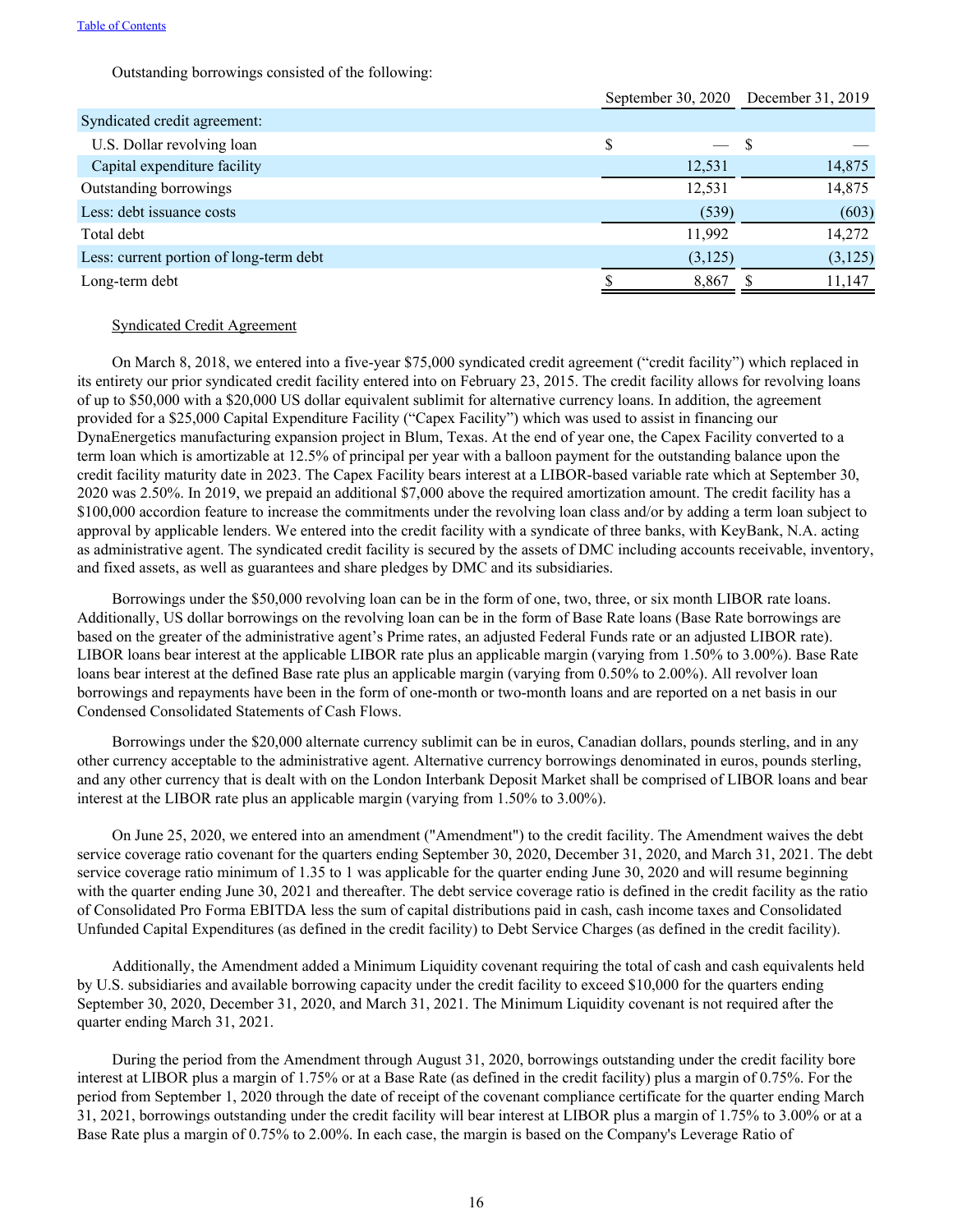Consolidated Funded Indebtedness (as defined in the credit facility) on the last day of such period to Consolidated Pro Forma EBITDA for such period. Additionally, the Amendment sets the minimum LIBOR at 0.75%.

The credit facility, as amended, includes various covenants and restrictions, certain of which relate to the payment of dividends or other distributions to stockholders; redemption of capital stock; incurrence of additional indebtedness; mortgaging, pledging or disposition of major assets; and maintenance of specified ratios. As of September 30, 2020, we were in compliance with all financial covenants and other provisions of our debt agreements.

On October 22, 2020, in connection with the commencement of our at-the-market offering, we entered into an amendment to the credit facility to waive the requirement that we repay outstanding balances under the credit facility from the proceeds of any equity offering. The waiver applies to at-the-market offerings up to \$75 million.

We also maintain a line of credit with a German bank for certain European operations. In July 2020, the German Bank Facility was amended to increase the borrowing capacity from  $64,000$  to  $67,000$ . Of the  $67,000$  borrowing capacity,  $63,511$  was available as of September 30, 2020 after considering outstanding letters of credit.

Included in long-term debt were deferred debt issuance costs of \$539 and \$603 as of September 30, 2020 and December 31, 2019, respectively. Deferred debt issuance costs are being amortized over the remaining term of the credit facility which expires on March 8, 2023.

# **8. INCOME TAXES**

The effective tax rate for each of the periods reported differs from the U.S. statutory rate primarily due to variation in contribution to consolidated pre-tax income from each jurisdiction for the respective periods, differences between the U.S. and foreign tax rates (which range from 20% to 34%), permanent differences between book and taxable income, and changes to valuation allowances on our deferred tax assets.

We assess the available positive and negative evidence to estimate if sufficient future taxable income will be generated to use existing deferred tax assets. Additionally, a three-year cumulative loss at a Consolidated Financial Statement level may be viewed as negative evidence impacting a jurisdiction that by itself is not in a three-year cumulative loss position. During the nine months ended September 30, 2020, we did not record any adjustments to valuation allowances. At March 31, 2019, the Company was no longer in a three-year cumulative loss position in the U.S. and we believe sufficient future taxable income will be generated to use existing deferred tax assets in that jurisdiction. Accordingly, during the three months ended March 31, 2019, we released valuation allowances of \$368 in that jurisdiction and certain states. The Company will continue to monitor the realizability of deferred tax assets and the need for valuation allowances and will record adjustments in the periods in which facts support such adjustments.

The Tax Cuts and Jobs Act ("TCJA") provides that foreign earnings generally can be repatriated to the U.S. without federal tax consequence. We have reassessed the assertion that cumulative earnings by our foreign subsidiaries are indefinitely reinvested. We continue to permanently reinvest the earnings of our international subsidiaries and therefore we do not provide for U.S. income taxes or withholding taxes that could result from the distribution of those earnings to the U.S. parent. If any such earnings were ultimately distributed to the U.S. in the form of dividends or otherwise, or if the shares of our international subsidiaries were sold or transferred, we could be subject to additional U.S. federal and state income taxes. Due to the multiple avenues in which earnings can be repatriated, and because a large portion of these earnings are not liquid, it is not practical to estimate the amount of additional taxes that might be payable on these amounts of undistributed foreign income.

During the fourth quarter of 2019, our German operating entities commenced a tax audit for fiscal years 2015 through 2017. If any issues addressed in the audit are resolved in a manner not consistent with our expectations, the Company could be required to adjust its provision for income taxes in future periods.

# **9. BUSINESS SEGMENTS**

Our business is organized into two segments: DynaEnergetics and NobelClad. DynaEnergetics designs, manufactures and distributes products utilized by the global oil and gas industry principally for the perforation of oil and gas wells. NobelClad is a global leader in the production of explosion-welded clad metal plates for use in the construction of corrosion resistant industrial processing equipment and specialized transition joints.

Our reportable segments are separately managed strategic business units that offer different products and services. Each segment's products are marketed to different customer types and require different manufacturing processes and technologies.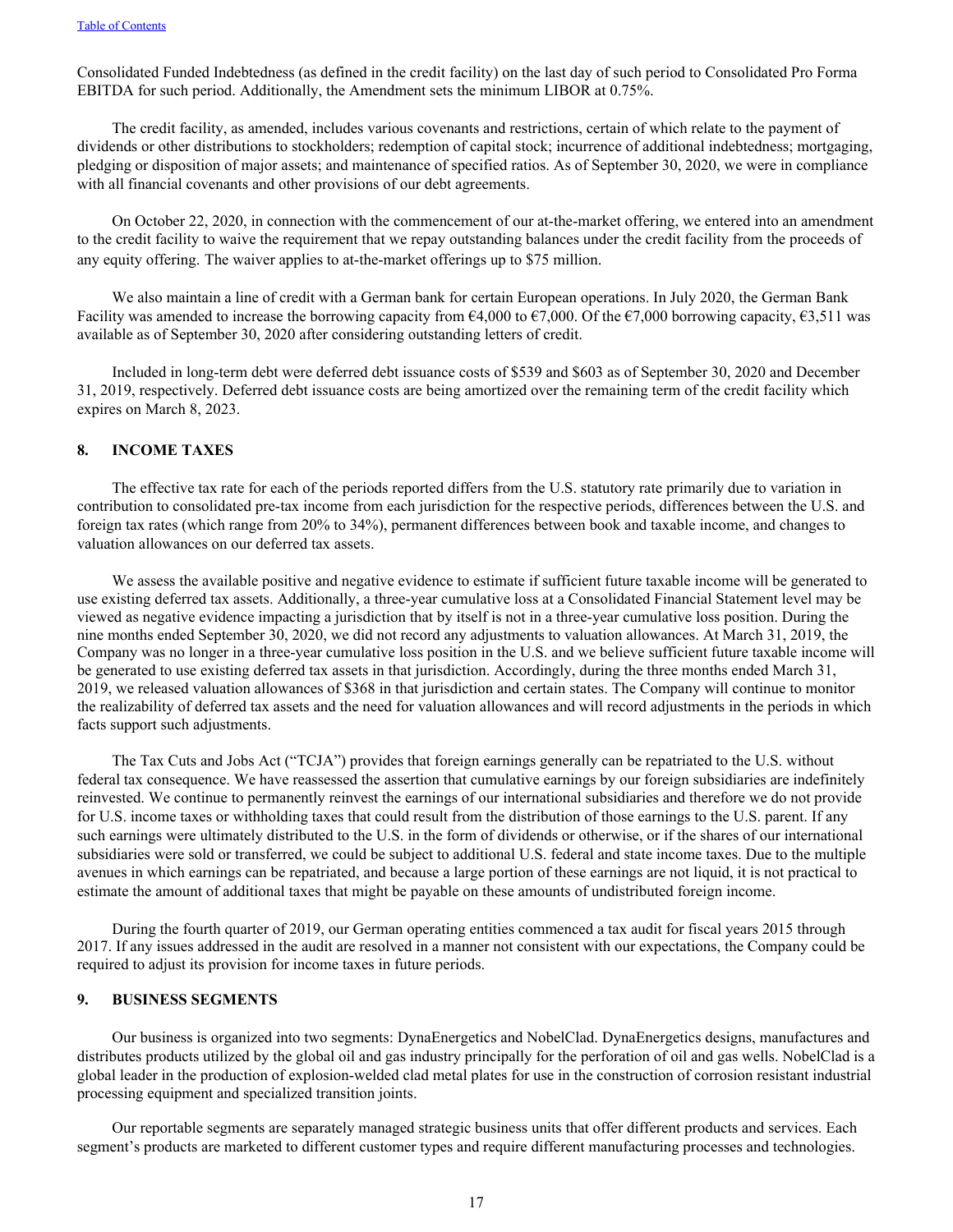Segment information is as follows:

|                | Three months ended September 30, |        |      |         | Nine months ended September 30, |         |  |         |
|----------------|----------------------------------|--------|------|---------|---------------------------------|---------|--|---------|
|                | 2020                             |        | 2019 |         | 2020                            |         |  | 2019    |
| Net sales      |                                  |        |      |         |                                 |         |  |         |
| DynaEnergetics |                                  | 34.201 |      | 77.356  |                                 | 111.065 |  | 245,820 |
| NobelClad      |                                  | 21,080 |      | 22,738  |                                 | 60,983  |  | 65,363  |
| Net sales      |                                  | 55,281 |      | 100,094 |                                 | 172.048 |  | 311,183 |

|                                   | Three months ended September 30, |          |               |         | Nine months ended September 30, |            |      |         |
|-----------------------------------|----------------------------------|----------|---------------|---------|---------------------------------|------------|------|---------|
|                                   |                                  | 2020     | 2019          |         | 2020                            |            |      | 2019    |
| Operating income                  |                                  |          |               |         |                                 |            |      |         |
| DynaEnergetics                    | \$                               | 2,171    | <sup>\$</sup> | 14,911  | -S                              | 3,886      | - S  | 64,834  |
| NobelClad                         |                                  | 2,483    |               | 2,219   | -S                              | 5,941      | - \$ | 5,972   |
| Segment operating income          |                                  | 4,654    |               | 17,130  |                                 | 9,827      |      | 70,806  |
|                                   |                                  |          |               |         |                                 |            |      |         |
| Unallocated corporate expenses    |                                  | (1, 594) |               | (3,067) |                                 | (5,851)    |      | (8,972) |
| Stock-based compensation          |                                  | (1,595)  |               | (1,242) |                                 | (4,154)    |      | (3,908) |
| Other (expense) income, net       |                                  | (148)    |               | 170     |                                 | (118)      |      | 492     |
| Interest expense, net             |                                  | (170)    |               | (387)   |                                 | (564)      |      | (1,169) |
| Income (loss) before income taxes |                                  | 1,147    |               | 12,604  |                                 | $(860)$ \$ |      | 57,249  |

|                                            | Three months ended September 30, |       |      |       | Nine months ended September 30, |       |  |       |
|--------------------------------------------|----------------------------------|-------|------|-------|---------------------------------|-------|--|-------|
|                                            | 2020                             |       | 2019 |       | 2020                            |       |  | 2019  |
| Depreciation and amortization              |                                  |       |      |       |                                 |       |  |       |
| DynaEnergetics                             | \$                               | 1,866 |      | 1,772 | - S                             | 5,410 |  | 4,890 |
| NobelClad                                  |                                  | 879   |      | 845   |                                 | 2,594 |  | 2,477 |
| Segment depreciation and amortization      |                                  | 2,745 |      | 2,617 |                                 | 8.004 |  | 7,367 |
| Corporate and other (1)                    |                                  | 75    |      |       |                                 | 239   |  |       |
| Consolidated depreciation and amortization |                                  | 2.820 | S.   | 2.617 |                                 | 8.243 |  | 7,367 |

(1) Prior to Q4 2019, the Company fully allocated corporate and other depreciation to the segments.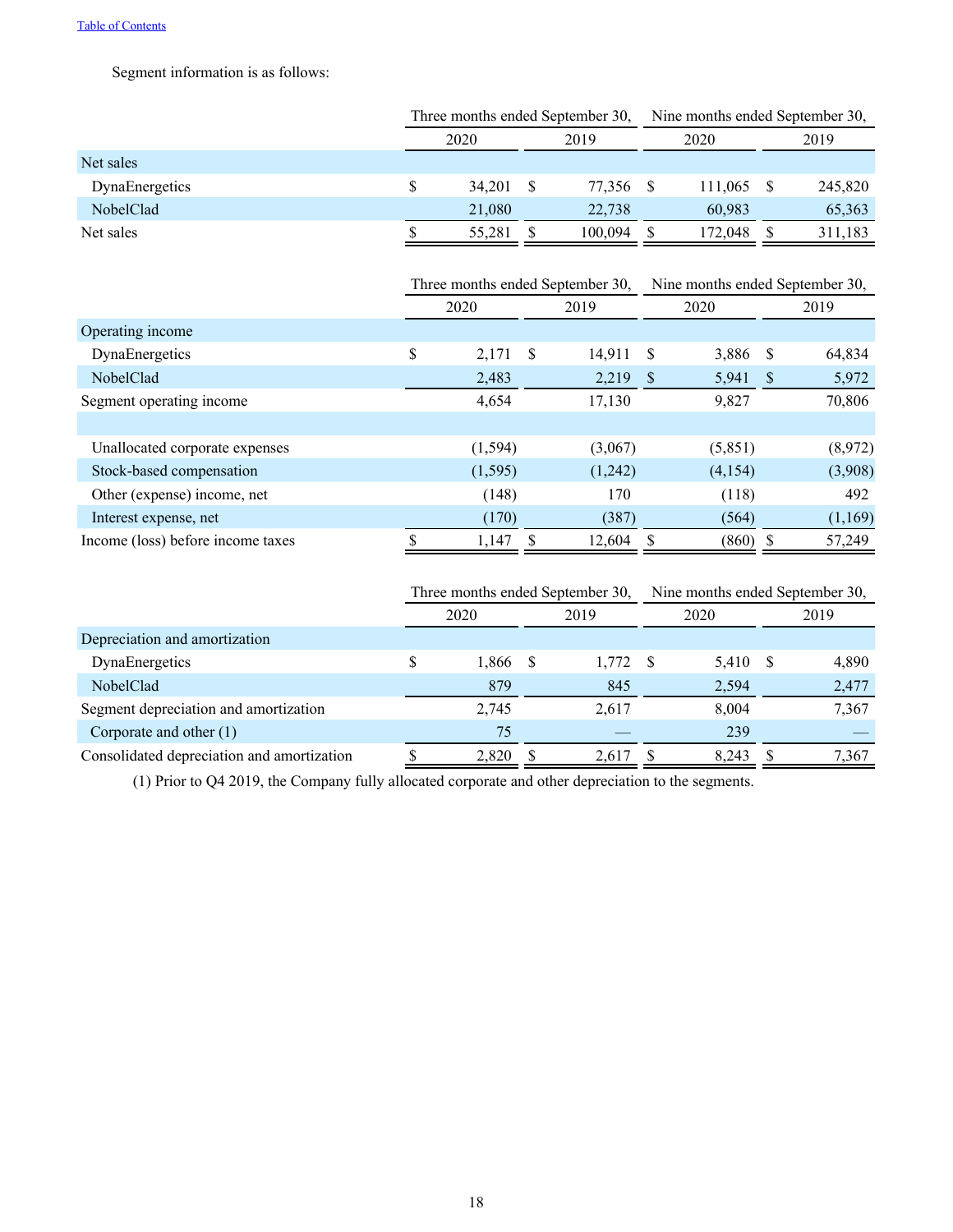The disaggregation of revenue earned from contracts with customers based on the geographic location of the customer is as follows.

# **DynaEnergetics**

|                             |              | Three months ended September 30, |          |        | Nine months ended September 30, |         |              |         |
|-----------------------------|--------------|----------------------------------|----------|--------|---------------------------------|---------|--------------|---------|
|                             |              | 2020                             |          | 2019   |                                 | 2020    |              | 2019    |
| <b>United States</b>        | $\mathbb{S}$ | 23,324                           | <b>S</b> | 67,361 | $\mathcal{S}$                   | 80,931  | <sup>S</sup> | 210,642 |
| Canada                      |              | 1,856                            |          | 2,586  |                                 | 2,504   |              | 8,962   |
| Iraq                        |              | 1,049                            |          | 218    |                                 | 3,238   |              | 1,104   |
| India                       |              | 601                              |          | 160    |                                 | 5,624   |              | 236     |
| Indonesia                   |              | 542                              |          | 225    |                                 | 1,488   |              | 1,406   |
| Pakistan                    |              | 482                              |          | 262    |                                 | 866     |              | 601     |
| Egypt                       |              | 388                              |          | 876    |                                 | 2,642   |              | 2,610   |
| Kuwait                      |              | 198                              |          | 123    |                                 | 1,226   |              | 869     |
| Germany                     |              | 126                              |          | 455    |                                 | 513     |              | 535     |
| Malaysia                    |              | 114                              |          | 648    |                                 | 1,026   |              | 772     |
| United Arab Emirates        |              | 32                               |          | 349    |                                 | 783     |              | 4,447   |
| Rest of the world           |              | 5,489                            |          | 4,093  |                                 | 10,224  |              | 13,636  |
| <b>Total DynaEnergetics</b> | \$           | 34,201                           | \$.      | 77,356 | -S                              | 111,065 | \$.          | 245,820 |

# **NobelClad**

|                        |                    |        |              | Three months ended September 30, | Nine months ended September 30, |        |               |        |
|------------------------|--------------------|--------|--------------|----------------------------------|---------------------------------|--------|---------------|--------|
|                        |                    | 2020   |              | 2019                             |                                 | 2020   |               | 2019   |
| <b>United States</b>   | $\mathbf{\hat{S}}$ | 10,589 | $\mathbb{S}$ | 12,883                           | $\mathbb{S}$                    | 30,094 | $\mathcal{S}$ | 34,830 |
| Canada                 |                    | 1,985  |              | 1,143                            |                                 | 5,446  |               | 4,502  |
| Germany                |                    | 982    |              | 1,210                            |                                 | 2,770  |               | 3,041  |
| Spain                  |                    | 763    |              | 1,029                            |                                 | 2,636  |               | 1,375  |
| India                  |                    | 733    |              | 267                              |                                 | 880    |               | 546    |
| Belgium                |                    | 647    |              | 409                              |                                 | 1,057  |               | 1,892  |
| Australia              |                    | 587    |              | 241                              |                                 | 1,193  |               | 1,086  |
| Sweden                 |                    | 541    |              | 400                              |                                 | 1,097  |               | 1,538  |
| Netherlands            |                    | 361    |              | 519                              |                                 | 1,276  |               | 1,531  |
| United Arab Emirates   |                    | 310    |              | 287                              |                                 | 2,930  |               | 1,561  |
| France                 |                    | 300    |              | 529                              |                                 | 2,392  |               | 2,182  |
| Norway                 |                    | 297    |              | 1,359                            |                                 | 1,937  |               | 3,519  |
| Greece                 |                    | 40     |              | 11                               |                                 | 228    |               | 37     |
| Singapore              |                    | 32     |              | 6                                |                                 | 857    |               | 6      |
| South Korea            |                    |        |              | 438                              |                                 | 1,212  |               | 1,319  |
| Rest of the world      |                    | 2,913  |              | 2,007                            |                                 | 4,978  |               | 6,398  |
| <b>Total NobelClad</b> | \$                 | 21,080 | \$           | 22,738                           | $\sqrt{\ }$                     | 60,983 | \$            | 65,363 |

During the three months ended September 30, 2020 and nine months ended September 30, 2020, one customer in our DynaEnergetics segment accounted for approximately 11% and 12% of consolidated net sales, respectively. During the three and nine months ended September 30, 2019, no customers accounted for greater than 10% of consolidated net sales.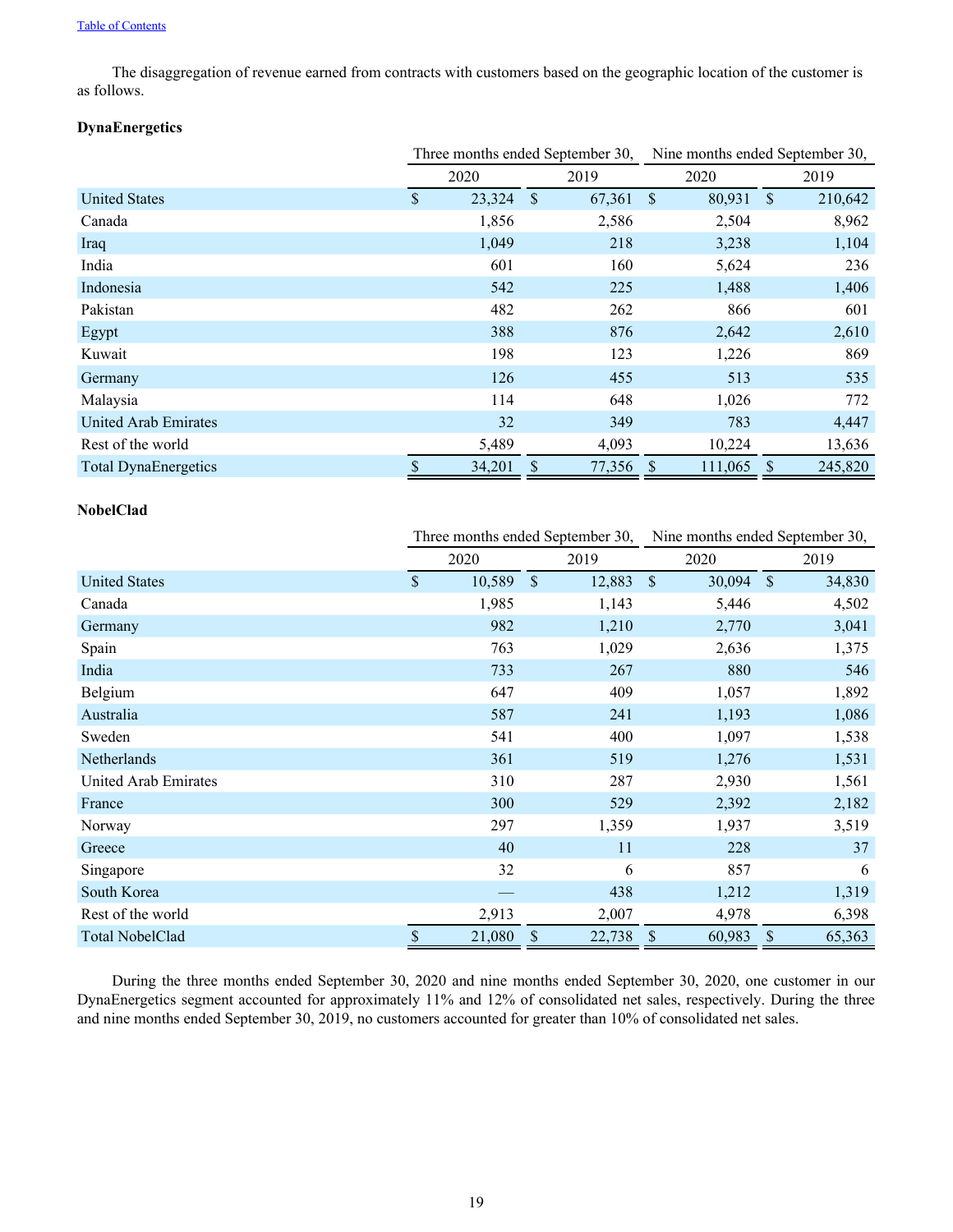# **10. DERIVATIVE INSTRUMENTS**

We are exposed to foreign currency exchange risk resulting from fluctuations in exchange rates, primarily the U.S. dollar to euro, the U.S. dollar to Canadian dollar, and, to a lesser extent, other currencies, arising from inter-company and third-party transactions entered into by our subsidiaries that are denominated in currencies other than their functional currency. Changes in exchange rates with respect to these transactions result in unrealized gains or losses if such transactions are unsettled at the end of the reporting period or realized gains or losses at settlement of the transaction. We use foreign currency forward contracts to offset foreign exchange rate fluctuations on foreign currency denominated asset and liability positions. None of these contracts are designated as accounting hedges, and all changes in the fair value of the forward contracts are recognized in "Other (expense) income, net" within our Condensed Consolidated Statements of Operations.

We execute derivatives with a specialized foreign exchange brokerage firm. The primary credit risk inherent in derivative agreements is the possibility that a loss may occur from the nonperformance of a counterparty to the agreements. We perform a review of the credit risk of our counterparties at the inception of the contract and on an ongoing basis. We anticipate that our counterparties will be able to fully satisfy their obligations under the agreements but will take action if doubt arises regarding the counterparties' ability to perform.

As of September 30, 2020 and December 31, 2019, the notional amounts of the forward currency contracts the Company held were \$3,187 and \$22,860, respectively. At September 30, 2020 and December 31, 2019, the fair values of outstanding foreign currency forward contracts were \$0.

The following table presents the location and amount of net gains (losses) from hedging activities:

|            |                                                        | September 30, | Three months ended | Nine months ended<br>September 30, |  |       |  |
|------------|--------------------------------------------------------|---------------|--------------------|------------------------------------|--|-------|--|
| Derivative | Statements of Operations<br><i>cocation</i>            | 2020          | 2019               | 2020                               |  | 2019  |  |
|            | Foreign currency contracts Other (expense) income, net | $(1.045)$ \$  | (182)              | (917)                              |  | (113) |  |

## **11. COMMITMENTS AND CONTINGENCIES**

## Contingent Liabilities

The Company records an accrual for contingent liabilities when a loss is both probable and reasonably estimable. If some amount within a range of loss appears to be a better estimate than any other amount within the range, that amount is accrued. When no amount within a range of loss appears to be a better estimate than any other amount, the lowest amount in the range is accrued.

#### Legal Proceedings

From time to time, we may become involved in various lawsuits and legal proceedings which arise in the ordinary course of business. However, litigation is subject to inherent uncertainties, and an adverse result in these or other matters may arise from time to time that may harm our business. We are currently not aware of any such legal proceedings or claims that we believe will have, individually or in the aggregate, a material adverse effect on our business, financial condition or operating results.

#### Purchase Commitments

NobelClad entered into a contract in 2018 with a supplier to purchase roll bonded products for resale. The agreement includes minimum annual thresholds that run through December 31, 2022. If NobelClad were not to meet any of the obligations under the contract, the potential exposure would be \$180 in 2020 and an aggregate of \$1,220 for the final two years of the agreement ending December 31, 2022. As of September 30, 2020, the contingent liability related to this agreement was not considered probable, and no accrual was recorded.

## **12. RESTRUCTURING AND ASSET IMPAIRMENTS**

During the third quarter of 2020, DynaEnergetics sold its Tyumen, Siberia production facility to a third-party for \$448, which was equal to the carrying value of the assets held for sale.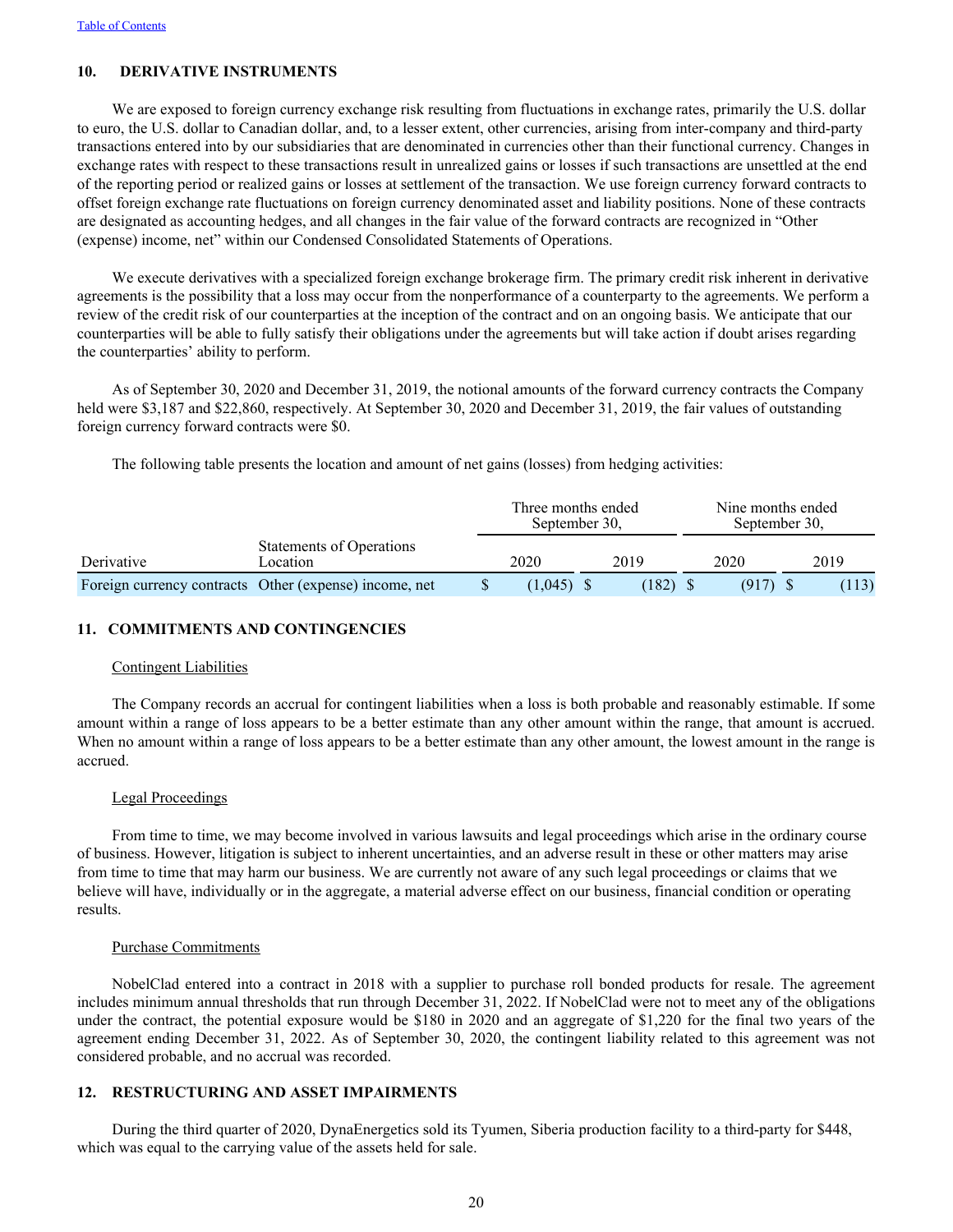During the second quarter of 2020 the COVID-19 pandemic-related collapse in oil and gas demand led to a downturn in well completions and the corresponding demand for DynaEnergetics' products. As a result, DynaEnergetics recorded asset impairment charges of \$1,181 on certain manufacturing assets that will no longer be utilized in production at its Blum, Texas and Troisdorf, Germany facilities. Additionally, both DynaEnergetics and NobelClad further reduced the respective workforces during the quarter.

During the first quarter of 2020, DMC reduced its workforce by 264 positions to address a sharp decline in well completions in the Company's core oil and gas end market principally due to the COVID-19 pandemic. The workforce reduction impacted full-time, part-time and temporary direct-labor roles in manufacturing and assembly at DynaEnergetics as well as general and administrative positions at DynaEnergetics, NobelClad, and at DMC's corporate office.

During the third quarter of 2019, DynaEnergetics completed a series of capacity expansion initiatives at its plants in North America and Germany. The new capacity improved DynaEnergetics' operating efficiencies and enabled the business to more effectively serve its global customer base. Capitalizing on its more efficient manufacturing footprint, DynaEnergetics ceased its operations in Tyumen, Siberia in September 2019. In conjunction with shutting down operations, DynaEnergetics recorded a non-cash asset impairment charge of \$4,620 within "Restructuring expenses, net and asset impairments", which was calculated by comparing the estimated fair value less costs to sell to the carrying value of the assets. DynaEnergetics also recorded \$1,260 in severance charges within "Restructuring expenses, net and asset impairments" and a non-cash inventory write down of \$630 recorded within "Cost of products sold" associated with the decision to cease operations in Siberia.

During the fourth quarter of 2017, NobelClad announced plans to consolidate its European production facilities by closing manufacturing operations in France. During the second quarter of 2019, NobelClad sold its production facility and related assets and other machinery and equipment to third-parties for a gain of \$519. Additionally, it moved certain machinery and equipment to its manufacturing facility in Germany. During the second quarter of 2019, NobelClad also recorded an additional accrual of \$712 for known and probable severance liabilities related to employees terminated as part of closing the manufacturing operations in France. The additional severance accrual was recorded based, in part, on a successful appeal of the severance benefits by some terminated employees during the second quarter of 2019.

Total restructuring and impairment charges incurred for these programs are as follows and are reported in the "Restructuring expenses, net and asset impairments" line item in our Condensed Consolidated Statements of Operations:

|                | Three months ended September 30, 2020 |           |                                  |   |  |                     |    |       |  |  |  |
|----------------|---------------------------------------|-----------|----------------------------------|---|--|---------------------|----|-------|--|--|--|
|                |                                       | Severance | Contract<br>Termination<br>Costs |   |  | Other Exit<br>Costs |    | Total |  |  |  |
| DynaEnergetics | S                                     | 109       |                                  | 8 |  | 16                  | -S | 133   |  |  |  |
| NobelClad      |                                       |           |                                  |   |  | 10                  |    | 10    |  |  |  |
| Total          |                                       | 109       |                                  | x |  | 26                  |    | 143   |  |  |  |

|                | Three months ended September 30, 2019 |                     |                                                                                                                                                                                                                                                                                                                                                                                                                                                                            |                                  |                     |         |  |  |  |  |  |  |  |
|----------------|---------------------------------------|---------------------|----------------------------------------------------------------------------------------------------------------------------------------------------------------------------------------------------------------------------------------------------------------------------------------------------------------------------------------------------------------------------------------------------------------------------------------------------------------------------|----------------------------------|---------------------|---------|--|--|--|--|--|--|--|
|                | Severance                             | Asset<br>Impairment | Contract<br>Termination<br>Costs                                                                                                                                                                                                                                                                                                                                                                                                                                           | Equipment<br><b>Moving Costs</b> | Other Exit<br>Costs | Total   |  |  |  |  |  |  |  |
| DynaEnergetics | ,260                                  | 4,620               | $\frac{1}{2} \left( \frac{1}{2} \right) \left( \frac{1}{2} \right) \left( \frac{1}{2} \right) \left( \frac{1}{2} \right) \left( \frac{1}{2} \right) \left( \frac{1}{2} \right) \left( \frac{1}{2} \right) \left( \frac{1}{2} \right) \left( \frac{1}{2} \right) \left( \frac{1}{2} \right) \left( \frac{1}{2} \right) \left( \frac{1}{2} \right) \left( \frac{1}{2} \right) \left( \frac{1}{2} \right) \left( \frac{1}{2} \right) \left( \frac{1}{2} \right) \left( \frac$ |                                  |                     | \$5,880 |  |  |  |  |  |  |  |
| NobelClad      |                                       |                     | (4)                                                                                                                                                                                                                                                                                                                                                                                                                                                                        |                                  | 13                  | 18      |  |  |  |  |  |  |  |
| Total          | .262                                  | 4,620               | (4)                                                                                                                                                                                                                                                                                                                                                                                                                                                                        |                                  | $13^{\circ}$        | \$5.898 |  |  |  |  |  |  |  |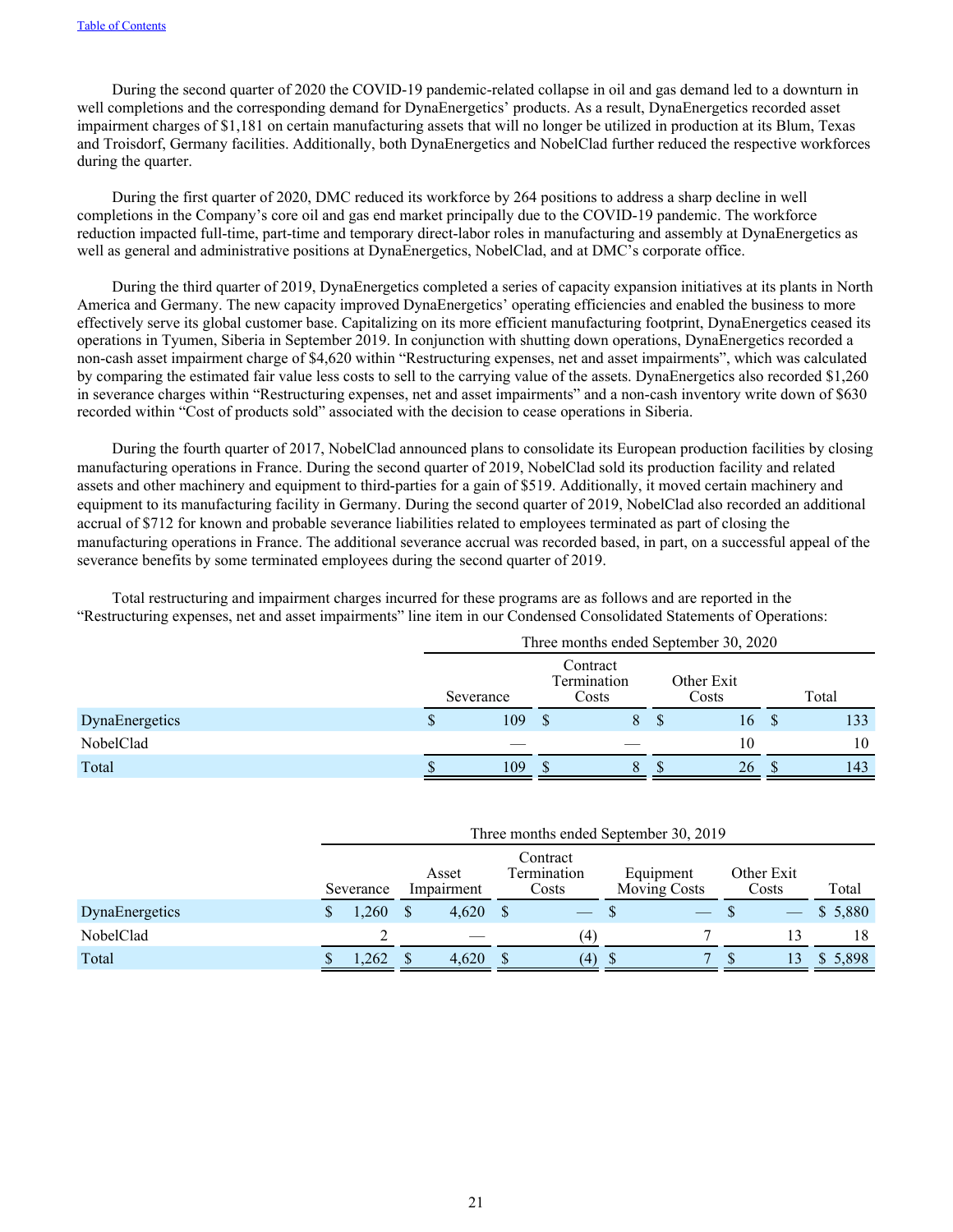|                |   | Nine months ended September 30, 2020 |   |                     |  |                                  |  |                                  |  |                     |  |       |  |
|----------------|---|--------------------------------------|---|---------------------|--|----------------------------------|--|----------------------------------|--|---------------------|--|-------|--|
|                |   | Severance                            |   | Asset<br>Impairment |  | Contract<br>Termination<br>Costs |  | Equipment<br><b>Moving Costs</b> |  | Other Exit<br>Costs |  | Total |  |
| DynaEnergetics | S | 936                                  | S | 1,181               |  | 19                               |  | 126                              |  | 660                 |  | 2,922 |  |
| NobelClad      |   | 244                                  |   |                     |  |                                  |  |                                  |  | 20                  |  | 264   |  |
| Corporate      |   | 119                                  |   |                     |  |                                  |  |                                  |  |                     |  | 119   |  |
| Total          |   | ,299                                 |   | 181,                |  | 19                               |  | 126                              |  | 680                 |  | 3,305 |  |

|                | Nine months ended September 30, 2019 |           |  |                                                |  |                                  |  |                                  |  |                     |       |         |
|----------------|--------------------------------------|-----------|--|------------------------------------------------|--|----------------------------------|--|----------------------------------|--|---------------------|-------|---------|
|                |                                      | Severance |  | Asset Impairment / (Gain<br>on Asset Disposal) |  | Contract<br>Termination<br>Costs |  | Equipment<br><b>Moving Costs</b> |  | Other Exit<br>Costs | Total |         |
| DynaEnergetics |                                      | 260       |  | 4,620                                          |  |                                  |  |                                  |  |                     |       | \$5,880 |
| NobelClad      |                                      | 714       |  | (636)                                          |  | 39                               |  | 234                              |  | 69                  |       | 420     |
| Total          |                                      | .974      |  | 3,984                                          |  | 39                               |  | 234                              |  | 69                  |       | 6,300   |

During the nine months ended September 30, 2020, the changes to the restructuring liability associated with these programs is summarized below:

|                            |                   |                   | Payments and<br>Other | Currency    |                    |
|----------------------------|-------------------|-------------------|-----------------------|-------------|--------------------|
|                            | December 31, 2019 | Net expense $(1)$ | Adjustments           | Adjustments | September 30, 2020 |
| Severance                  | 2,404             | 1,299             | $(2,393)$ \$          | $(139)$ \$  | 1,171              |
| Contract termination costs |                   | 19                | (11)                  |             | 8                  |
| Equipment moving costs     |                   | 126               | (126)                 |             |                    |
| Other exit costs           | 271               | 680               | (1,129)               | 178         |                    |
| Total                      | 2,675             | 2,124             | (3,659)               | 39          | ,179               |

(1) Excludes asset impairment expenses

# **13. SUBSEQUENT EVENTS**

## At-the-Market Offering Program

On October 22, 2020, the Company commenced an at-the-market equity program under its shelf registration statement, which allows it to sell and issue up to \$75 million in shares of its common stock from time to time. The Company entered into an Equity Distribution Agreement on October 22, 2020 with KeyBanc Capital Markets Inc. relating to the issuance and sale of shares of common stock pursuant to the program. KeyBanc is not required to sell any specific amount of securities but will act as our sales agent using commercially reasonable efforts consistent with its normal trading and sales practices, on mutually agreed terms between KeyBanc and us. There is no specific date on which the at-the-market equity program will end and there are no minimum purchase requirements. KeyBanc will be entitled to compensation for shares sold pursuant to the program in an amount up to 1.5% of the gross proceeds of any shares of common stock sold under the Equity Distribution Agreement.

## Debt Amendment

On October 22, 2020, the Company entered into an amendment to its credit facility. Please refer to Note 7 "Debt" for further information.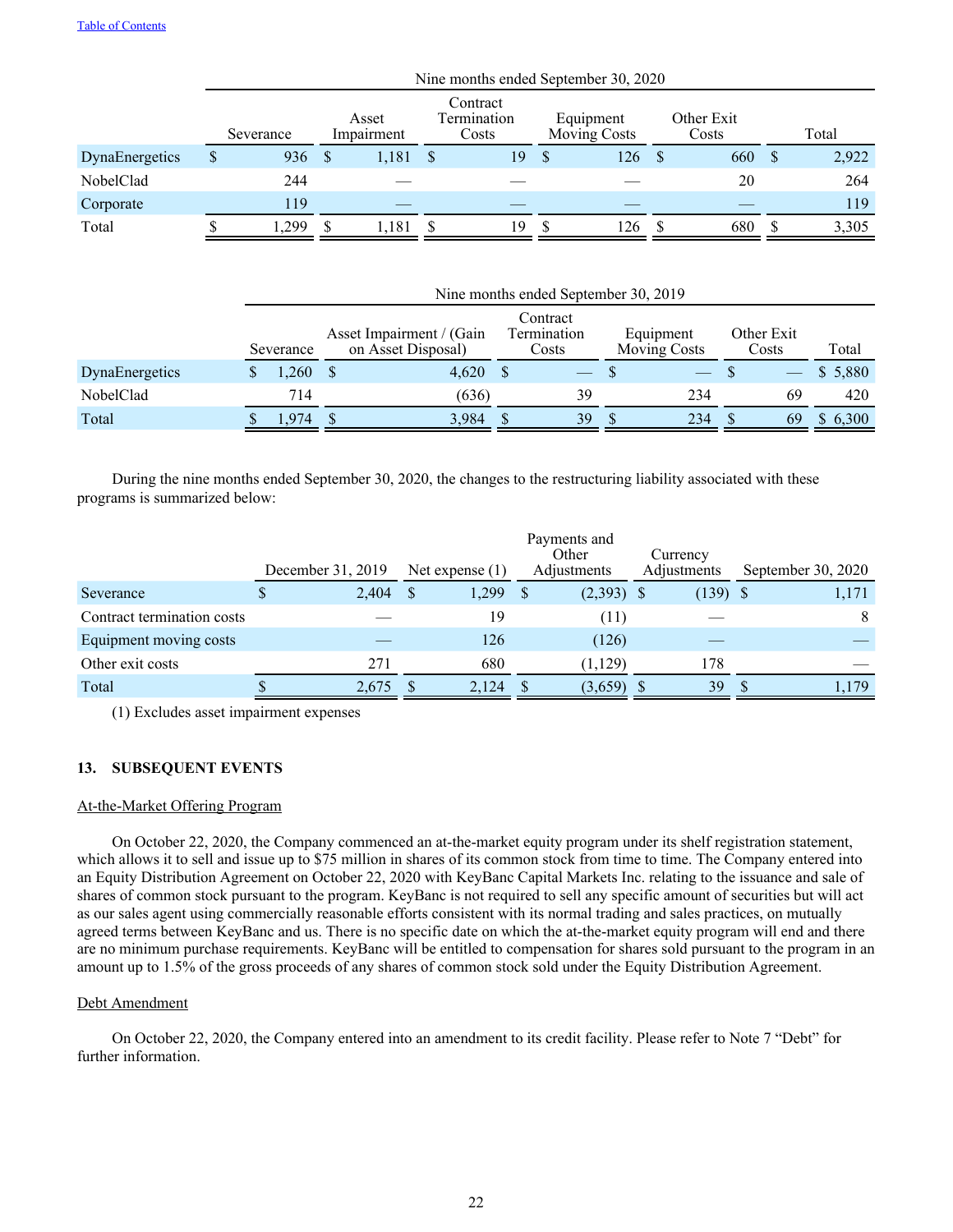# <span id="page-23-0"></span>**ITEM 2. Management's Discussion and Analysis of Financial Condition and Results of Operations**

The following discussion should be read in conjunction with our historical consolidated financial statements and notes, as well as the selected historical consolidated financial data that is included in our Annual Report filed on Form 10-K for the year ended December 31, 2019.

Unless stated otherwise, all currency amounts are presented in thousands of U.S. dollars (000s).

#### **Overview**

#### General

DMC Global Inc. ("DMC") operates two technical product and process business segments serving the energy, industrial and infrastructure markets. These segments, DynaEnergetics and NobelClad, operate globally through an international network of manufacturing, distribution and sales facilities.

 Our diversified segments each provide a suite of unique technical products to niche sectors of the global energy, industrial and infrastructure markets, and each has established a strong or leading position in the markets in which it participates. With an underlying focus on generating free cash flow, our objective is to sustain and grow the market share of our businesses through increased market penetration, development of new applications, and research and development of new and adjacent products that can be sold across our global network of sales and distribution facilities. We routinely explore acquisitions of related businesses that could strengthen or add to our existing product portfolios, or expand our geographic footprint and market presence. We also seek acquisition opportunities outside our current markets that would complement our existing businesses and enable us to build a stronger and more diverse company.

#### **DynaEnergetics**

DynaEnergetics designs, manufactures and distributes products utilized by the global oil and gas industry principally for the perforation of oil and gas wells. These products are sold to oilfield service companies in the U.S., Europe, Canada, Africa, the Middle East, and Asia. DynaEnergetics also sells directly to end-users. The market for perforating products, which are used during the well completion process, generally corresponds with oil and gas exploration and production activity. Exploration activity over the last several years has led to increasingly complex well completion operations, which in turn, has increased the demand for high quality and technically advanced perforating products.

Cost of products sold for DynaEnergetics includes the cost of metals, explosives and other raw materials used to manufacture shaped charges, detonating products and perforating guns as well as employee compensation and benefits, freight in, depreciation of manufacturing facilities and equipment, manufacturing supplies and other manufacturing overhead expenses.

# NobelClad

NobelClad is a global leader in the production of explosion-welded clad metal plates for use in the construction of corrosion resistant industrial processing equipment and specialized transition joints. While a significant portion of the demand for our clad metal products is driven by maintenance and retrofit projects at existing chemical processing, petrochemical processing, oil refining, and aluminum smelting facilities, new plant construction and large plant expansion projects also account for a significant portion of total demand. These industries tend to be cyclical in nature and timing of new order inflow remains difficult to predict. We use backlog as a primary means to measure the immediate outlook for our NobelClad business. We define "backlog" at any given point in time as all firm, unfulfilled purchase orders and commitments at that time. Most firm purchase orders and commitments are realized, and we expect to fill most backlog orders within the following 12 months. NobelClad's backlog increased to \$42,553 at September 30, 2020 from \$31,660 at December 31, 2019.

Cost of products sold for NobelClad includes the cost of metals and alloys used to manufacture clad metal plates, the cost of explosives, employee compensation and benefits, freight in, outside processing costs, depreciation of manufacturing facilities and equipment, manufacturing supplies and other manufacturing overhead expenses.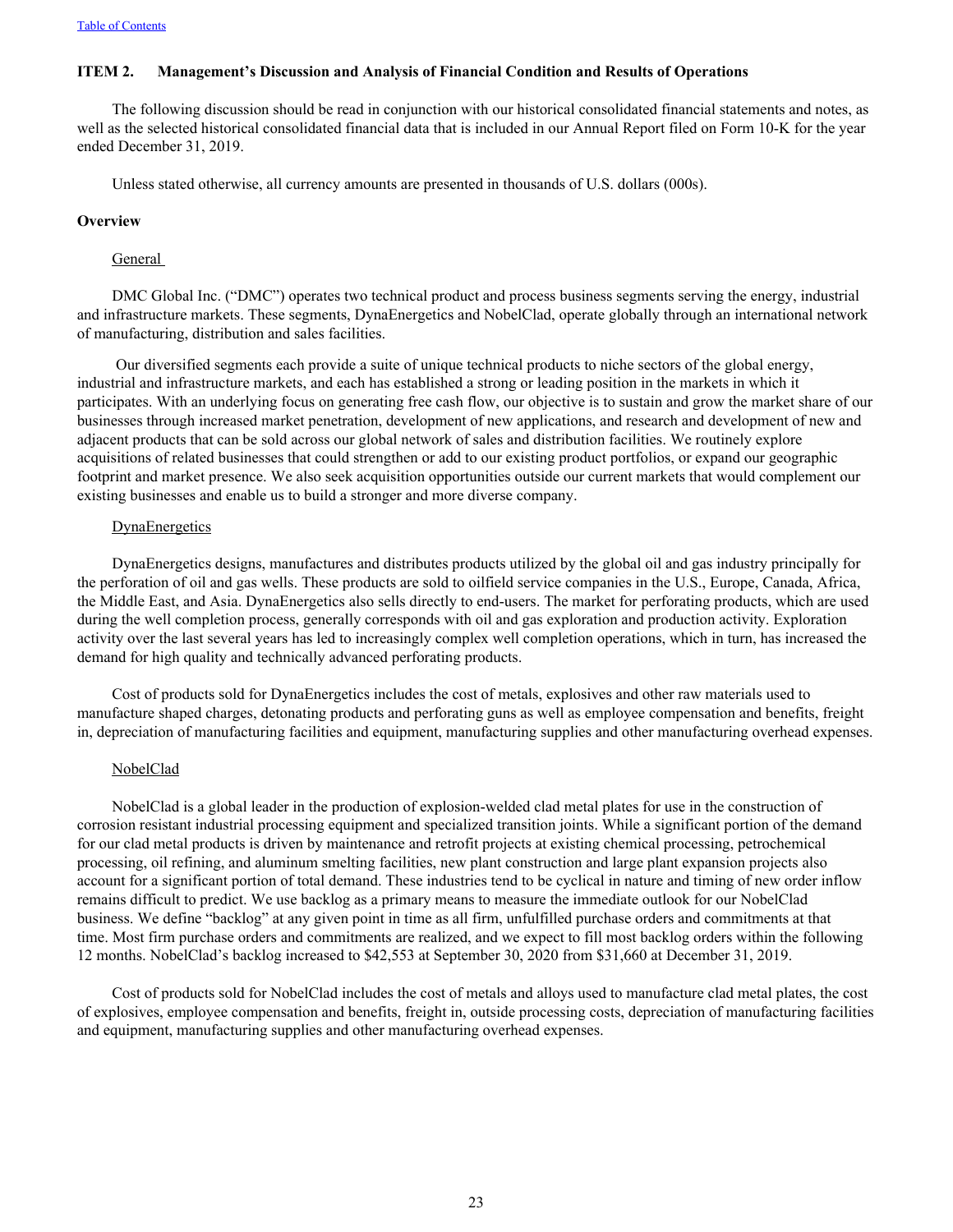# **Factors Affecting Results**

- Consolidated sales of \$55,281 increased 28% versus the second quarter of 2020 and declined 45% versus the third quarter of 2019. The sequential improvement primarily was related to increased well completion activity in North America and related demand for DynaEnergetics' perforating systems. The decline versus last year primarily was attributable to lower crude oil prices and energy demand due to the COVID-19 pandemic, which negatively impacted unconventional drilling and completion activity and sales at DynaEnergetics.
- DynaEnergetics sales of \$34,201 in the third quarter of 2020 increased 45% compared with the second quarter of 2020 primarily due to a modest recovery in sequential well completion activity in North America. The 56% decline in sales compared with the third quarter of 2019 primarily was attributable to lower crude oil prices and energy demand due to the COVID-19 pandemic, which negatively impacted unconventional drilling and completion activity in North America.
- NobelClad's sales of \$21,080 in the third quarter of 2020 increased 8% compared to the second quarter of 2020 and decreased 7% compared with the third quarter of 2019 due to the timing of shipment of projects out of backlog.
- Consolidated gross profit of 25% in the third quarter of 2020 decreased from 36% in the third quarter of 2019. The decline occurred at DynaEnergetics where a 56% year-over-year sales decline caused under-absorption of fixed overhead and research and development expenses. Lower average selling prices at DynaEnergetics also contributed to the year-over-year decrease in gross profit percentage. Additionally, the third quarter of 2020 included a lower proportion of sales in DynaEnergetics relative to NobelClad compared with the prior year.
- Consolidated selling, general and administrative expenses were \$11,616 in the third quarter of 2020 compared with \$17,111 in the third quarter of 2019. The decrease primarily was due to lower outside service expenses, variable bonus, payroll and payroll-related costs, and travel expenses.
- Restructuring expenses, net and asset impairments of \$143 in the third quarter of 2020 primarily related to costs associated with the sale of the Tyumen, Siberia manufacturing facility.
- Net cash of \$12,612 increased \$6,531 from \$6,081 at December 31, 2019 primarily due to a decrease in working capital, which included a significant reduction in accounts receivables. Net cash is a non-GAAP measure calculated as total cash and cash equivalents (\$24,604 at September 30, 2020) less total debt (\$11,992 at September 30, 2020).

## **Outlook**

In response to the COVID-19 pandemic, we took substantial steps worldwide to keep our employees safe. This included remote-working arrangements, redesigning our office and manufacturing layouts and workspaces, travel restrictions, adopting new processes for interactions with our suppliers and customers and making additional investments in employee safety equipment and processes. These efforts will continue as the pandemic continues and as we navigate the continually evolving regulatory environment at each of our locations.

In light of the unprecedented downturn in global economic activity and the pandemic-related impact on oil and gas demand, DMC implemented several cost-containment actions in the second quarter to reduce our activity-based cost structure, limit spending and protect our balance sheet. These actions included reducing our workforce by 32%, implementing reduced work weeks at DynaEnergetics, significantly cutting selling, general and administrative expenses, reducing our capital expenditures budget by 50% and suspending the quarterly dividend. The decline in crude oil prices and oil and gas demand accelerated early in the second quarter of 2020. To further preserve liquidity, we entered into an amendment to our credit facility on June 25, 2020 to, among other provisions, maintain our \$50,000 revolving credit facility and waive the debt service coverage ratio for the quarters ending September 30, 2020, December 31, 2020, and March 31, 2021.

We have also taken action to allow future flexibility in accessing the capital markets. We filed a shelf registration statement on Form S-3 with the Securities and Exchange Commission, which became effective on May 28, 2020, pursuant to which we registered up to \$150 million of certain of our securities for potential sale from time to time and on terms that we may determine in the future. On October 22, 2020, we commenced an at-the-market equity program, which allows us to sell and issue up to \$75 million in shares of our common stock from time to time. Although there is no certainty as to the amount or timing of any offering proceeds or whether we will obtain any such proceeds, the at-the-market equity program has the potential to further support our liquidity position.

At DynaEnergetics, we expect completions activity and demand in North America through the end of 2020 to not materially change from the third quarter. We have continued to invest in technology, product and market development initiatives to ensure we maintain our competitive advantages and future growth. During the second quarter of 2020, we introduced a series of products that are designed for new well-perforating applications and collectively increase its addressable market by more than  $20\%$ . The DS Echo<sup>TM</sup> perforating system positions DynaEnergetics in the emerging re-frac market, while DS MicroSet<sup>TM</sup> and DS Liberator<sup>TM</sup> address plug setting and tool-string disengagement applications.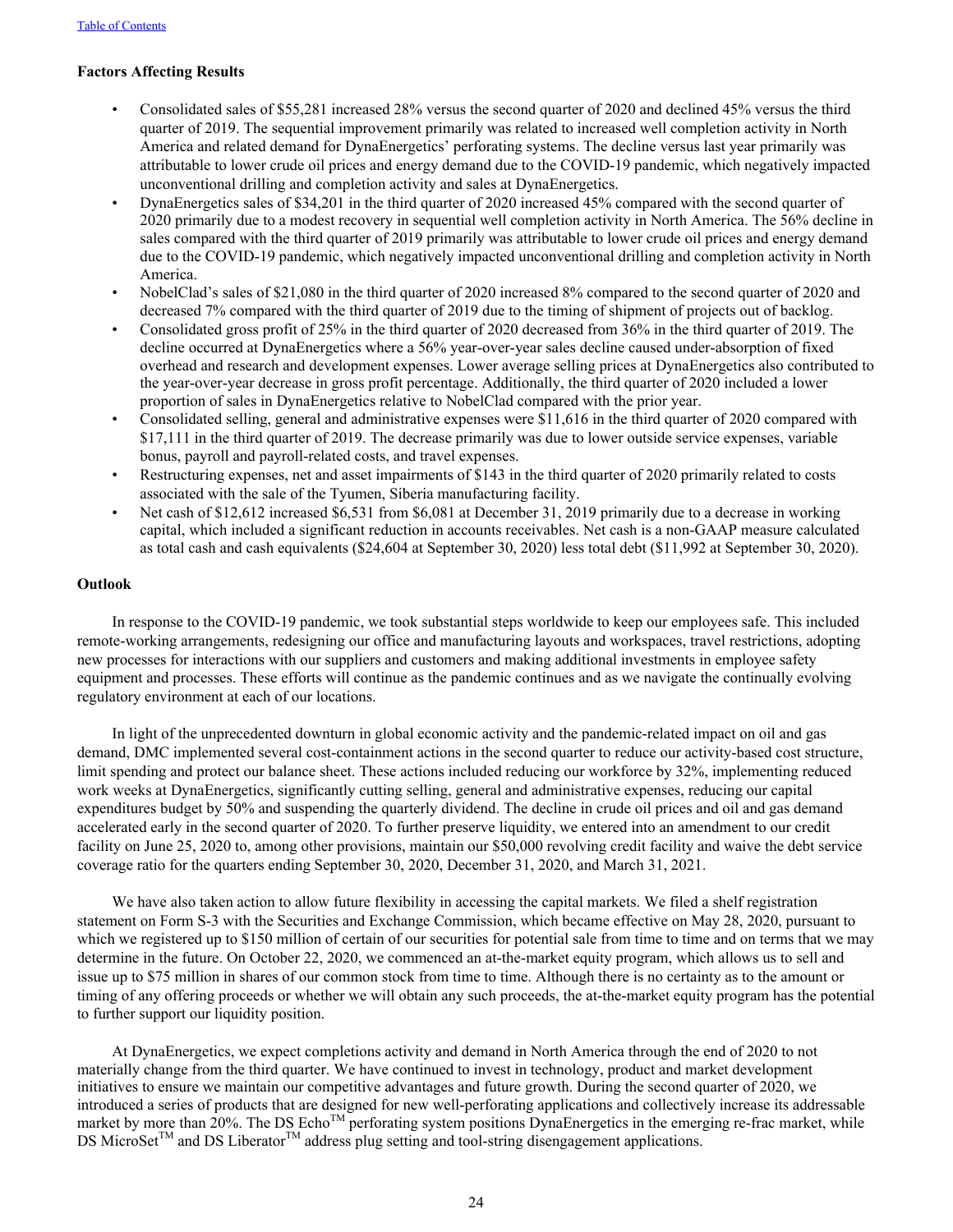NobelClad's order backlog at the end of the third quarter of 2020 remained flat with the second quarter. NobelClad's customers in the downstream energy industry have delayed various repair and maintenance projects and one customer has delayed the award of a large prospective petrochemical order.

# **Use of Non-GAAP Financial Measures**

Adjusted EBITDA is a non-GAAP (generally accepted accounting principles) measure that we believe provides an important indicator of our ongoing operating performance and that we use in operational and financial decision-making. We define EBITDA as net income plus or minus net interest, taxes, depreciation and amortization. Adjusted EBITDA excludes from EBITDA stock-based compensation, restructuring and impairment charges and, when appropriate, other items that management does not utilize in assessing DMC's operating performance (as further described in the tables below). As a result, internal management reports used during monthly operating reviews include Adjusted EBITDA and certain management incentive awards are based, in part, on the amount of Adjusted EBITDA achieved during the year.

Net cash and net debt are non-GAAP measures we use to supplement information in our Condensed Consolidated Financial Statements. We define net cash as total cash and cash equivalents less total debt and net debt as total debt less cash and cash equivalents. In addition to conventional measures prepared in accordance with GAAP, the Company uses this information to evaluate its performance, and we believe that certain investors may do the same.

 The presence of non-GAAP financial measures in this report is not intended to be considered in isolation or as a substitute for, or superior to, DMC's GAAP information, and investors are cautioned that the non-GAAP financial measures are limited in their usefulness. Because not all companies use identical calculations, DMC's presentation of non-GAAP financial measures may not be comparable to other similarly titled measures of other companies.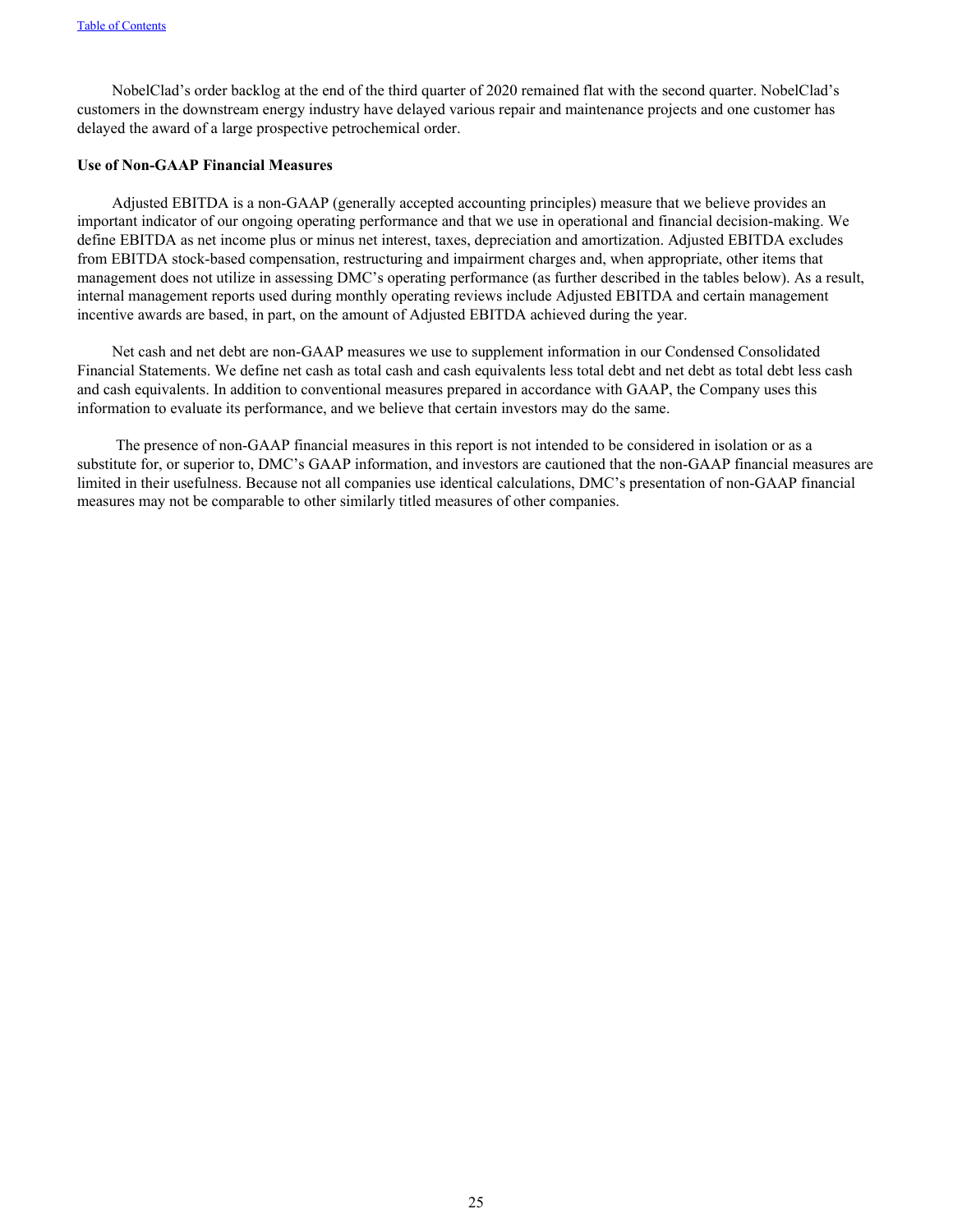## **Consolidated Results of Operations**

#### **Three months ended September 30, 2020 compared with three months ended September 30, 2019**

|                                                   |               | Three months ended September 30, |               |               |           |          |
|---------------------------------------------------|---------------|----------------------------------|---------------|---------------|-----------|----------|
|                                                   |               | 2020                             | 2019          |               | \$ change | % change |
| Net sales                                         | $\mathcal{S}$ | 55,281                           | \$<br>100,094 | $\mathsf{\$}$ | (44, 813) | (45)%    |
| Gross profit                                      |               | 13,593                           | 36,224        |               | (22, 631) | (62)%    |
| Gross profit percentage                           |               | 24.6 %                           | 36.2 %        |               |           |          |
| <b>COSTS AND EXPENSES:</b>                        |               |                                  |               |               |           |          |
| General and administrative expenses               |               | 6,911                            | 10,128        |               | (3,217)   | $(32)\%$ |
| % of net sales                                    |               | 12.5 %                           | 10.1%         |               |           |          |
| Selling and distribution expenses                 |               | 4,705                            | 6,983         |               | (2,278)   | $(33)\%$ |
| % of net sales                                    |               | 8.5 %                            | 7.0%          |               |           |          |
| Amortization of purchased intangible assets       |               | 369                              | 394           |               | (25)      | $(6)\%$  |
| % of net sales                                    |               | $0.7 \%$                         | $0.4\%$       |               |           |          |
| Restructuring expenses, net and asset impairments |               | 143                              | 5,898         |               | (5,755)   | (98)%    |
| Operating income                                  |               | 1,465                            | 12,821        |               | (11,356)  | (89)%    |
| Other (expense) income, net                       |               | (148)                            | 170           |               | (318)     | (187)%   |
| Interest expense, net                             |               | (170)                            | (387)         |               | 217       | 56 %     |
| Income before income taxes                        |               | 1,147                            | 12,604        |               | (11, 457) | (91)%    |
| Income tax provision                              |               | 139                              | 5,689         |               | (5,550)   | (98)%    |
| Net income                                        |               | 1,008                            | 6,915         |               | (5,907)   | (85)%    |
| Adjusted EBITDA                                   | \$            | 6,023                            | \$<br>23,208  | $\mathsf{\$}$ | (17, 185) | (74)%    |

*Net sales* decreased \$44,813 compared with 2019. The COVID-19 pandemic-related collapse in oil and gas demand led to a downturn in well completions and demand for DynaEnergetics' products.

*Gross profit percentage* decreased to 24.6% compared with 2019 primarily due to the impact of lower volume on fixed manufacturing overhead expenses, and lower average selling prices. The second quarter of 2020 also included a lower proportion of sales in DynaEnergetics relative to NobelClad compared with the second quarter of 2019.

*General and administrative expenses* decreased \$3,217 compared with 2019 primarily due to reductions in outside service costs by \$2,329, employee salaries and wages and other payroll-related costs by \$920, and travel expenses by \$425. These decreases were offset by an increase in stock-based compensation expense of \$281.

*Selling and distribution expenses* decreased \$2,278 compared with 2019 primarily due to reductions in salaries, benefits and variable bonus expenses by \$479, outside service costs by \$428, travel expenses by \$389, and shipping and freight costs by \$335 on decreased sales volumes.

*Restructuring expenses, net and asset impairments* of \$143 in 2020 primarily related to costs associated with the completed sale of DynaEnergetics' Tyumen, Siberia manufacturing facility.

*Operating income* decreased by \$11,356 primarily due to lower earnings in DynaEnergetics in the third quarter of 2020.

*Other (expense) income, net* of \$148 in 2020 primarily related to net unrealized and realized foreign currency exchange losses. Currency gains and losses can arise when subsidiaries enter into inter-company and third-party transactions that are denominated in currencies other than their functional currency, including foreign currency forward contracts used to offset foreign exchange rate fluctuations on certain foreign currency denominated asset and liability positions.

*Interest expense, net* of \$170 decreased compared with 2019 primarily due to a lower average outstanding debt balance in 2020.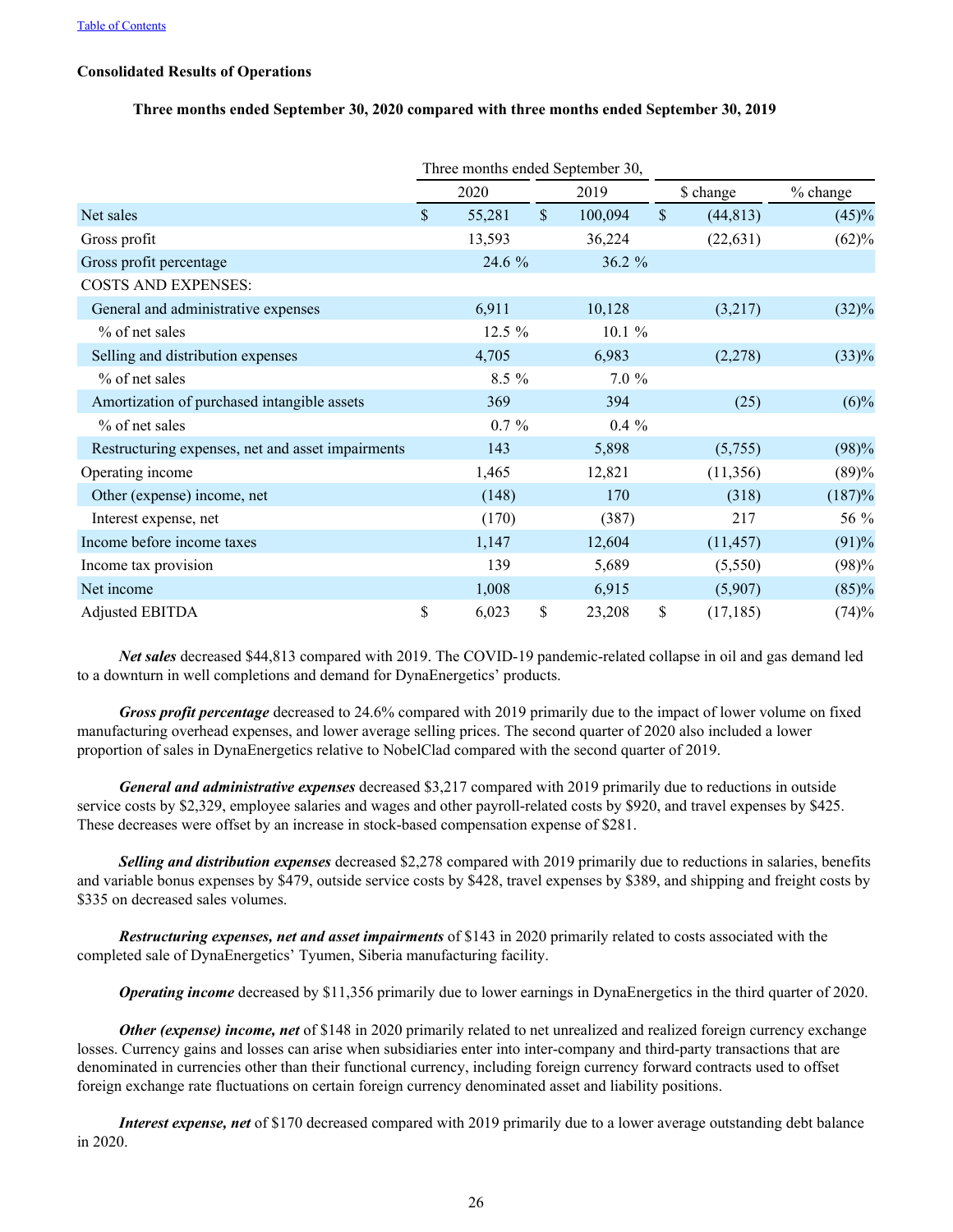*Income tax provision* of \$139 was recorded on a pretax income of \$1,147. The effective rate was impacted unfavorably by geographic mix of pretax income, state taxes, and certain compensation expenses that are not tax deductible in the U.S. The effective rate was also impacted favorably by discrete items of \$247. We recorded an income tax provision of \$5,689 on pretax income of \$12,604 for the third quarter of 2019. The effective rate for the third quarter of 2019 was impacted unfavorably by restructuring expenses and asset impairments, related to the shutdown of production in Siberia, most of which is not tax deductible, and by favorable discrete items of \$221.

*Net income* for the three months ended September 30, 2020 was \$1,008, or \$0.07 per diluted share, compared to net income of \$6,915, or \$0.46 per diluted share, for the same period in 2019.

*Adjusted EBITDA* decreased compared with 2019 primarily due to the factors discussed above. See "Overview" above for the explanation of the use of Adjusted EBITDA. The following is a reconciliation of the most directly comparable GAAP measure to Adjusted EBITDA.

|                                                   | Three months ended September 30, |       |            |        |  |  |
|---------------------------------------------------|----------------------------------|-------|------------|--------|--|--|
|                                                   |                                  | 2020  |            | 2019   |  |  |
| Net income                                        | S                                | 1,008 | $\sqrt{s}$ | 6,915  |  |  |
| Interest expense, net                             |                                  | 170   |            | 387    |  |  |
| Income tax provision                              |                                  | 139   |            | 5,689  |  |  |
| Depreciation                                      |                                  | 2,451 |            | 2,223  |  |  |
| Amortization of purchased intangible assets       |                                  | 369   |            | 394    |  |  |
| <b>EBITDA</b>                                     |                                  | 4,137 |            | 15,608 |  |  |
| Restructuring expenses, net and asset impairments |                                  | 143   |            | 5,898  |  |  |
| Restructuring related inventory write down        |                                  |       |            | 630    |  |  |
| Stock-based compensation                          |                                  | 1,595 |            | 1,242  |  |  |
| Other expense (income), net                       |                                  | 148   |            | (170)  |  |  |
| <b>Adjusted EBITDA</b>                            |                                  | 6,023 |            | 23,208 |  |  |

## **Nine months ended September 30, 2020 compared with nine months ended September 30, 2019**

|                                                   |                    | Nine months ended September 30, |               |         |              |            |           |
|---------------------------------------------------|--------------------|---------------------------------|---------------|---------|--------------|------------|-----------|
|                                                   |                    | 2020                            |               | 2019    |              | \$ change  | % change  |
| Net sales                                         | $\mathbf{\hat{S}}$ | 172,048                         | $\mathcal{S}$ | 311,183 | $\mathbb{S}$ | (139, 135) | (45)%     |
| Gross profit                                      |                    | 44,667                          |               | 114,702 |              | (70, 035)  | (61)%     |
| Gross profit percentage                           |                    | 26.0 %                          |               | 36.9 %  |              |            |           |
| <b>COSTS AND EXPENSES:</b>                        |                    |                                 |               |         |              |            |           |
| General and administrative expenses               |                    | 21,744                          |               | 28,756  |              | (7,012)    | $(24)\%$  |
| $\%$ of net sales                                 |                    | $12.6\%$                        |               | 9.2 %   |              |            |           |
| Selling and distribution expenses                 |                    | 18,720                          |               | 20,531  |              | (1, 811)   | (9)%      |
| $\%$ of net sales                                 |                    | 10.9%                           |               | $6.6\%$ |              |            |           |
| Amortization of purchased intangible assets       |                    | 1,076                           |               | 1,189   |              | (113)      | $(10)\%$  |
| $\%$ of net sales                                 |                    | $0.6\%$                         |               | $0.4\%$ |              |            |           |
| Restructuring expenses, net and asset impairments |                    | 3,305                           |               | 6,300   |              | (2,995)    | (48)%     |
| Operating (loss) income                           |                    | (178)                           |               | 57,926  |              | (58, 104)  | (100)%    |
| Other (expense) income, net                       |                    | (118)                           |               | 492     |              | (610)      | $(124)\%$ |
| Interest expense, net                             |                    | (564)                           |               | (1,169) |              | 605        | 52 %      |
| (Loss) income before income taxes                 |                    | (860)                           |               | 57,249  |              | (58, 109)  | (102)%    |
| Income tax (benefit) provision                    |                    | (375)                           |               | 17,920  |              | (18,295)   | (102)%    |
| Net (loss) income                                 |                    | (485)                           |               | 39,329  |              | (39, 814)  | (101)%    |
| Adjusted EBITDA                                   | \$                 | 15,524                          | \$            | 76,131  | \$           | (60, 607)  | (80)%     |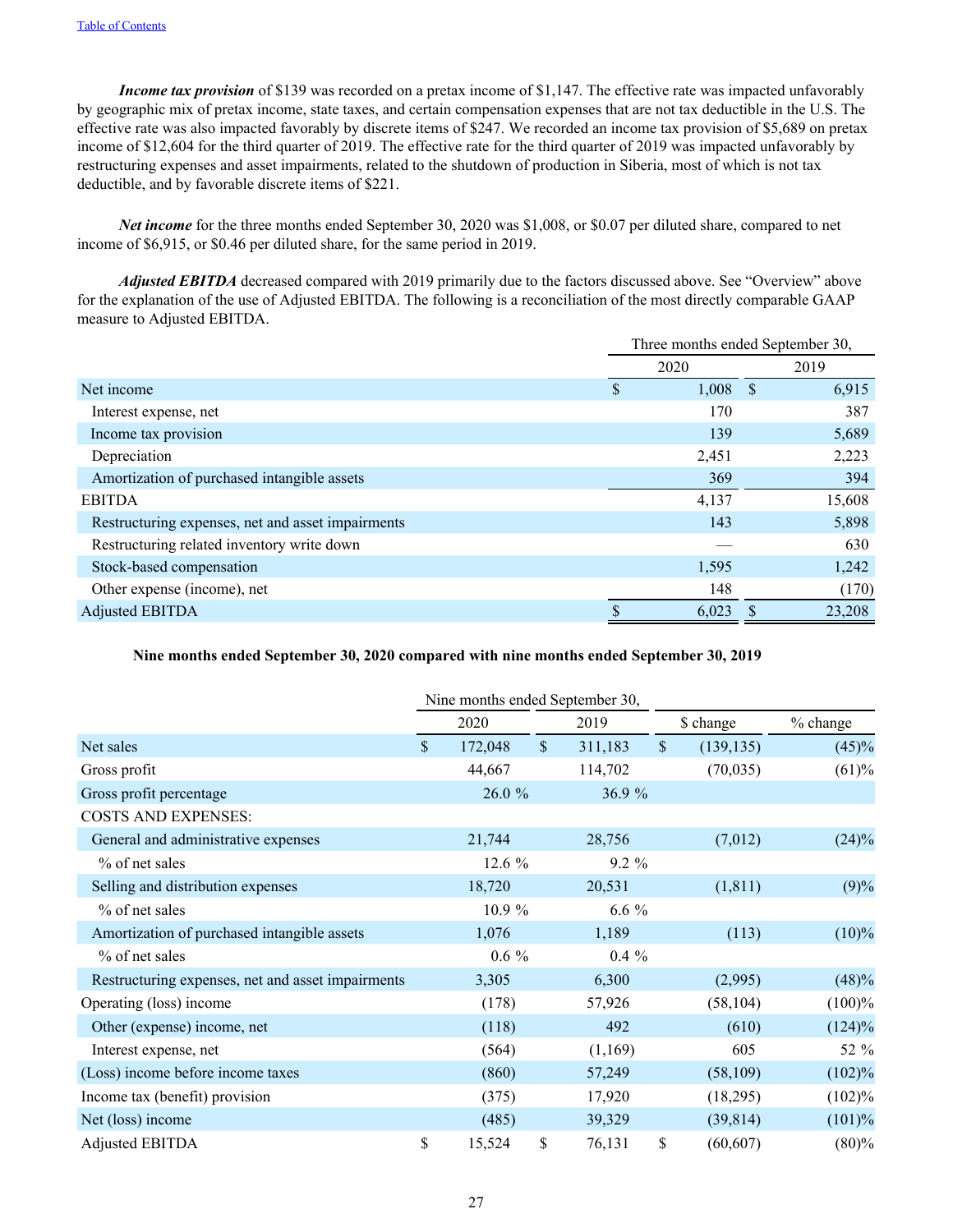*Net sales* decreased \$139,135 compared with 2019. The decline primarily related to sharply lower demand for well perforating systems at DynaEnergetics as the COVID-19 pandemic-related collapse in oil and gas demand led to a downturn in well completions in the U.S.

*Gross profit percentage* decreased to 26.0% compared with 2019 primarily due to the impact of lower sales volume on fixed manufacturing overhead expenses, including excess capacity charges, lower average selling prices, and an increase in reserves for excess inventories. The nine months of 2020 also included a lower proportion of sales in DynaEnergetics relative to NobelClad compared with the first nine months of 2019.

*General and administrative expenses* decreased \$7,012 compared with 2019 primarily due to reductions in outside service costs by \$3,499, wages, employee benefits expenses and payroll taxes by \$2,316, variable bonus expenses by \$1,479. These decreases were partially offset by an increase in depreciation expense by \$361.

*Selling and distribution expenses* decreased \$1,811 compared with 2019 primarily due to reductions in wages, employee benefits expenses and payroll taxes by \$1,089, shipping and freight costs by \$921 on decreased sales volumes, travel expenses by \$697, outside service costs by \$654, and variable bonus by \$458. These decreases were partially offset by an increase in the provision for expected credit losses of \$2,985 during the first nine months of 2020.

*Restructuring expenses, net and asset impairments* of \$3,305 in 2020 primarily related to downsizing our direct labor workforce at DynaEnergetics in response to declining crude oil prices and corresponding demand for well perforating systems at DynaEnergetics.

*Operating loss* of \$178 primarily was due to lower earnings at DynaEnergetics in the first nine months of 2020.

*Other (expense) income, net* of \$118 in 2020 primarily related to net unrealized and realized foreign currency exchange losses. Currency gains and losses can arise when subsidiaries enter into inter-company and third-party transactions that are denominated in currencies other than their functional currency, including foreign currency forward contracts used to offset foreign exchange rate fluctuations on certain foreign currency denominated asset and liability positions.

*Interest expense, net* of \$564 decreased compared with 2019 primarily due to a lower average outstanding debt balance in 2020.

*Income tax benefit* of \$375 was recorded on pretax loss of \$860. The effective rate was impacted unfavorably by geographic mix of pretax income, state taxes, and certain compensation expenses that are not tax deductible in the U.S. The effective rate was also impacted favorably by discrete items of \$549. We recorded an income tax provision of \$17,920 on pretax income of \$57,249 for the same period of 2019. The effective rate for the first nine months of 2019 was impacted unfavorably by restructuring expenses and asset impairments, related to the shutdown of production in Siberia, most of which is not tax deductible and by favorable discrete items of \$1,536.

*Net loss* for the nine months ended September 30, 2020 was \$485, or \$0.03 per diluted share, compared to net income of \$39,329, or \$2.64 per diluted share, for the same period in 2019.

*Adjusted EBITDA* decreased compared with 2019 primarily due to the factors discussed above. See "Overview" above for the explanation of the use of Adjusted EBITDA. The following is a reconciliation of the most directly comparable GAAP measure to Adjusted EBITDA.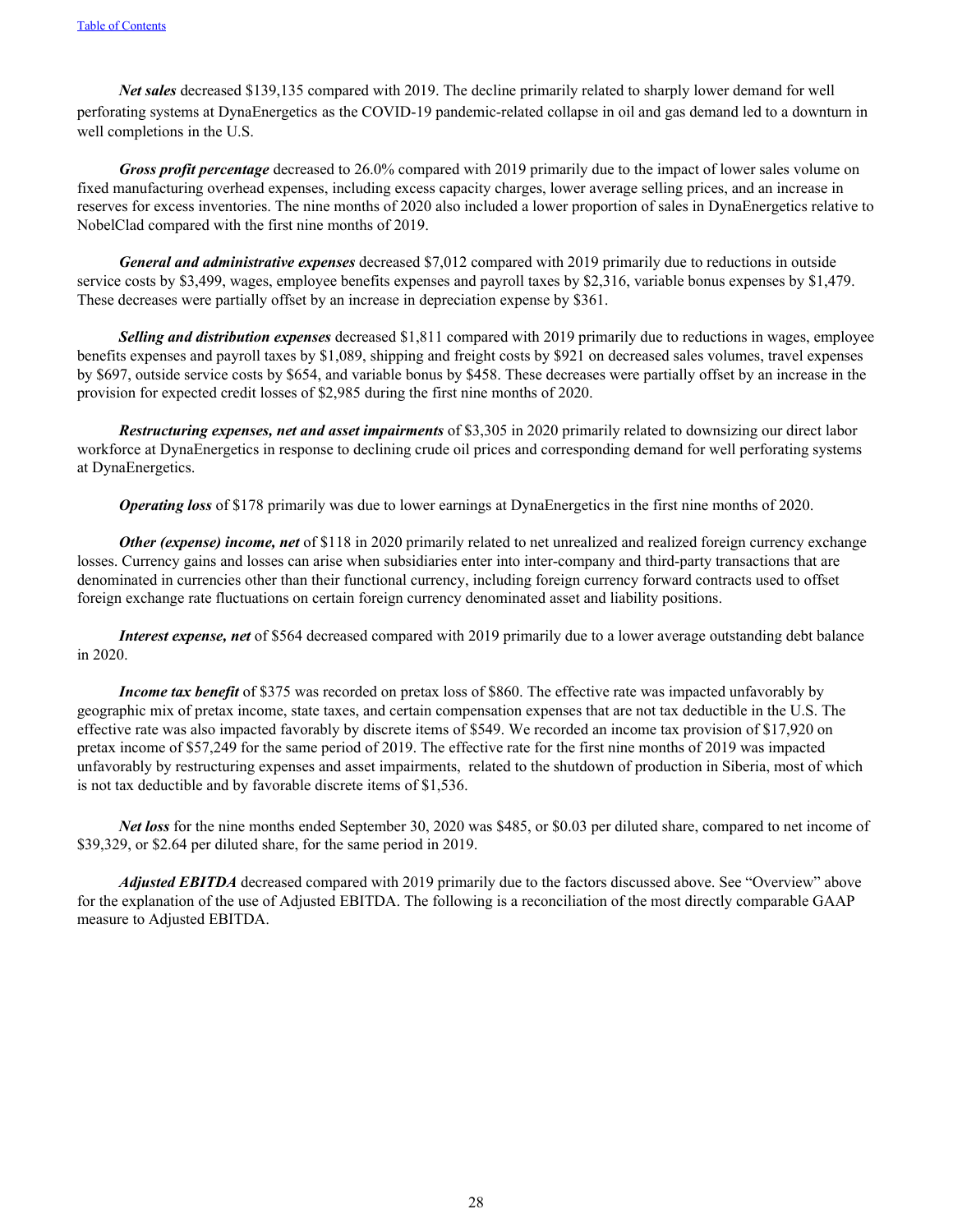#### [Table of Contents](#page-3-0)

|                                                   |   | Nine months ended September 30, |        |
|---------------------------------------------------|---|---------------------------------|--------|
|                                                   |   | 2020                            | 2019   |
| Net (loss) income                                 | S | $(485)$ \$                      | 39,329 |
| Interest expense, net                             |   | 564                             | 1,169  |
| Income tax (benefit) provision                    |   | (375)                           | 17,920 |
| Depreciation                                      |   | 7,167                           | 6,178  |
| Amortization of purchased intangible assets       |   | 1,076                           | 1,189  |
| <b>EBITDA</b>                                     |   | 7,947                           | 65,785 |
| Restructuring expenses, net and asset impairments |   | 3,305                           | 6,300  |
| Restructuring related inventory write down        |   |                                 | 630    |
| Stock-based compensation                          |   | 4,154                           | 3,908  |
| Other expense (income), net                       |   | 118                             | (492)  |
| <b>Adjusted EBITDA</b>                            |   | 15,524                          | 76,131 |

#### **Business Segment Financial Information**

We primarily evaluate performance and allocate resources based on segment revenues, operating income and adjusted EBITDA as well as projected future performance. Segment operating income is defined as revenues less expenses identifiable to the segment. Segment operating income will reconcile to consolidated income before income taxes by deducting unallocated corporate expenses, including stock-based compensation, net other expense, and net interest expense.

#### **DynaEnergetics**

## **Three months ended September 30, 2020 compared with three months ended September 30, 2019**

|                                                   |              | Three months ended September 30, |                 |            |
|---------------------------------------------------|--------------|----------------------------------|-----------------|------------|
|                                                   | 2020         | 2019                             | \$ change       | $%$ change |
| Net sales                                         | \$<br>34,201 | \$<br>77,356                     | \$<br>(43, 155) | $(56)\%$   |
| Gross profit                                      | 8,194        | 30,543                           | (22, 349)       | (73)%      |
| Gross profit percentage                           | 24.0%        | 39.5 %                           |                 |            |
| <b>COSTS AND EXPENSES:</b>                        |              |                                  |                 |            |
| General and administrative expenses               | 3,176        | 5,048                            | (1,872)         | (37)%      |
| Selling and distribution expenses                 | 2,445        | 4,405                            | (1,960)         | (44)%      |
| Amortization of purchased intangible assets       | 269          | 299                              | (30)            | $(10)\%$   |
| Restructuring expenses, net and asset impairments | 133          | 5,880                            | (5,747)         | (98)       |
| Operating income                                  | 2,171        | 14,911                           | (12,740)        | (85)%      |
| <b>Adjusted EBITDA</b>                            | \$<br>4,170  | \$<br>23,193                     | \$<br>(19, 023) | (82)%      |

*Net sales* were \$43,155 lower than in 2019 due to sharply lower demand for well perforating systems at DynaEnergetics as the COVID-19 pandemic-related collapse in oil and gas demand led to a downturn in well completions in the U.S.

*Gross profit percentage* decreased to 24.0% compared with 2019 primarily due to the impact of lower sales volume on fixed manufacturing overhead expenses and lower average selling prices.

*General and administrative expenses* decreased \$1,872 primarily due to reductions in outside service costs by \$1,606 and salaries and wages, variable bonus and other payroll-related costs by \$413.

*Selling and distribution expenses* decreased \$1,960 compared with 2019 primarily due to reductions in salaries and wages, variable bonus and other payroll-related costs by \$440, shipping and freight costs by \$332 on decreased sales volumes, outside service costs by \$303, and travel expenses by \$261.

*Restructuring expenses, net and asset impairments* of \$133 in 2020 primarily related to costs associated with the sale of the Tyumen, Siberia manufacturing facility.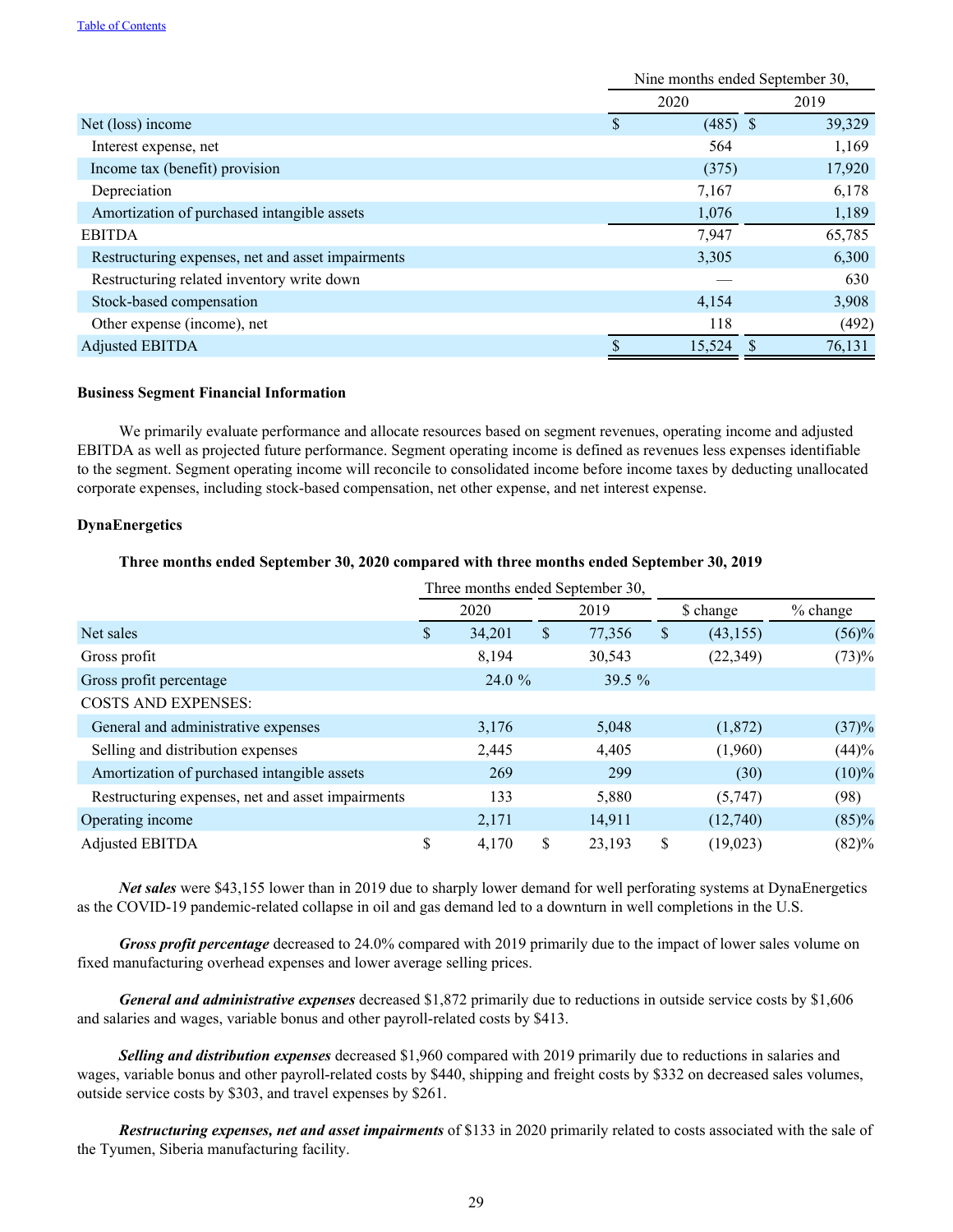*Operating income* decreased \$12,740 primarily due to lower unit sales volume, the impact of lower volume on fixed manufacturing overhead costs, and lower average selling prices partially offset by reduced general and administrative and selling and distribution spending.

*Adjusted EBITDA* decreased compared with 2019 due to the factors discussed above. See "Overview" above for the explanation of the use of Adjusted EBITDA. The following is a reconciliation of the most directly comparable GAAP measure to Adjusted EBITDA.

|                                                   | Three months ended September 30, |            |      |        |  |
|---------------------------------------------------|----------------------------------|------------|------|--------|--|
|                                                   | 2020                             |            | 2019 |        |  |
| Operating income                                  | S                                | $2,171$ \$ |      | 14,911 |  |
| Adjustments:                                      |                                  |            |      |        |  |
| Restructuring expenses, net and asset impairments |                                  | 133        |      | 5,880  |  |
| Depreciation                                      |                                  | 1,597      |      | 1,473  |  |
| Amortization of purchased intangibles             |                                  | 269        |      | 299    |  |
| <b>Adjusted EBITDA</b>                            |                                  | 4,170      |      | 23,193 |  |

#### **Nine months ended September 30, 2020 compared with nine months ended September 30, 2019**

|                                                   |              | Nine months ended September 30, |    |         |           |            |          |
|---------------------------------------------------|--------------|---------------------------------|----|---------|-----------|------------|----------|
|                                                   | 2020<br>2019 |                                 |    |         | \$ change | $%$ change |          |
| Net sales                                         | S            | 111,065                         | \$ | 245,820 | \$        | (134, 755) | (55)%    |
| Gross profit                                      |              | 29,640                          |    | 98,116  |           | (68, 476)  | (70)%    |
| Gross profit percentage                           |              | 26.7%                           |    | 39.9 %  |           |            |          |
| <b>COSTS AND EXPENSES:</b>                        |              |                                 |    |         |           |            |          |
| General and administrative expenses               |              | 10,164                          |    | 13,360  |           | (3,196)    | $(24)\%$ |
| Selling and distribution expenses                 |              | 11,880                          |    | 13,142  |           | (1,262)    | $(10)\%$ |
| Amortization of purchased intangible assets       |              | 788                             |    | 900     |           | (112)      | $(12)\%$ |
| Restructuring expenses, net and asset impairments |              | 2,922                           |    | 5,880   |           | (2,958)    | (50)     |
| Operating income                                  |              | 3,886                           |    | 64,834  |           | (60, 948)  | (94)%    |
| <b>Adjusted EBITDA</b>                            | \$           | 12,218                          | \$ | 76,234  | \$        | (64,016)   | (84)%    |

*Net sales* were \$134,755 lower than in 2019 due to sharply lower demand for well perforating systems at DynaEnergetics as the COVID-19 pandemic-related collapse in oil and gas demand led to a downturn in well completions in the U.S.

*Gross profit percentage* decreased to 26.7% compared with 2019 primarily due to the unfavorable impact of lower sales volume on fixed manufacturing overhead expenses, including excess capacity charges in the second quarter, lower average selling prices, and an increase in reserves for excess inventories.

*General and administrative expenses* decreased \$3,196 compared with 2019 primarily due to reductions in outside service costs by \$2,134 and salaries and wages, variable bonus and other payroll-related costs by \$1,447. These decreases were partially offset by an increase of \$276 in depreciation expense.

*Selling and distribution expenses* decreased \$1,262 compared with 2019 primarily due to reductions in salaries and wages and other payroll-related costs by \$1,225, freight expenses by \$918 on reduced shipping activity, outside service costs by \$528, and travel expenses by \$358. These decreases were partially offset by an increase in the provision for expected credit losses of \$2,807 associated with specifically identified at-risk customer balances combined with an increase to our current expected credit loss reserve.

*Restructuring expenses, net and asset impairments* of \$2,922 in 2020 primarily related to downsizing our direct labor workforce in response to declining crude oil prices and corresponding demand for well perforating systems. We also recorded asset impairments and incurred costs associated with the sale of the Tyumen, Siberia manufacturing facility.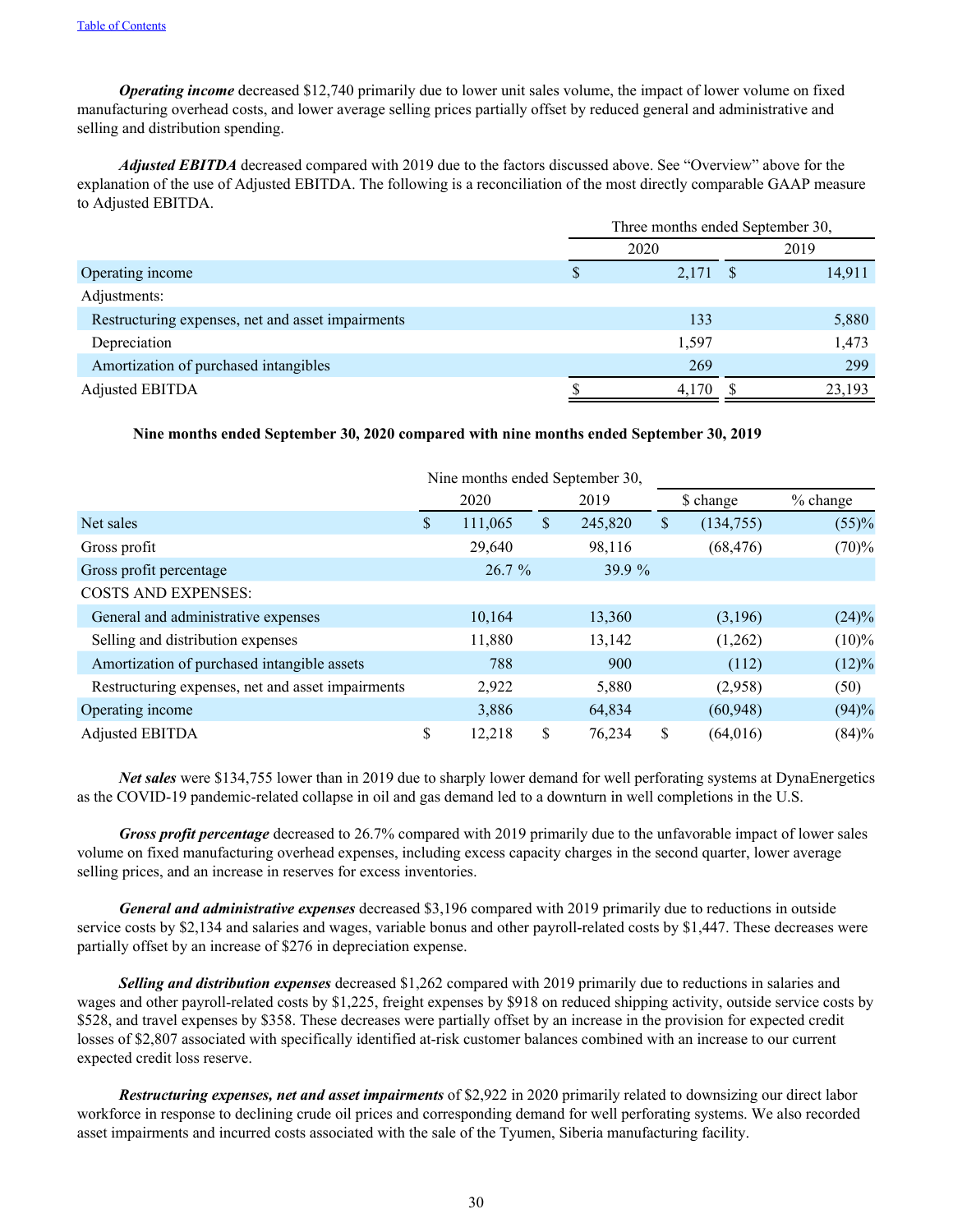*Operating income* decreased by \$60,948 compared with 2019 primarily due to a sharp decline in unit sales volume, the unfavorable impact of lower sales volume on fixed overhead expenses, lower average selling prices, and increases in reserves for excess inventories and expected credit losses, partially offset by lower general and administrative expenses.

*Adjusted EBITDA* decreased compared with 2019 due to the factors discussed above. See "Overview" above for the explanation of the use of Adjusted EBITDA. The following is a reconciliation of the most directly comparable GAAP measure to Adjusted EBITDA.

|                                                   | Nine months ended September 30, |          |  |        |  |
|---------------------------------------------------|---------------------------------|----------|--|--------|--|
|                                                   | 2020                            |          |  | 2019   |  |
| Operating income                                  | S                               | 3,886 \$ |  | 64,834 |  |
| Adjustments:                                      |                                 |          |  |        |  |
| Restructuring expenses, net and asset impairments |                                 | 2,922    |  | 5,880  |  |
| Restructuring related inventory write down        |                                 |          |  | 630    |  |
| Depreciation                                      |                                 | 4,622    |  | 3,990  |  |
| Amortization of purchased intangibles             |                                 | 788      |  | 900    |  |
| <b>Adjusted EBITDA</b>                            |                                 | 12,218   |  | 76,234 |  |

## **NobelClad**

# **Three months ended September 30, 2020 compared with three months ended September 30, 2019**

|                                                   |    |          |    | Three months ended September 30, |    |           |            |  |
|---------------------------------------------------|----|----------|----|----------------------------------|----|-----------|------------|--|
|                                                   |    | 2020     |    | 2019                             |    | \$ change | $%$ change |  |
| Net sales                                         | \$ | 21,080   | \$ | 22,738                           | \$ | (1,658)   | (7)%       |  |
| Gross profit                                      |    | 5,577    |    | 5,811                            |    | (234)     | (4)%       |  |
| Gross profit percentage                           |    | $26.5\%$ |    | $25.6\%$                         |    |           |            |  |
| <b>COSTS AND EXPENSES:</b>                        |    |          |    |                                  |    |           |            |  |
| General and administrative expenses               |    | 878      |    | 1,032                            |    | (154)     | $(15)\%$   |  |
| Selling and distribution expenses                 |    | 2,106    |    | 2,447                            |    | (341)     | (14)%      |  |
| Amortization of purchased intangible assets       |    | 100      |    | 95                               |    |           | $5\%$      |  |
| Restructuring expenses, net and asset impairments |    | 10       |    | 18                               |    | (8)       | (44)%      |  |
| Operating income                                  |    | 2,483    |    | 2,219                            |    | 264       | $12\%$     |  |
| <b>Adjusted EBITDA</b>                            | \$ | 3,372    | \$ | 3,082                            | \$ | 290       | $9\%$      |  |

*Net sales* of \$21,080 decreased compared with 2019 primarily due to the timing of shipment of projects out of backlog.

*Gross profit percentage* of 26.5% increased compared with 2019 primarily due to better project mix.

*General and administrative expenses* decreased \$154 compared with 2019 primarily due to reductions in salaries and wages, variable bonus and other payroll-related costs by \$95 and travel expenses by \$36.

*Selling and distribution expenses* decreased \$341 compared with 2019 primarily due to reductions in travel expenses by \$128, outside service costs by \$125, and salaries and wages, variable bonus and other payroll-related costs by \$39.

*Restructuring expenses, net and asset impairments* of \$10 in 2020 related to adjustments to severance expense after negotiated payouts and legal costs associated with severance agreements.

*Operating income* increased \$264 compared with 2019 primarily due to lower general and administrative and selling expenses offset by lower net sales.

*Adjusted EBITDA* increased compared with 2019 primarily due to the factors discussed above. See "Overview" above for the explanation of the use of Adjusted EBITDA. The following is a reconciliation of the most directly comparable GAAP measure to Adjusted EBITDA.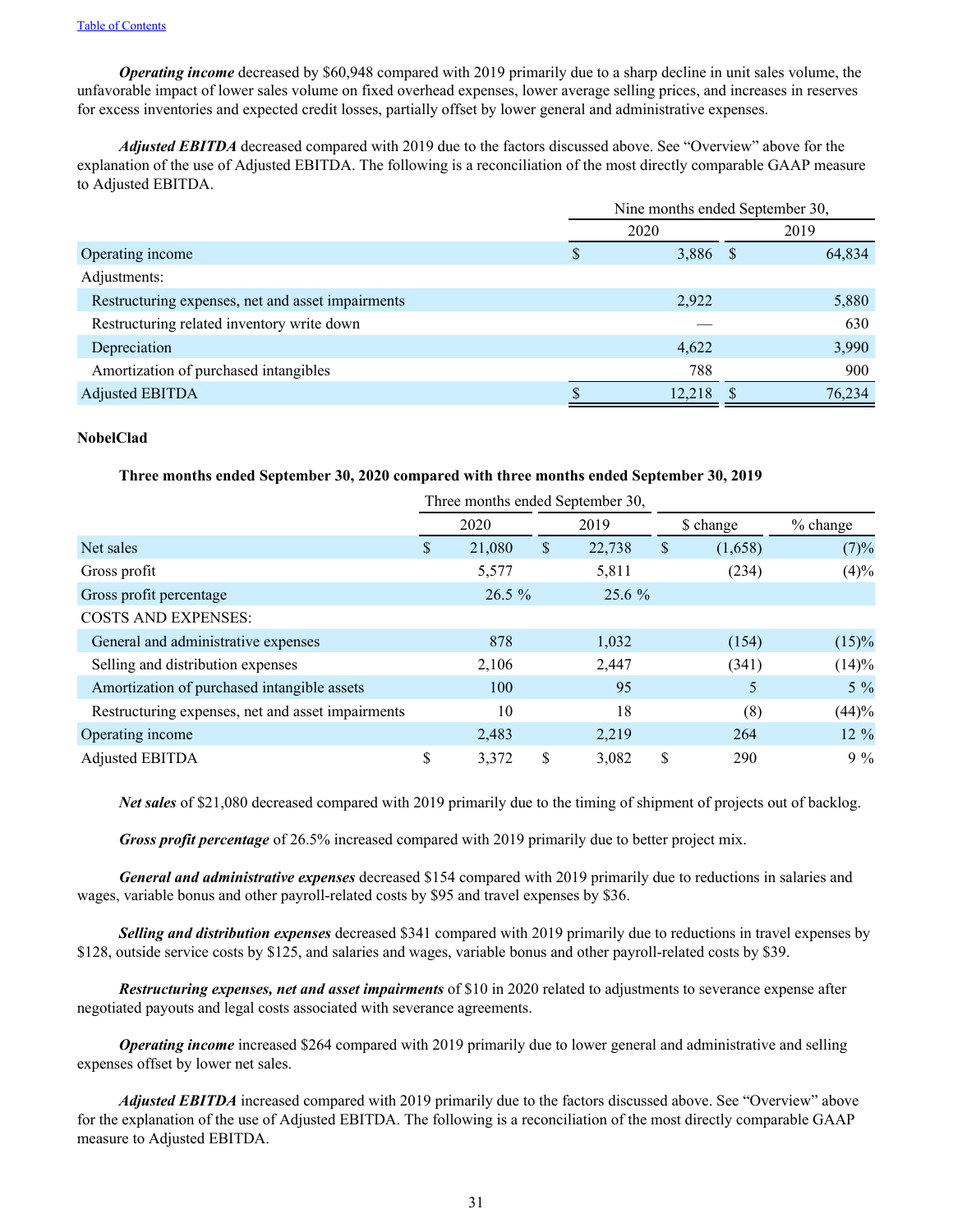|                                                   | Three months ended September 30, |       |      |       |  |
|---------------------------------------------------|----------------------------------|-------|------|-------|--|
|                                                   | 2020                             |       | 2019 |       |  |
| Operating income                                  |                                  | 2,483 | - \$ | 2,219 |  |
| Adjustments:                                      |                                  |       |      |       |  |
| Restructuring expenses, net and asset impairments |                                  | 10    |      | 18    |  |
| Depreciation                                      |                                  | 779   |      | 750   |  |
| Amortization of purchased intangibles             |                                  | 100   |      | 95    |  |
| Adjusted EBITDA                                   |                                  | 3,372 |      | 3,082 |  |

# **Nine months ended September 30, 2020 compared with nine months ended September 30, 2019**

|                                             |              |    | Nine months ended September 30, |    |           |            |
|---------------------------------------------|--------------|----|---------------------------------|----|-----------|------------|
|                                             | 2020         |    | 2019                            |    | \$ change | $%$ change |
| Net sales                                   | \$<br>60,983 | \$ | 65,363                          | \$ | (4,380)   | (7)%       |
| Gross profit                                | 15,530       |    | 17,055                          |    | (1,525)   | (9)%       |
| Gross profit percentage                     | $25.5\%$     |    | $26.1\%$                        |    |           |            |
| <b>COSTS AND EXPENSES:</b>                  |              |    |                                 |    |           |            |
| General and administrative expenses         | 2,649        |    | 3,378                           |    | (729)     | $(22)\%$   |
| Selling and distribution expenses           | 6,388        |    | 6,996                           |    | (608)     | (9)%       |
| Amortization of purchased intangible assets | 288          |    | 289                             |    | (1)       | $-$ %      |
| Restructuring expenses, net                 | 264          |    | 420                             |    | (156)     | (37)%      |
| Operating income                            | 5,941        |    | 5,972                           |    | (31)      | (1)%       |
| <b>Adjusted EBITDA</b>                      | \$<br>8.799  | \$ | 8.869                           | \$ | (70)      | (1)%       |

*Net sales* decreased \$4,380 compared with 2019 due to the timing of shipment of projects out of backlog.

*Gross profit percentage* of 25.5% decreased compared with 2019 primarily due to the unfavorable impact of lower sales volume on fixed manufacturing overhead expenses.

*General and administrative expenses* decreased \$729 compared with 2019 primarily due to reductions in salaries and wages, variable bonus and other payroll-related costs by \$505.

*Selling and distribution expenses* decreased \$608 compared with 2019 primarily due to reductions in travel expenses by \$339, salaries and wages, variable bonus and other payroll-related costs by \$320, and outside service costs by \$125. These decreases were partially offset by an increase in the provision for expected credit losses of \$178 associated with a customer that declared bankruptcy during the first quarter of 2020.

*Restructuring expenses, net and asset impairments* of \$264 in 2020 related to severance costs.

*Operating income* decreased \$31 compared with 2019 primarily was due to lower net sales and project mix partially offset by lower general and administrative and selling expenses.

*Adjusted EBITDA* decreased compared with 2019 primarily due to the factors discussed above. See "Overview" above for the explanation of the use of Adjusted EBITDA. The following is a reconciliation of the most directly comparable GAAP measure to Adjusted EBITDA.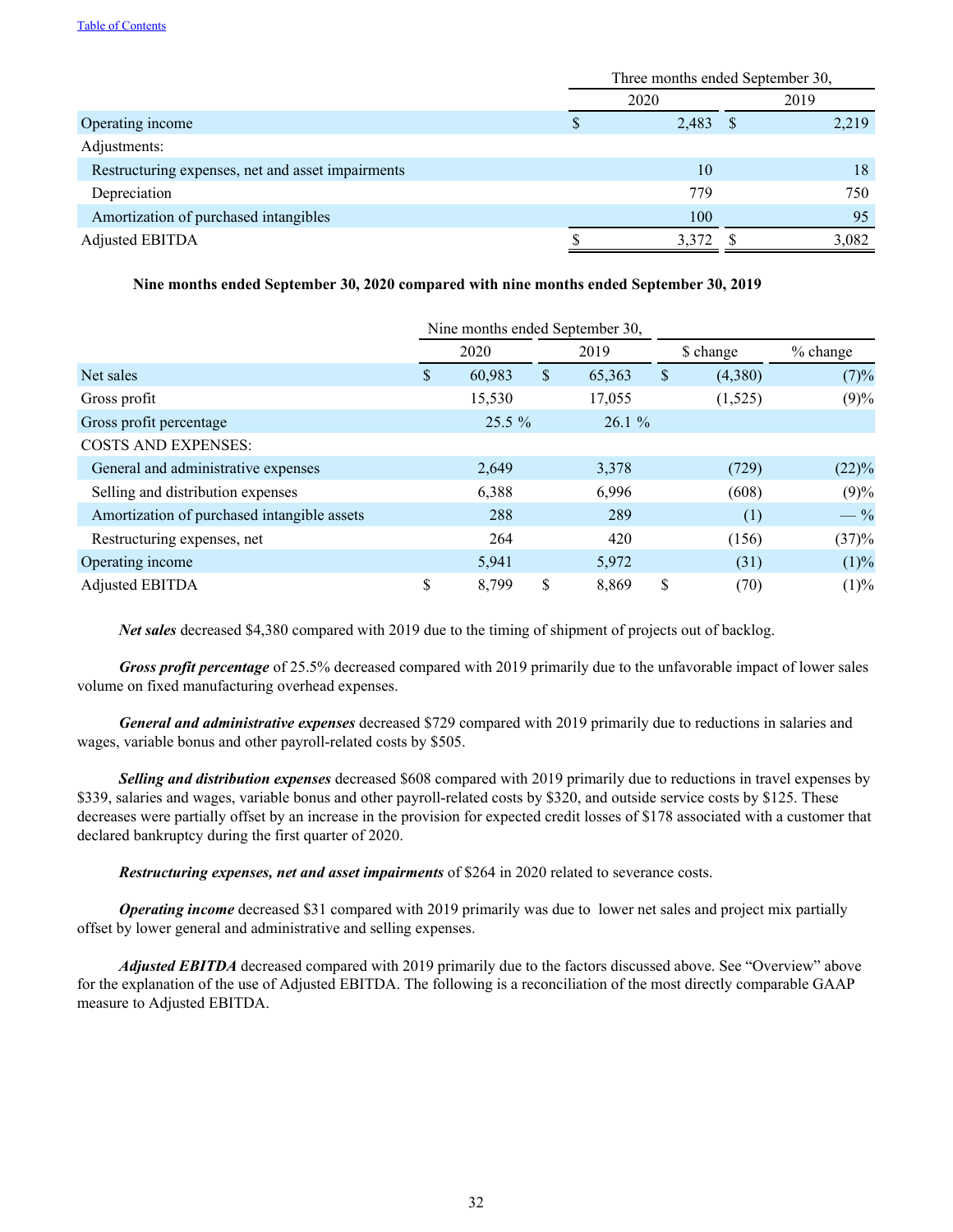|                                                   | Nine months ended September 30, |       |      |       |  |
|---------------------------------------------------|---------------------------------|-------|------|-------|--|
|                                                   | 2020                            |       | 2019 |       |  |
| Operating income                                  |                                 | 5,941 | - \$ | 5,972 |  |
| Adjustments:                                      |                                 |       |      |       |  |
| Restructuring expenses, net and asset impairments |                                 | 264   |      | 420   |  |
| Depreciation                                      |                                 | 2,306 |      | 2,188 |  |
| Amortization of purchased intangibles             |                                 | 288   |      | 289   |  |
| Adjusted EBITDA                                   |                                 | 8.799 |      | 8,869 |  |

### **Liquidity and Capital Resources**

We have historically financed our operations from a combination of internally generated cash flow, revolving credit borrowings, and various long-term debt arrangements. The COVID-19 pandemic drove a sharp decline in our core oil and gas end market and corresponding well-completion activity and demand for our perforating systems late in the first quarter of 2020. In April 2020, DMC announced several cost-containment actions to reduce our activity-based cost structure, limit spending and protect our balance sheet. These actions included reducing our workforce by 32%, implementing reduced work weeks at DynaEnergetics, significantly cutting selling, general and administrative expenses, reducing our capital expenditures budget by 50% and suspending the quarterly dividend. The decline in crude oil prices and oil and gas demand accelerated early in the second quarter of 2020 and prices partially recovered during the third quarter. Additionally, NobelClad's order backlog at the end of the third quarter of 2020 remained flat with the second quarter. Customers in the downstream energy industry have delayed various repair and maintenance projects and one customer has delayed the award of a large prospective petrochemical order. To further preserve liquidity, we entered into an amendment to our credit facility on June 25, 2020 to, among other provisions, maintain our \$50,000 revolving credit facility and to waive the debt service coverage ratio for the quarters ending September 30, 2020, December 31, 2020, and March 31, 2021. These measures enabled us to improve our net cash position from \$2,920 at March 31, 2020 to \$12,612 at September 30, 2020, maintain our fully undrawn and available \$50,000 revolving credit facility, and provide covenant relief for three quarters.

We have also taken action to allow future flexibility in accessing the capital markets. We filed a shelf registration statement on Form S-3 with the Securities and Exchange Commission, which became effective on May 28, 2020, pursuant to which we registered for sale up to \$150 million of certain of our securities from time to time and on terms that we may determine in the future. On October 22, 2020, we commenced an at-the-market equity program under the shelf registration statement, which allows us to sell and issue up to \$75 million in shares of our common stock from time to time. In connection with the commencement of the at-the-market equity program, we also amended our credit facility to waive the requirement to repay outstanding amounts under the credit facility with proceeds from the program. This will allow us full flexibility as to the use of proceeds from the program, if and when they are available over time. Our ability to access this capital may be limited by market conditions at the time of any future potential sale. There can be no assurance that any such capital will be available on acceptable terms or at all.

With due consideration of the COVID-19 global pandemic and the resulting severe disruption of our end markets, we believe that cash flow from operations, funds available under our current credit facilities and any future replacement thereof, and potential proceeds from our at-the-market offering, will be sufficient to fund the working capital, debt service, and other capital expenditure requirements of our current business operations for the foreseeable future. Nevertheless, our ability to generate sufficient cash flows from operations will depend upon our success in executing our strategies. If we are unable to (i) realize sales from our backlog; (ii) secure new customer orders; (iii) continue selling products at profitable margins; and (iv) continue to implement cost-effective internal processes, our ability to meet cash requirements through operating activities could be impacted. Furthermore, any restriction on the availability of borrowings under our credit facilities could negatively affect our ability to meet future cash requirements. We will continue to monitor the continuing unprecedented financial and market conditions, including the impacts COVID-19 will have on credit availability and capital markets.

#### *Debt facilities*

On March 8, 2018, we entered into a five-year \$75,000 credit facility which replaced in its entirety our prior syndicated credit facility entered into on February 23, 2015. The credit facility allows for revolving loans of up to \$50,000 with a \$20,000 US dollar equivalent sublimit for alternative currency loans. In addition, the agreement provides for a \$25,000 Capex Facility which was used to assist in financing our DynaEnergetics manufacturing expansion project in Blum, Texas. At the end of year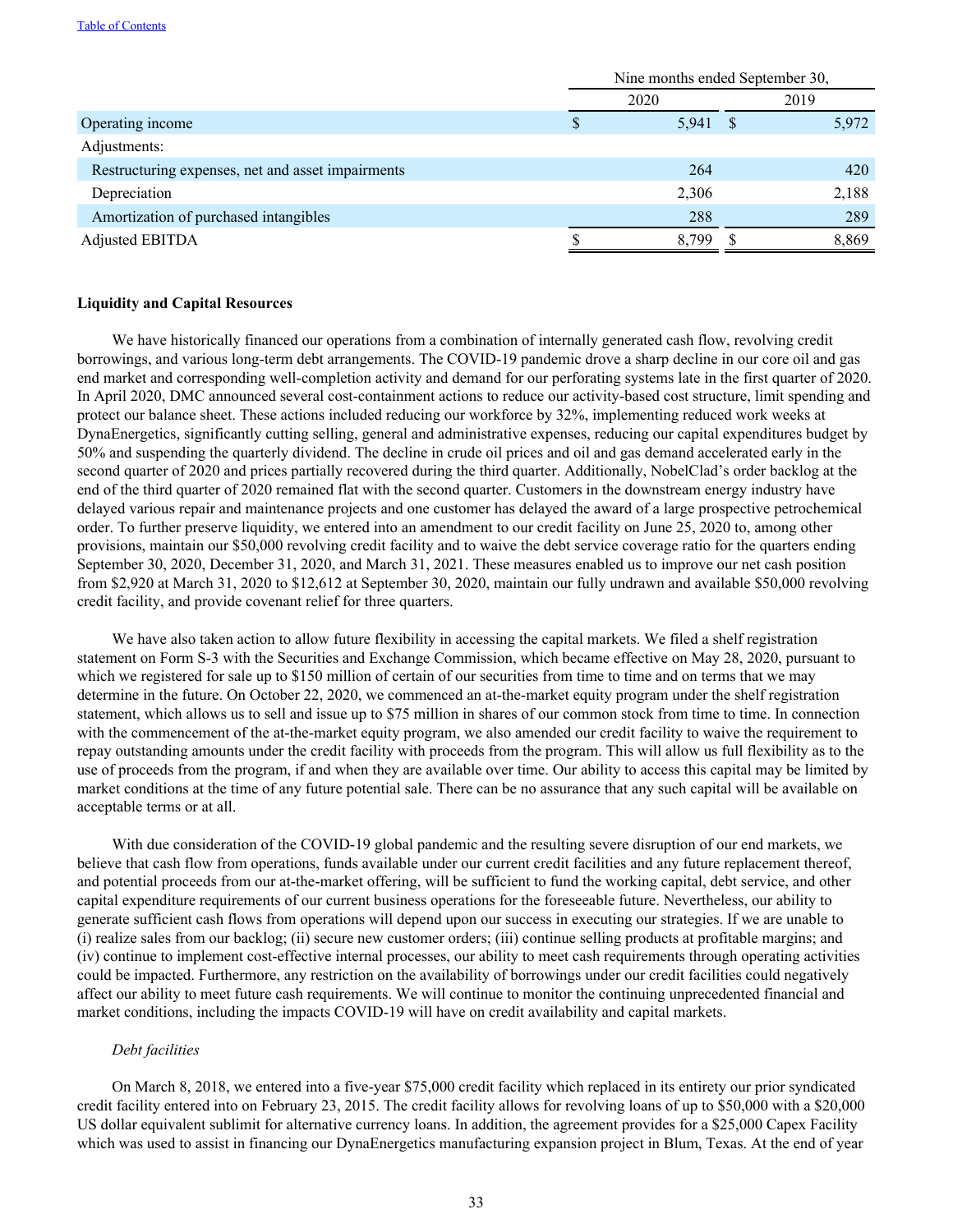one, the Capex Facility converted to a term loan which is amortizable at 12.5% of principal per year with a balloon payment for the outstanding balance upon the credit facility maturity date in 2023. In 2019, we prepaid an additional \$7,000 above the required amortization amount. The facility has a \$100,000 accordion feature to increase the commitments under the revolving loan class and/or to add a term loan subject to approval by applicable lenders. We entered into the credit facility with a syndicate of three banks, with KeyBank, N.A. acting as administrative agent. The syndicated credit facility is secured by the assets of DMC including accounts receivable, inventory, and fixed assets, as well as guarantees and share pledges by DMC and its subsidiaries.

Borrowings under the \$50,000 revolving loan can be in the form of one, two, three, or six month LIBOR loans. Additionally, US dollar borrowings on the revolving loan can be in the form of Base Rate loans (Base Rate borrowings are based on the greater of the administrative agent's Prime rates, an adjusted Federal Funds rate or an adjusted LIBOR rate). LIBOR loans bear interest at the applicable LIBOR rate plus an applicable margin (varying from 1.50% to 3.00%). Base Rate loans bear interest at the defined Base rate plus an applicable margin (varying from 0.50% to 2.00%). All revolver loan borrowing and repayments under the credit facility have been in the form of one-month or two-month loans and are reported on a net basis in our Condensed Consolidated Statements of Cash Flows.

Borrowings under the \$20,000 Alternate Currency sublimit can be in euros, Canadian dollars, pounds sterling, and in any other currency acceptable to the administrative agent. Alternative currency borrowings denominated in euros, pounds sterling, and any other currency that is dealt with on the London Interbank Deposit Market shall be comprised of LIBOR loans and bear interest at the LIBOR rate plus an applicable margin (varying from 1.50% to 3.00%).

On June 25, 2020, we entered into an amendment ("Amendment") to the credit facility. The Amendment waives the debt service coverage ratio covenant for the quarters ending September 30, 2020, December 31, 2020, and March 31, 2021. The debt service coverage ratio minimum of 1.35 to 1 was applicable for the quarter ending June 30, 2020 and will resume beginning with the quarter ending June 30, 2021 and thereafter.

Additionally, the Amendment adds a Minimum Liquidity covenant requiring the total of cash and cash equivalents held by U.S. subsidiaries and available borrowing capacity under the credit facility to exceed \$10,000 for the quarters ending September 30, 2020, December 31, 2020, and March 31, 2021. The Minimum Liquidity covenant is not required after the quarter ending March 31, 2021.

During the period from the Amendment through August 31, 2020, borrowings outstanding under the credit facility will bear interest at LIBOR plus a margin of 1.75% or at a Base Rate (as defined in the credit facility) plus a margin of 0.75%. For the period from September 1, 2020 through the date of receipt of the covenant compliance certificate for the quarter ending March 31, 2021, borrowings outstanding under the credit facility will bear interest at a LIBOR plus a margin of 1.75% to 3.00% or at a Base Rate plus a margin of 0.75% to 2.00%. In each case, the margin is based on the Company's Leverage Ratio of Consolidated Funded Indebtedness (as defined in the credit facility) on the last day of such period to Consolidated Pro Forma EBITDA for such period. Additionally, the Amendment sets the minimum LIBOR at 0.75%.

As of September 30, 2020, U.S. dollar revolving loans of zero and borrowings of \$12,531.25 under our Capex Facility were outstanding under our credit facility. Our available borrowing capacity was \$50,000 as of September 30, 2020. Future borrowings are subject to compliance with financial covenants that could significantly limit such availability.

As of September 30, 2020, there were two significant financial covenants under our credit facility, a debt-to-EBITDA leverage ratio ("leverage ratio") and a minimum liquidity ratio. The leverage ratio is defined in the credit facility for any trailing four quarter period as the ratio of Consolidated Funded Indebtedness (as defined in the agreement) on the last day of such period to Consolidated Pro Forma EBITDA for such period. For the September 30, 2020 reporting period, the maximum leverage ratio permitted by our syndicated credit facility was 3.00 to 1.0. The actual leverage ratio as of September 30, 2020, calculated in accordance with the credit facility, as amended, was 0.4 to 1.0.

The Minimum Liquidity covenant requires the total of cash and cash equivalents held by U.S. subsidiaries and available borrowing capacity under the credit facility to exceed \$10,000. The liquidity as of September 30, 2020, calculated in accordance with the credit facility, as amended, was \$63,156.

Our credit facility, as amended, also includes various other covenants and restrictions, certain of which relate to the payment of dividends or other distributions to stockholders, redemption of capital stock, incurrence of additional indebtedness, mortgaging, and pledging or disposition of major assets. As of September 30, 2020, we were in compliance with all financial covenants and other provisions of our debt agreements.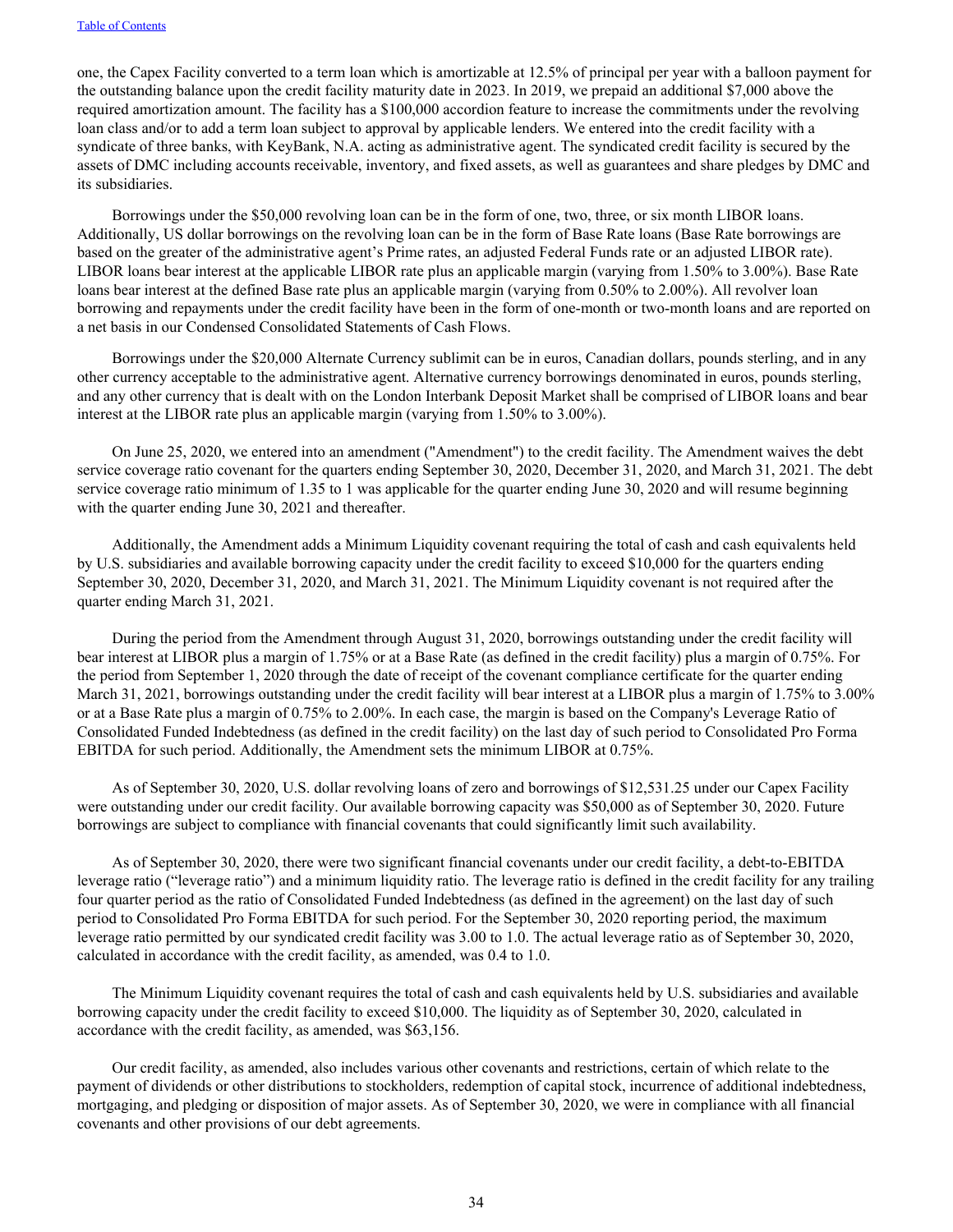<span id="page-35-0"></span>We also maintain a line of credit with a German bank for certain European operations. In July 2020, the German Bank Facility was amended to increase the borrowing capacity from  $\epsilon$ 4,000 to  $\epsilon$ 7,000.

#### *Other contractual obligations and commitments*

Our long-term debt balance decreased to \$8,867 at September 30, 2020 from \$11,147 at December 31, 2019. NobelClad entered into a contract in 2018 with a supplier to purchase roll bonded products for resale. The agreement includes minimum annual thresholds that run through December 31, 2022. If NobelClad were not to meet any of the obligations under the contract, the potential exposure would be \$180 in 2020 and an aggregate of \$1,220 for the final two years of the agreement ending December 31, 2022. Our other contractual obligations and commitments have not materially changed since December 31, 2019.

#### *Cash flows provided by operating activities*

Net cash provided by operating activities was \$21,354 for the nine months ended September 30, 2020 compared with \$35,096 in the same period last year. The decrease primarily was due to a decline in net income, which partially was offset by a significant reduction in net working capital and nonrecurrence of anti-dumping duties and penalties in 2020. The net working capital change in 2020 included lower accounts receivable from a decline in sales and lower accounts payable resulting from reduced purchasing activity.

#### *Cash flows used in investing activities*

Net cash flows used in investing activities for the nine months ended September 30, 2020 of \$9,662 primarily related to acquisitions of property, plant and equipment at DynaEnergetics. Net cash flows used in investing activities for the nine months ended September 30, 2019 totaled \$21,119 and primarily related to the acquisitions of property, plant and equipment for the construction of DynaEnergetics' manufacturing, assembly and administrative space on its site in Blum, Texas and expenditures related to the relocation of DMC Global's corporate office and NobelClad's U.S. administrative offices. Net cash flows used in investing activities were partially offset by proceeds from the sale of NobelClad's production facility in France during the second quarter of 2019.

#### *Cash flows used in financing activities*

Net cash flows used in financing activities for the nine months ended September 30, 2020 of \$7,038 primarily related to payment of dividends and repayments on the capital expenditure facility. Net cash flows used in financing activities for the nine months ended September 30, 2019 of \$14,960 primarily related to repayments on revolving loans and repayments on the capital expenditure facility.

#### *Payment of Dividends*

We paid a quarterly cash dividend of \$0.125 per share in the first quarter of 2020 and also paid a quarterly cash dividend of \$0.02 per share in the first and second quarters of 2019 and \$0.125 per share in the third quarter of 2019.

On April 23, 2020, DMC announced that its Board of Directors suspended the quarterly dividend indefinitely due to the uncertain economic outlook caused by the COVID-19 pandemic. Future dividends may be affected by, among other items, our views on potential future capital requirements, future business prospects, debt covenant compliance considerations, changes in income tax laws, and any other factors that our Board of Directors deems relevant. Any determination to pay cash dividends will be at the discretion of the Board of Directors.

#### **Critical Accounting Policies**

Except as described below, our critical accounting policies have not changed from those reported in our Annual Report on Form 10-K for the year ended December 31, 2019.

#### **ITEM 3. Quantitative and Qualitative Disclosure about Market Risk**

There were no material changes in market risk for changes in foreign currency exchange rates and interest rates from the information provided in Item 7A – Quantitative and Qualitative Disclosures About Market Risk in the company's Annual Report on Form 10-K for the year ended December 31, 2019.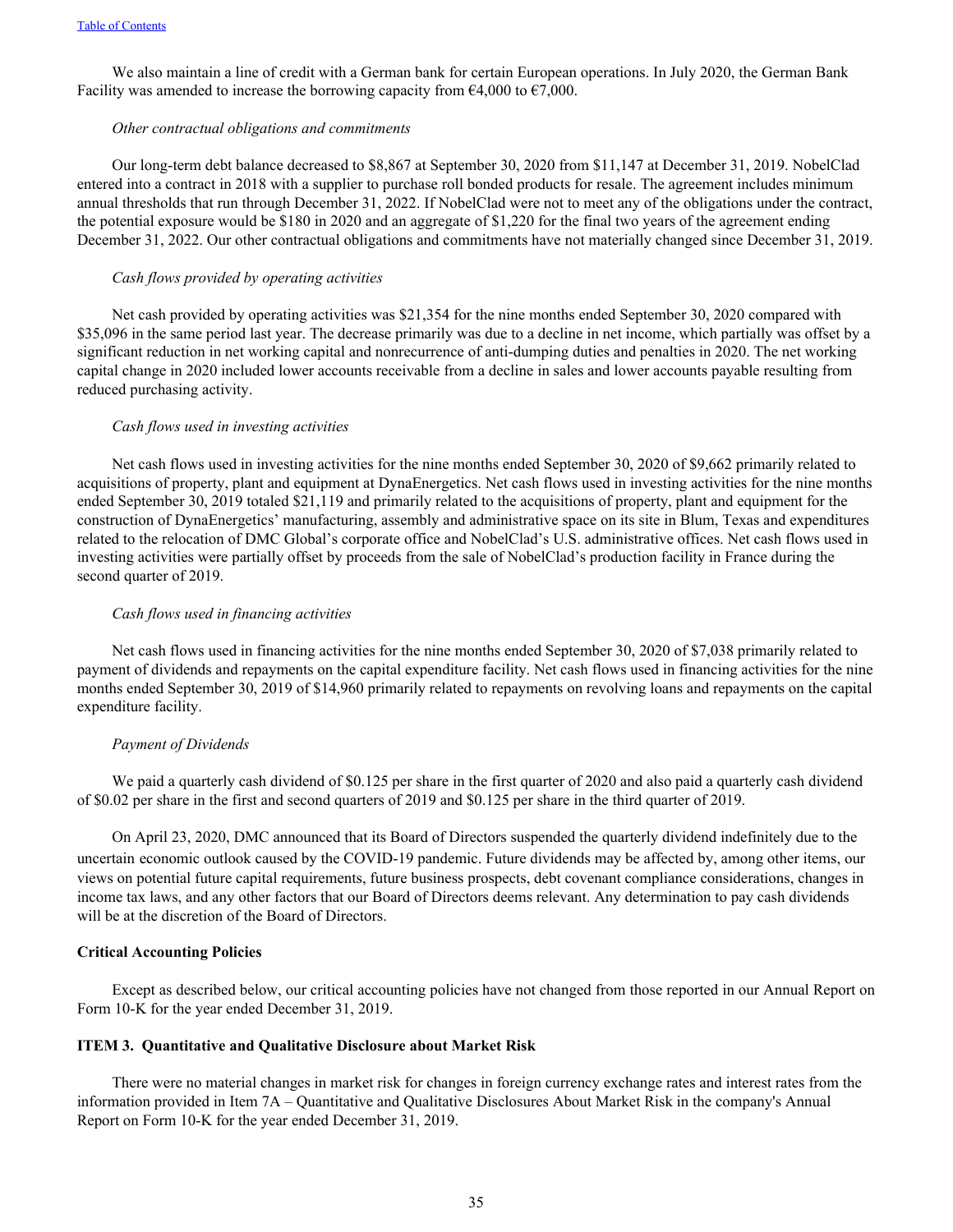# <span id="page-36-0"></span>**ITEM 4. Controls and Procedures**

# *Evaluation of Disclosure Controls and Procedures*

Our Chief Executive Officer and Chief Financial Officer have evaluated the Company's disclosure controls and procedures, as defined in Rules 13a-15(e) and 15d-15(e) of the Securities Exchange Act of 1934, as amended, as of the end of the period covered by this report, and they have concluded that these controls and procedures are effective.

## *Changes in Internal Control over Financial Reporting*

There were no changes that occurred during the fiscal quarter covered by this Quarterly Report on Form 10-Q that have materially affected, or are reasonably likely to materially affect, our internal controls over financial reporting.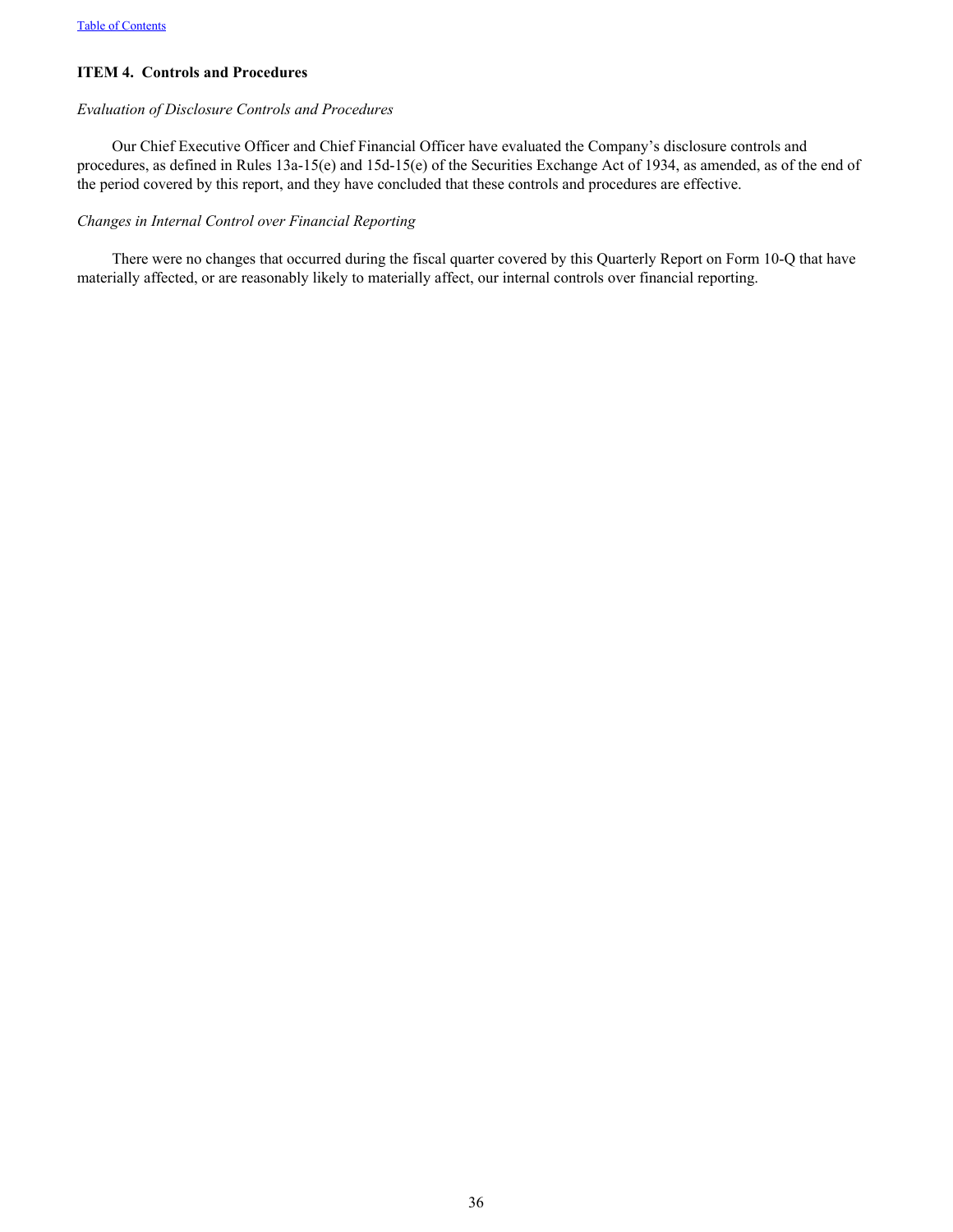# <span id="page-37-0"></span>**Part II - OTHER INFORMATION**

### **Item 1. Legal Proceedings**

Please see Note 11 to the Condensed Consolidated Financial Statements.

#### **Item 1A. Risk Factors**

There have been no significant changes in the risk factors identified as being attendant to our business in our Annual Report on Form 10-K for the year ended December 31, 2019, except as provided below.

# **Our business, results of operations, financial condition, cash flows and stock price have been and may continue to be adversely affected by the recent outbreak of COVID-19.**

Our business, results of operations, financial condition, cash flows and stock price have been and may continue to be adversely affected by the outbreak of COVID-19. The outbreak has resulted in governments around the world implementing stringent measures to help control the spread of the virus, including quarantines, "shelter in place" and "stay at home" orders, travel restrictions, business curtailments, school closures, and other measures. These measures may be lifted, altered or reimposed at any time, which requires our businesses and their customers and suppliers to continuously monitor and adjust to changing regulations and circumstances. In addition, governments and central banks in several parts of the world have enacted fiscal and monetary stimulus measures to counteract the impacts of COVID-19.

We are considered a critical infrastructure industry, as defined by the U.S. Department of Homeland Security. Although we have continued to operate our facilities to date consistent with federal guidelines and state and local orders, the outbreak of COVID-19 and preventive or protective actions taken by governmental authorities have had and may continue to have a material adverse effect on our workforce and operations, supply chain, customers and transportation networks. The impacts of COVID-19 have reduced demand for oil and gas, which has exerted downward pressure on oil and gas prices. Prices will likely also continue to be affected by actions by OPEC members and other oil exporting nations, the effect of U.S. energy, monetary and trade policies, U.S. and global economic conditions, U.S. and global political and economic developments, including the outcome of the U.S. presidential election, and resulting energy and environmental policies, and the impact of the ongoing COVID-19 pandemic and conditions in the U.S. oil and gas industry, all of which are beyond our control. These factors significantly impact the demand for our products, product pricing and our ability to collect receivables from our customers, and have had, and may continue to have, a material adverse impact on our financial condition, results of operations and cash flows.

Even after the COVID-19 pandemic has subsided, we may experience materially adverse impacts to our business due to any resulting economic recession or depression. Additionally, concerns over the economic impact of COVID-19 have caused extreme volatility in financial and other capital markets which has and may continue to adversely impact our stock price and our ability to access capital markets. The COVID-19 pandemic and its impacts on our customers, suppliers, and employees may also have the effect of heightening many of the other risks described in our Annual Report on Form 10-K for the year ended December 31, 2019.

## **Item 2. Unregistered Sales of Equity Securities and Use of Proceeds**

In connection with the vesting of Company restricted common stock under our equity incentive plans during the third quarter of 2020, we retained shares of common stock in satisfaction of withholding tax obligations. These shares are held as treasury shares by the Company.

|                                   | Total number of shares purchased $(1)$ $(2)$ | Average price paid per share |
|-----------------------------------|----------------------------------------------|------------------------------|
| July 1 to July 31, 2020           | 47                                           | 27.60                        |
| August 1 to August 31, 2020       | 1.163                                        | 35.97                        |
| September 1 to September 30, 2020 | 100.320                                      | 36.03                        |
| Total                             | 101,530                                      | 36.02                        |

(1) Share purchases in 2020 included 556 share purchases to offset tax withholding obligations that occurred upon the vesting of restricted common stock under the terms of the 2016 Equity Incentive Plan and 100,974 share purchases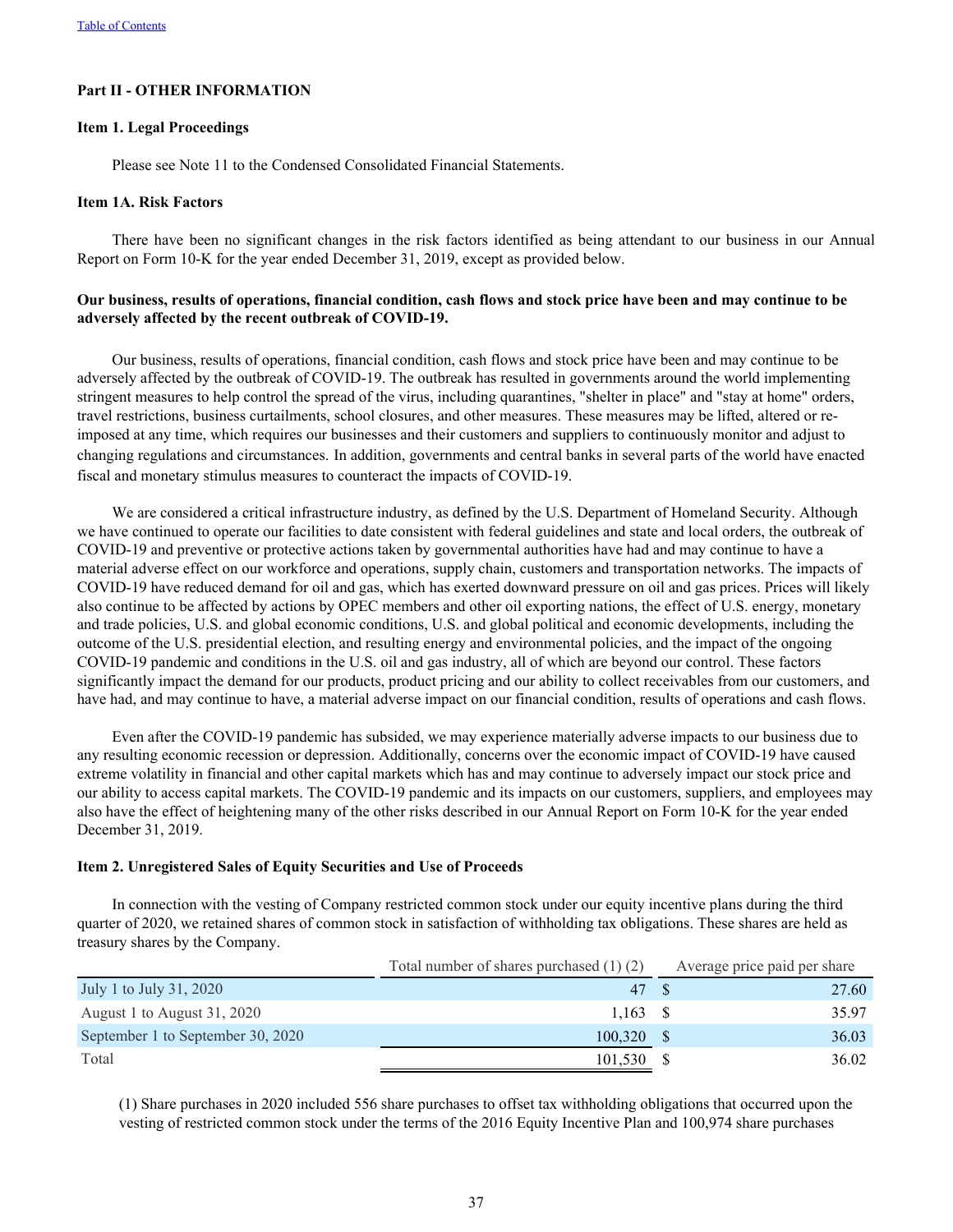<span id="page-38-0"></span>related to the participant elections to diversify contributions of equity awards into other investment options available to participants in the Company's Amended and Restated Non-Qualified Deferred Compensation Plan. (2) As of September 30, 2020, the maximum number of shares that may yet be purchased would not exceed the employees' portion of taxes withheld on unvested shares (398,434).

# **Item 3. Defaults Upon Senior Securities**

None.

# **Item 4. Mine Safety Disclosures**

Our Coolspring property is subject to regulation by the Federal Mine Safety and Health Administration ("MSHA") under the Federal Mine Safety and Health Act of 1977 (the "Mine Act"). Pursuant to Section 1503(a) of the Dodd-Frank Wall Street Reform and Consumer Protection Act (The "Dodd-Frank Act"), issuers that are operators, or that have a subsidiary that is an operator, of a coal or other mine in the United States are required to disclose in their periodic reports filed with the SEC information regarding specified health and safety violations, orders and citations, related assessments and legal actions, and mining-related fatalities. During the quarter ended September 30, 2020, we had no such specified health and safety violations, orders or citations, related assessments or legal actions, mining-related fatalities, or similar events in relation to our United States operations requiring disclosure pursuant to Section 1503(a) of the Dodd-Frank Act.

# **Item 5. Other Information**

None.

# **Item 6. Exhibits**

[3.2 Amended and Restated Bylaws of the Company \(incorporated by reference to Exhibit 3.4 to the Company's Curre](https://www.sec.gov/Archives/edgar/data/34067/000003406718000028/dmcamendedandrestatedbylaws.htm)nt [Report on Form 8-K filed with the Commission on August 27, 2018\).](https://www.sec.gov/Archives/edgar/data/34067/000003406718000028/dmcamendedandrestatedbylaws.htm)

[10.1 Third Amendment to the Credit Facility dated as of October 22, 2020, among the Company, Key Bank, N.A](wurl://docs.v1/doc:5cefc5913dec45afb944c1f8448d1d2b)., as [administrative agent, and the other parties named therein.](wurl://docs.v1/doc:5cefc5913dec45afb944c1f8448d1d2b)

[31.1 Certification of the President and Chief Executive Officer pursuant to 17 CFR 240.13a-14\(a\)](wurl://docs.v1/doc:cfd513f587ce4a88b85724b06e0285ff) or 17 CFR [240.15d-14\(a\), as adopted pursuant to Section 302 of the Sarbanes-Oxley Act of 2002.](wurl://docs.v1/doc:cfd513f587ce4a88b85724b06e0285ff)

[31.2 Certification of the Chief Financial Officer pursuant to 17 CFR 240.13a-14\(a\) or 17 CFR 240.15d-14\(a\), as adopted](wurl://docs.v1/doc:e39a91cfc0554e9f855bc42e25c97775) [pursuant to Section 302 of the Sarbanes-Oxley Act of 2002.](wurl://docs.v1/doc:e39a91cfc0554e9f855bc42e25c97775)

[32.1 Certification of the President and Chief Executive Officer pursuant to 18 U.S.C. Section 1350, as adopted pursuant to](wurl://docs.v1/doc:9b829739b8f04d739661c039feb3b196)  [Section 906 of the Sarbanes-Oxley Act of 2002.](wurl://docs.v1/doc:9b829739b8f04d739661c039feb3b196)

[32.2 Certification of the Chief Financial Officer pursuant to 18 U.S.C. Section 1350, as adopted pursuant to Section 90](wurl://docs.v1/doc:b8344b355a1049cb9d27c94e14efa534)6 [of the Sarbanes-Oxley Act of 2002.](wurl://docs.v1/doc:b8344b355a1049cb9d27c94e14efa534)

101 The following materials from the Quarterly Report on Form 10-Q of DMC Global Inc. for the quarter ended September 30, 2020, formatted in XBRL (eXtensible Business Reporting Language): (i) the Condensed Consolidated Balance Sheets, (ii) the Condensed Consolidated Statements of Operations, (iii) the Condensed Consolidated Statement of Stockholders' Equity, (iv) the Condensed Consolidated Statements of Cash Flows, and (v) the Notes to Condensed Consolidated Financial Statements, tagged as blocks of text.\*

\* Pursuant to Rule 406T of Regulation S-T, the Interactive Data Files on Exhibit 101 hereto are deemed not filed or part of a registration statement or prospectus for purposes of Sections 11 or 12 of the Securities Act of 1933, as amended, are deemed not filed for purposes of Section 18 of the Securities and Exchange Act of 1934, as amended, and otherwise are not subject to liability under those sections.